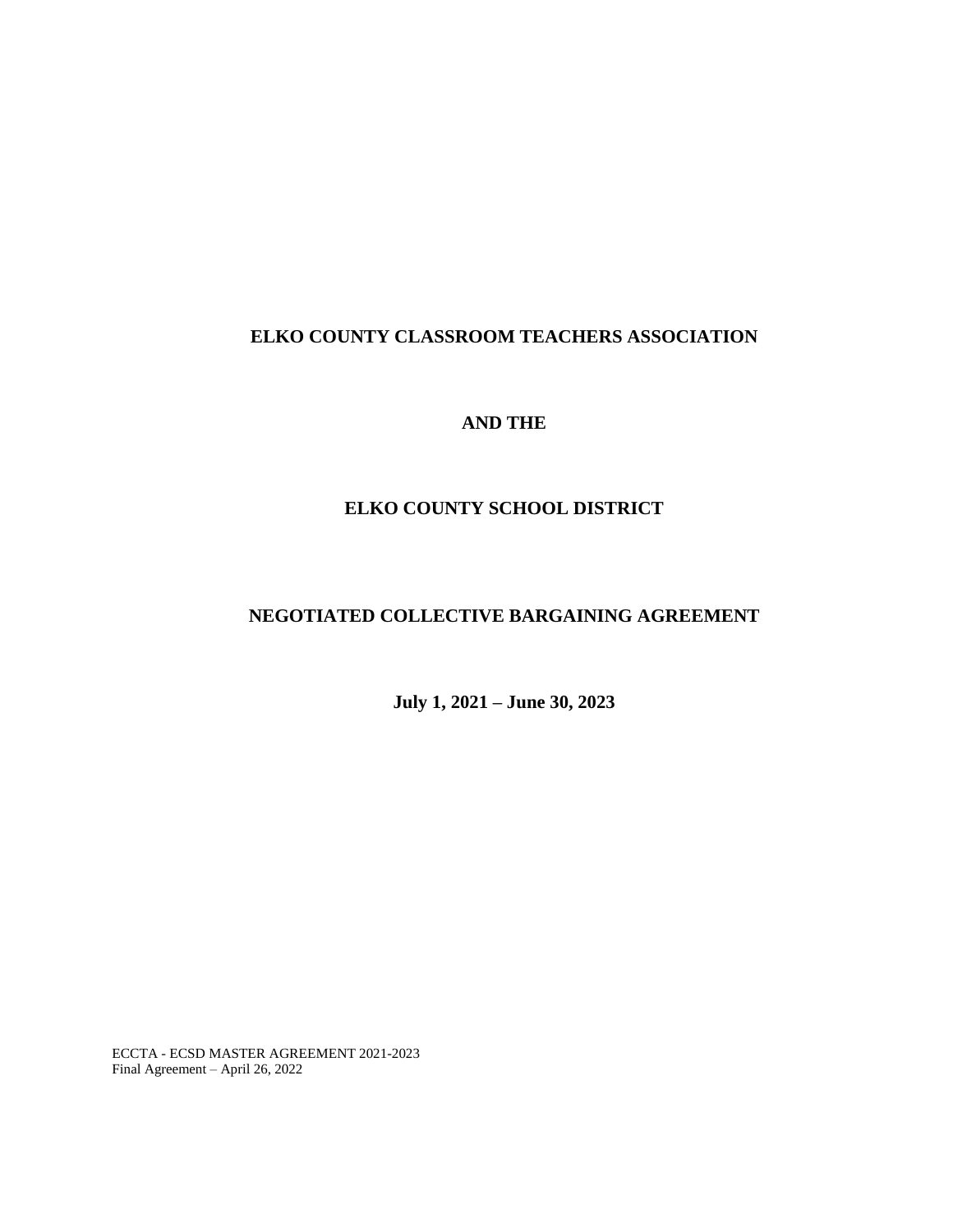# **TABLE OF CONTENTS**

| Article 1  | Purpose and Intent                                                                                                                                                                                                                                                                          | Page 5  |
|------------|---------------------------------------------------------------------------------------------------------------------------------------------------------------------------------------------------------------------------------------------------------------------------------------------|---------|
| Article 2  | Definitions                                                                                                                                                                                                                                                                                 | Page 6  |
| Article 3  | Recognition                                                                                                                                                                                                                                                                                 | Page 9  |
| Article 4  | <b>Association Rights</b>                                                                                                                                                                                                                                                                   | Page 10 |
|            | <b>Association Leave</b><br>1<br>$\overline{2}$<br>President's Leave<br>5<br>School Building Use<br>7<br>School Mail<br>8<br><b>Bulletin Board</b><br>9.<br>No Union Discrimination                                                                                                         |         |
| Article 5  | <b>Dues Deduction</b>                                                                                                                                                                                                                                                                       | Page 11 |
| Article 6  | <b>Grievance Procedure</b>                                                                                                                                                                                                                                                                  | Page 12 |
| Article 7  | <b>Teacher Rights</b>                                                                                                                                                                                                                                                                       | Page 17 |
|            | 1<br>Personnel File – Documents<br>$\overline{2}$<br>Complaints - 10-day Timeline<br>3<br><b>Review Personnel File</b><br>$\overline{4}$<br>Representation at any Meeting<br>5<br>Non-Discrimination                                                                                        |         |
| Article 8  | <b>Teacher Protection</b>                                                                                                                                                                                                                                                                   | Page 19 |
| Article 9  | <b>Working Conditions</b>                                                                                                                                                                                                                                                                   | Page 21 |
|            | $\mathbf{1}$<br>Salary<br>$\overline{2}$<br>Teaching Days $-180$<br>Non-teaching Contract Days<br>3<br><b>Extended Contract</b><br>6<br>7<br>Daily Work Hours - Lunch<br>10 Preparation Period<br>12 Paid to Substitute<br><b>Travel Time</b><br>13<br>Principal's Advisory Committee<br>17 |         |
| Article 10 | <b>Materials and Supplies</b>                                                                                                                                                                                                                                                               | Page 25 |
| Article 11 | Leaves                                                                                                                                                                                                                                                                                      | Page 26 |
|            | Sick Leave<br>1<br>$\overline{2}$<br>Deduction of Unearned Sick Leave<br>3<br>Authorized Use of Sick Leave<br>4<br>Non-emergency Sick Leave – restrictions<br>Payment for Unused Sick Leave<br>5<br><b>Sick Leave Bank</b><br>ECCTA - ECSD MASTER AGREEMENT 2021-2023                       | Page 27 |

Final Agreement – April 26, 2022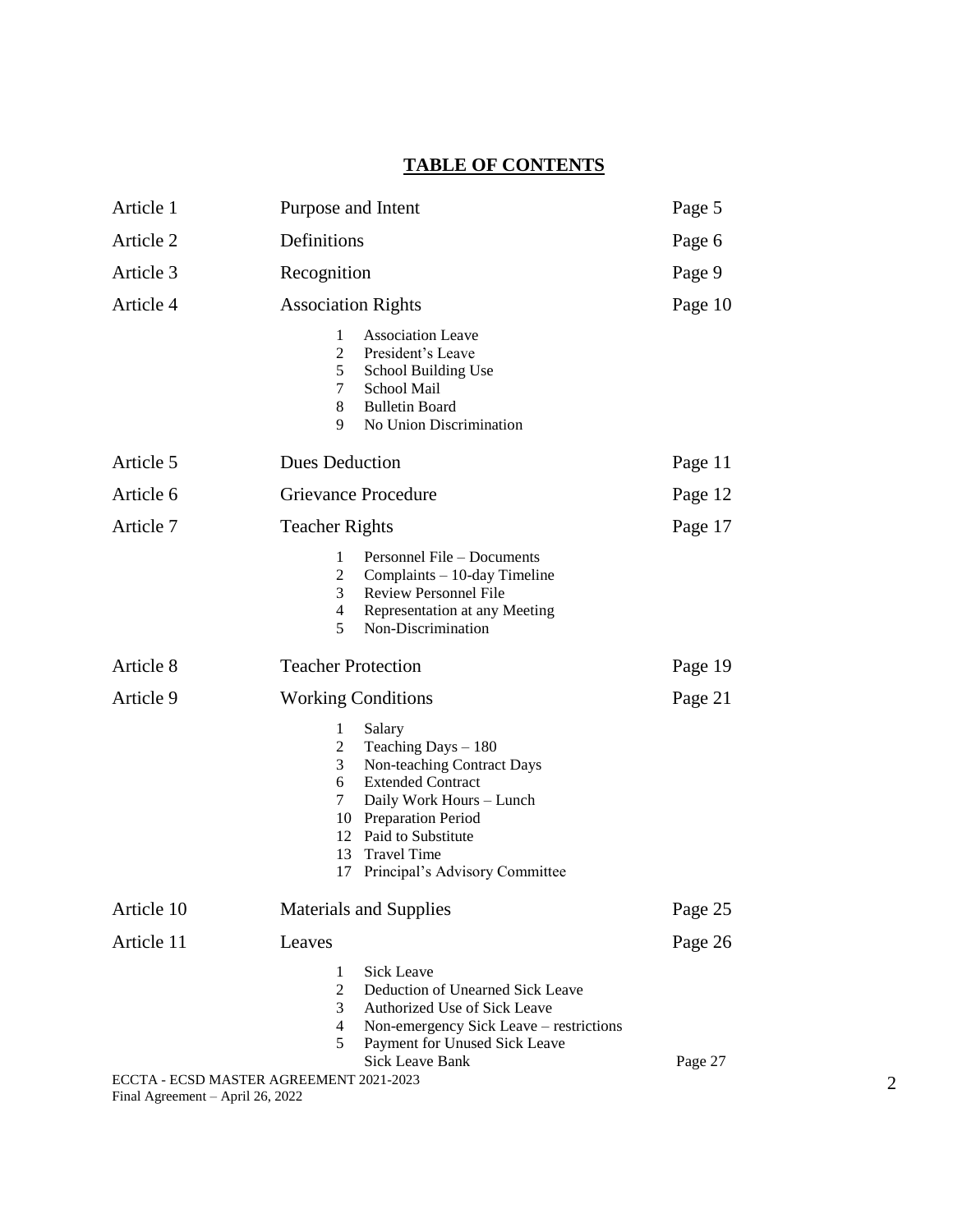|                  | Donation of Sick Leave                                                     | Page 27            |
|------------------|----------------------------------------------------------------------------|--------------------|
|                  | Personal Annual Leave                                                      | Page 28            |
|                  | Personal Business Leave                                                    | Page 29            |
|                  | Leave for Unforeseen Circumstances<br>Professional Leave                   | Page 29            |
|                  | Sabbatical Leave                                                           | Page 29<br>Page 30 |
|                  | <b>Summer Leave</b>                                                        | Page 32            |
|                  | Maternity/Paternity/Adoption Leave                                         | Page 32            |
|                  | Conferences and Visitations                                                | Page 32            |
|                  | <b>Community Service Leave</b>                                             | Page 32            |
|                  | Military Leave                                                             | Page 32            |
|                  | Court Leave                                                                | Page 32            |
|                  | Leave of Absence                                                           | Page 33            |
| Article 12       | <b>Transfer and Reassignment</b>                                           | Page 34            |
|                  | 1<br>Posting of Vacancies                                                  |                    |
|                  | 2<br><b>Voluntary Transfer</b>                                             |                    |
|                  | 3<br><b>Involuntary Transfer</b><br>In-House Transfer<br>4                 |                    |
| Article 13       | Reduction in Force                                                         | Page 37            |
| Article 14       | Compensation                                                               | Page 41            |
|                  | <b>Licensed Salary Schedule</b><br>1                                       |                    |
|                  | 2<br>Movement on Schedule                                                  |                    |
|                  | 3<br>Occupational Program                                                  |                    |
|                  | 4<br><b>Advancement Notice</b>                                             |                    |
|                  | 6<br><b>Isolation Pay</b>                                                  |                    |
|                  | $\tau$<br>Direct Deposit                                                   |                    |
|                  | 10 Extra Duty Pay                                                          |                    |
|                  | 12 Shared Contracts                                                        |                    |
|                  | 13<br><b>Critical Needs Positions</b><br>15<br><b>Annualized Paychecks</b> |                    |
| Article 15       | Insurance                                                                  | Page 46            |
| Article 16       | Retirement                                                                 | Page 48            |
| Article 17       | <b>General Savings Clause</b>                                              | Page 50            |
| Article 18       | Terms of Agreement                                                         | Page 51            |
|                  |                                                                            |                    |
| Appendix A       | Basic Certified Salary Schedule 2021-22                                    | Page 53            |
| Appendix $A - 1$ | National Board Certified Salary Schedule 2021-22                           | Page 54            |
| Appendix $A - 2$ | Basic Certified Salary Schedule 2022-23                                    | Page 55            |
| Appendix $A - 3$ | National Board Certified Salary Schedule 2022-23                           | Page 56            |
| Appendix B       | <b>Extra Duty Pay Scale</b>                                                | Page 57            |

ECCTA - ECSD MASTER AGREEMENT 2021-2023 Final Agreement – April 26, 2022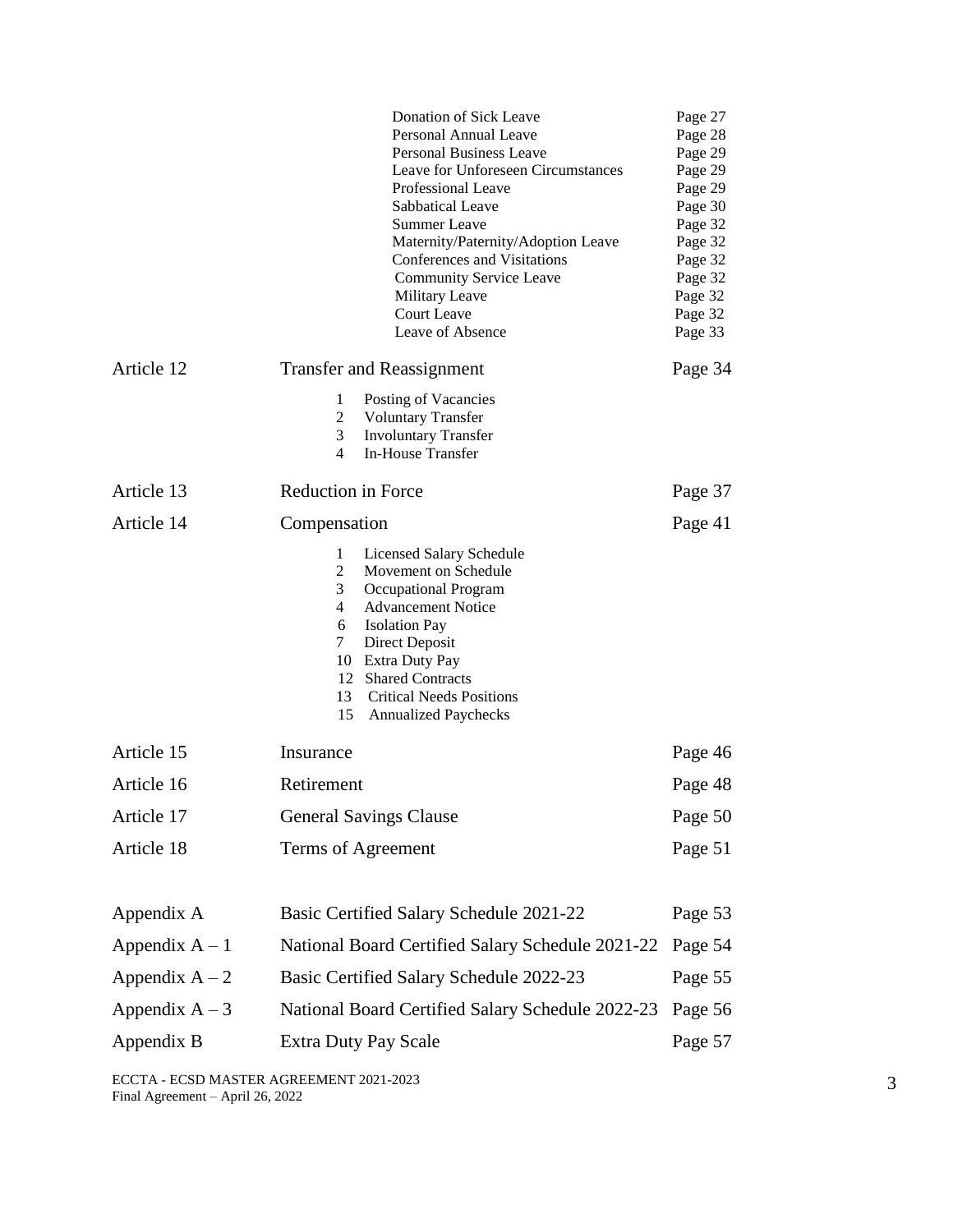| Appendix C | Clubs and/Organization Procedures      | Page 59 |
|------------|----------------------------------------|---------|
| Appendix D | <b>Sick Leave Bank Procedure</b>       | Page 60 |
| Appendix E | <b>Shared Contract Agreement</b>       | Page 64 |
| Appendix F | Self Insurance Fund Balance and Claims | Page 67 |
|            | <b>Status Report</b>                   |         |
| Appendix G | <b>Contract Modification History</b>   | Page 68 |
| Appendix H | 4-Day School Week                      | Page 69 |

ECCTA - ECSD MASTER AGREEMENT 2021-2023 Final Agreement – April 26, 2022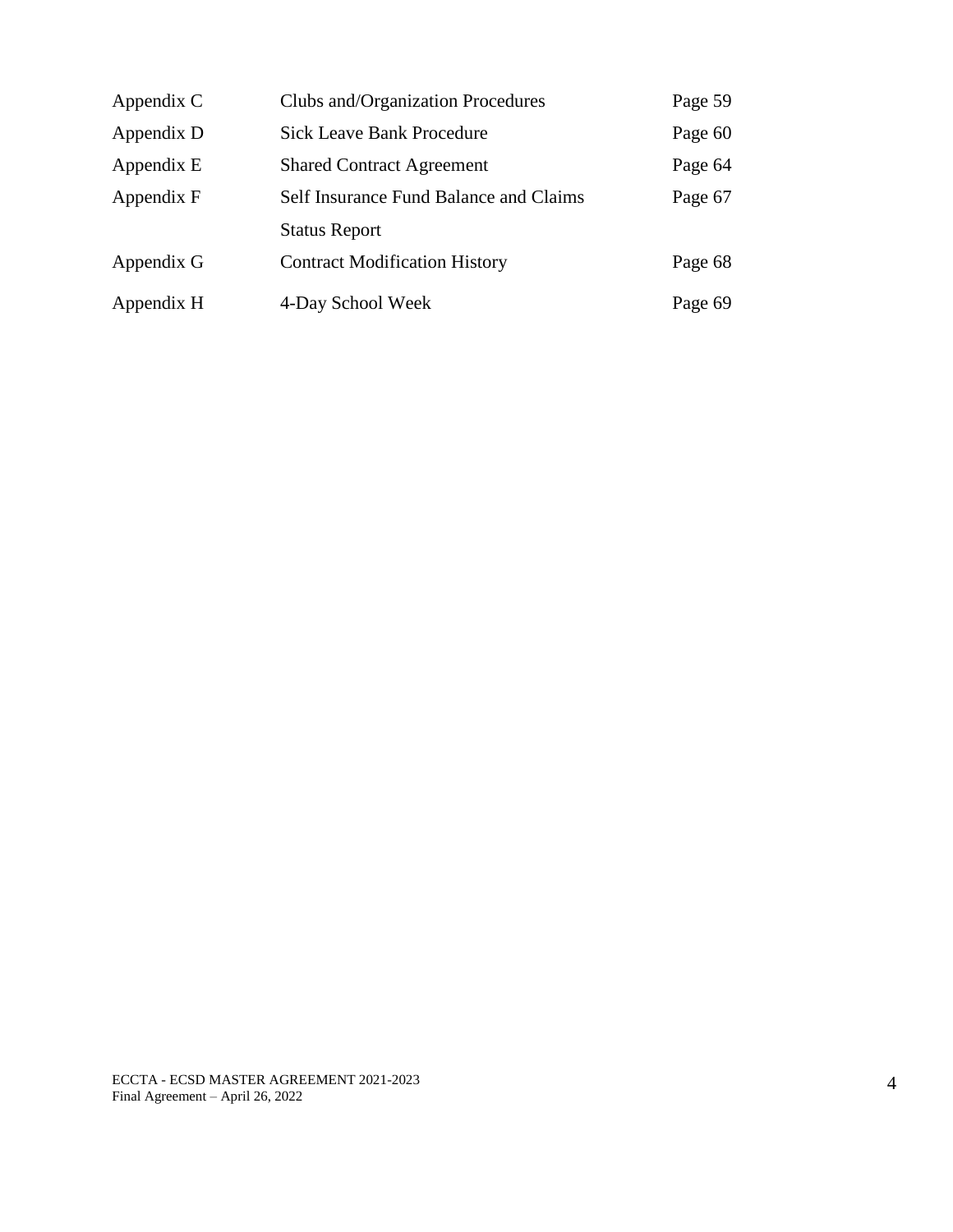### **ARTICLE 1 PURPOSE AND INTENT 12-16-96**

WHEREAS, the State of Nevada has enacted the Local Government Employee Management Relations Act cited as Chapter 288, Nevada Revised Statutes, providing for collective bargaining between the Elko County School District and the Elko County Classroom Teachers Association; and

WHEREAS, it is the intent of the District and Association to comply with said law, through a system of employee-employer cooperation to foster and improve the well-being of employees, and maintain high standards of work performance on behalf of the citizens and taxpayers; and

WHEREAS, the Board of Trustees is the duly elected governing body of the District, with powers as delegated by the laws of the State of Nevada, to formulate programs and policies for the operation of the District to be directed through their designated representative, the Superintendent of Schools; and

WHEREAS, a free and open exchange of views is desirable and necessary by and between the parties hereto in their efforts to negotiate in good faith with respect to wages, hours and conditions of employment in accordance with the Nevada Revised Statutes; and

WHEREAS, the members of the teaching staff in the district have the right to join, or not to join, any organization for their professional or economic improvement; and

WHEREAS, the Elko County School Board of Trustees and the Elko County Classroom Teachers Association, the parties to this agreement, recognize and declare that providing the highest standards of education for the children of the district is their mutual aim; and

NOW, THEREFORE, it is agreed: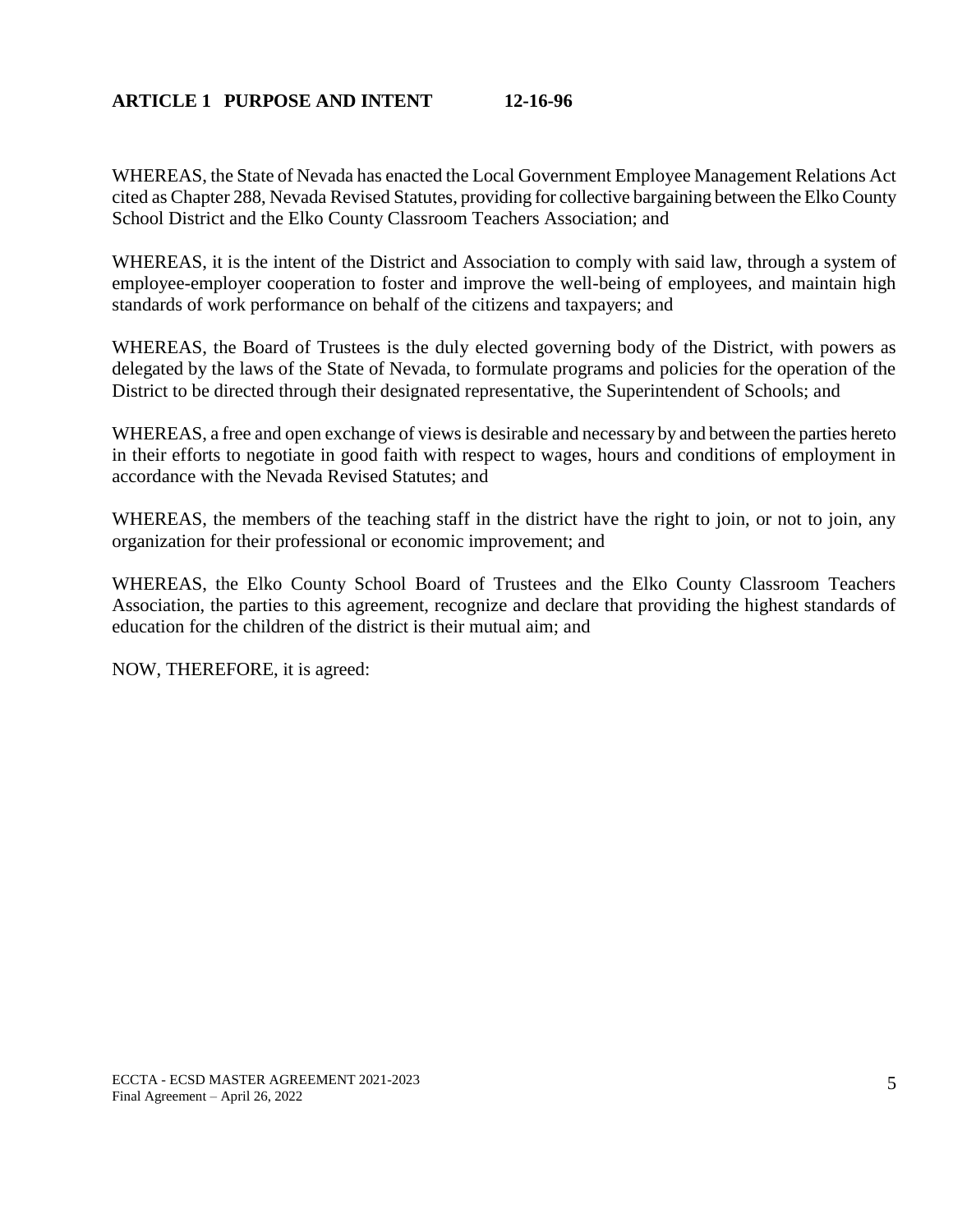## **ARTICLE 2 DEFINITIONS 12/11/20**

Definitions as used in this agreement are as follows:

- 1. "Accredited" shall mean accredited by one of the six regional accrediting agencies recognized by the National Board of Education; New England Association of School and Colleges (NEASC); North Central Association of Schools and Colleges (NCA); Middle States Association of Schools and Colleges (MSA); Southern Association of Schools and Colleges (SACS); Western Association of Schools and Colleges (WASC); or Northwest Association of Schools and Colleges (NWCCU).
- 2. "Agreement" refers to this document as the "Final Negotiated Collective Bargaining Agreement" CBA between the District and the Association.
- 3. "Association" shall mean the Elko County Classroom Teachers Association, which is the entity known as the Employee Organization and NRS Chapter 288. "Association" shall include authorized officers, representatives, and agents.
- 4. "Attendance Area", as defined as Areas #1 and #2 and illustrated in Article 12, Section 4 and Article 13, section 15.
- 5. "Board" shall mean the Board of School Trustees of the Elko County School District known as the Local Government Employer in NRS Chapter 288. "Board" shall include authorized officers, representatives and agents.
- 6. "Break in Service" shall mean any termination of employment. Approved leaves, including but not limited to absence due to illness, absence due to work-related injury or disability, scheduled vacations, and approved leaves of absence do not constitute a break in service.
- 7. "Chapter 288" shall refer to Chapter 288 of the Nevada Revised Statutes (NRS) and subsequent revisions, also known as the Local Government Employee-Management Relations Act.
- 8. "Contracted School Year" shall mean the period of time from the first contracted day of the school year to the last contracted day of the school year.
- 9. "Countime Time" Exclude the day of the event that triggers the count period. Count every calendar day after that, including intermediate Saturdays, Sundays and non-working days, unless the count period is specified as "school days" or "working days". Include the last day of the count period, but if the last day is a Saturday, Sunday or non-working day, the count period continues to run until the end of the next day that is not a Saturday, Sunday or non-working day.
- 10. "Credit" shall be any credit issued by an accredited college, community college, university, and other post-high school institution, or any other body authorized to issue in-service credit. All credits will be adjusted to semester hour equivalency. Official transcripts shall be furnished to the District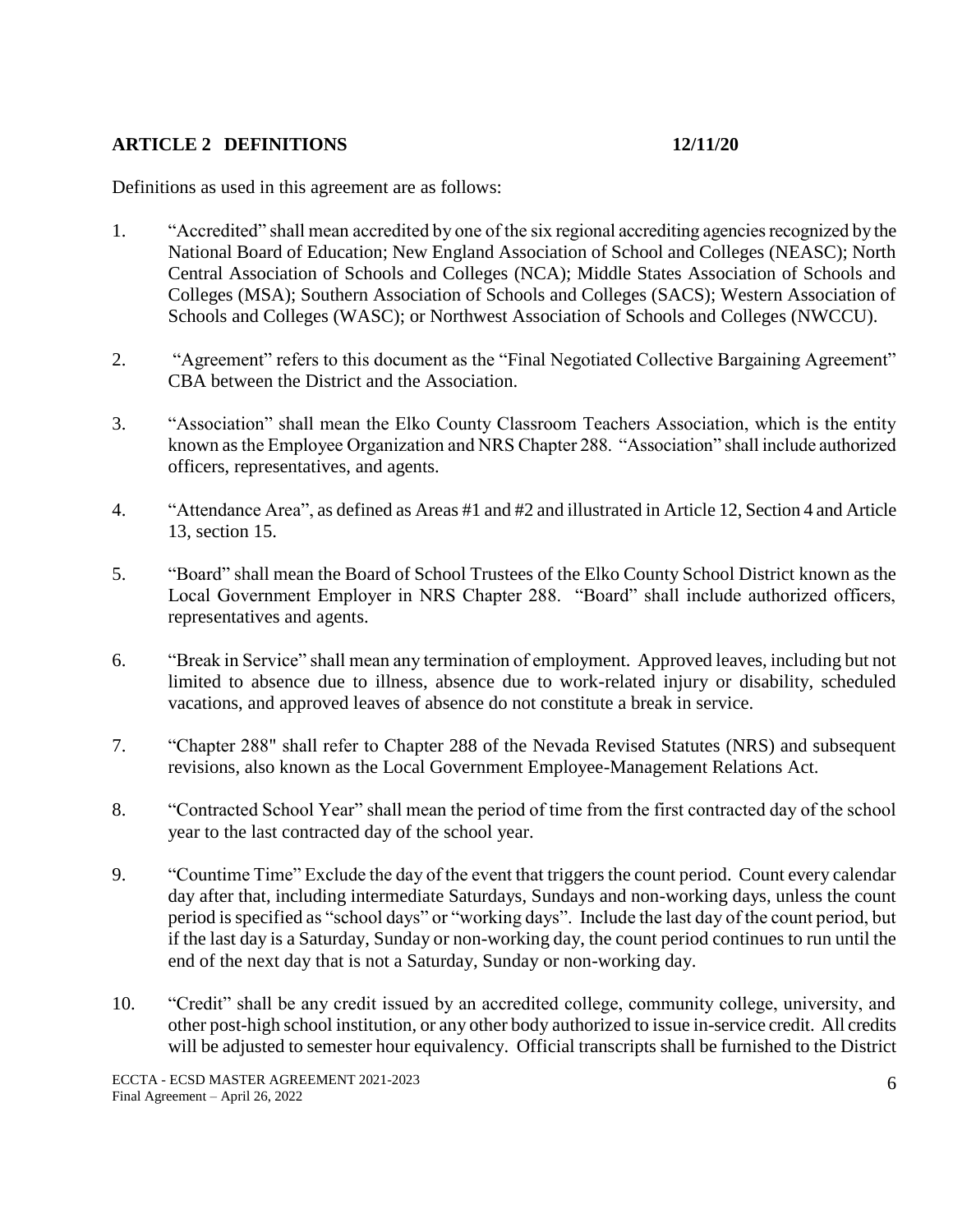as evidence of completion of credits claimed for salary purposes.

- 11. "Regular Work Day" shall mean a contracted day as determined by the school calendar. Contract days will be seven (7) hours per day in duration for the five day school week and eight (8) hours and twenty-two (22) minutes per day for the four day school week, not including lunch period.
- 12. "District" shall mean the Elko County School District.
- 13. "Educational Field" refers to an area of study which directly leads to an endorsement or license in an area where students receive credit towards graduation.
- 14. "EMRB" shall mean the Local Government Employee-Management Relations Board as provided in Chapter 288, Nevada Revised Statutes.
- 15. "Full-Time Teacher" includes all licensed teachers who are contracted for the school year to work a regular day as defined in this agreement.
- 16. "Graduate credit" shall be any credit issued by an accredited college or university which is classified as graduate credit by that institution. Official transcripts indicating that the course is graduate level or a letter from the registrar defining the credit shown on the official transcripts shall be furnished to the District as evidence of completion of graduate credits claimed for salary purposes.
- 17. "Grievance" is a dispute by a teacher or the Association concerning the interpretation, application or claimed violation of an express provision of this agreement.
- 18. Grievant shall mean a teacher, a group of teachers or the association filing a grievance.
- 19. "In-service credit" shall be any credit issued for training conducted by the District, an educational institution, or an agency which has received approval for in-service credit from the Superintendent, prior to the starting of the course. In-service credit will be given upon receipt of the documentation indicating completion of the course and shall be considered equivalent to undergraduate credit for salary purposes.
- 20. "Involuntary Transfer" refers to a District-initiated change in teaching assignment from one school, to another school in the same attendance area, or to a different attendance area. Rural Schools under this definition shall be considered individual school sites.
- 21. "Part Time Teacher" includes all licensed teachers who are contracted for the school year to work at least 17.5 hours per week but do not work a regular work day as defined in this agreement.
- 22. "Party of Interest" is any person or persons who takes action or against whom action is taken in order to resolve the grievance.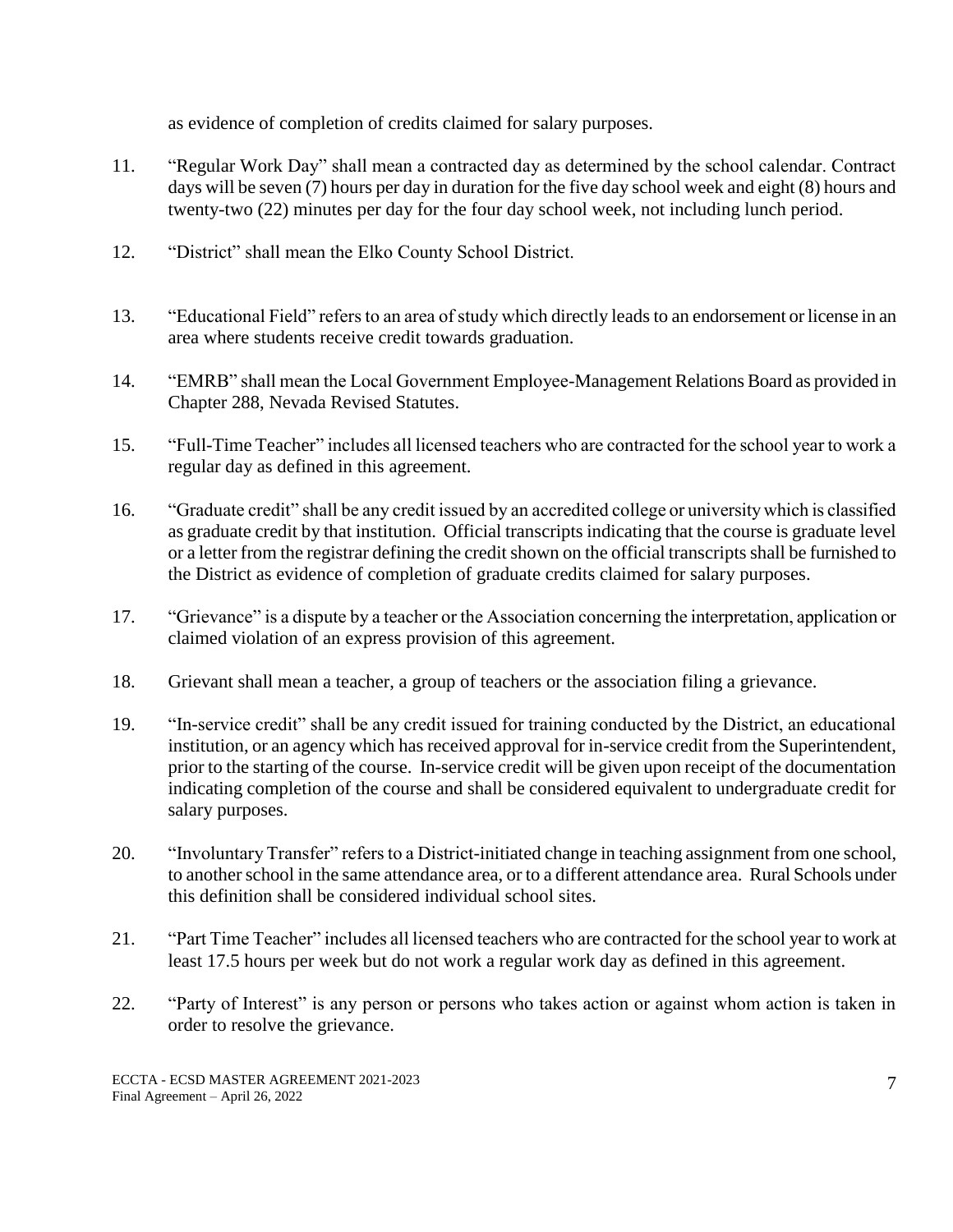- 23. "Qualified" as used in Article 13,shall mean licensed by the State of Nevada to teach specific gradelevels/subject areas.
- 24. "School Year" shall be defined in accordance with NRS 388.080(1) which states"...the public school year commences on the first day of July and ends the last day of June".
- 25. "Seniority" is defined as years of continuous employment with the Elko County School District as a teacher. The seniority date is established based upon the date of receipt of written acceptance of the initial contract offer by the District Office. In the event of a "Break in Service," the seniority date is re-established as the date of written acceptance of the most recent contract offer. A teacher working less than 17.5 hours per week shall accrue seniority at the rate of one-half annual seniority. Service rendered beyond the normal school year (i.e., summer school, extended contracts) shall not add to the employee's seniority.
- 26. "Superintendent" shall mean the Superintendent of Schools of the Elko County School District or his/her designated representative.
- 27. "Teacher" shall refer to all contractual, non-administrative personnel licensed and employed pursuant to the rules of NRS Chapter 391 who are eligible for membership in the Elko County Classroom Teaches Association.
- 28. "Time" will be defined as per Nevada Rules of Civil Procedure (NRCP) 6(a) for computation purposes. The day of the act, event or default from which the designated period of time begins to run shall not be included. The last day of the period so computed shall be included, unless it is a Saturday, a Sunday, or a holiday.
- 29. "Undergraduate credit" shall be any credit issued by an accredited college, community college, university, or other post high school institution.
- 30. "Voluntary Transfer" refers to a teacher-initiated change in teaching assignment between schools, work locations or to another grade/subject.
- 31. "Zero Hour" shall be defined as an extra instructional period assigned to a teacher, in lieu of a preparation period, for which a student receives credit and shall be paid on the basis of one-seventh (1/7) of the current contracted salary, with the exception being "Zero Hours" for certified employees contracted for an eight (8) hour regular work day.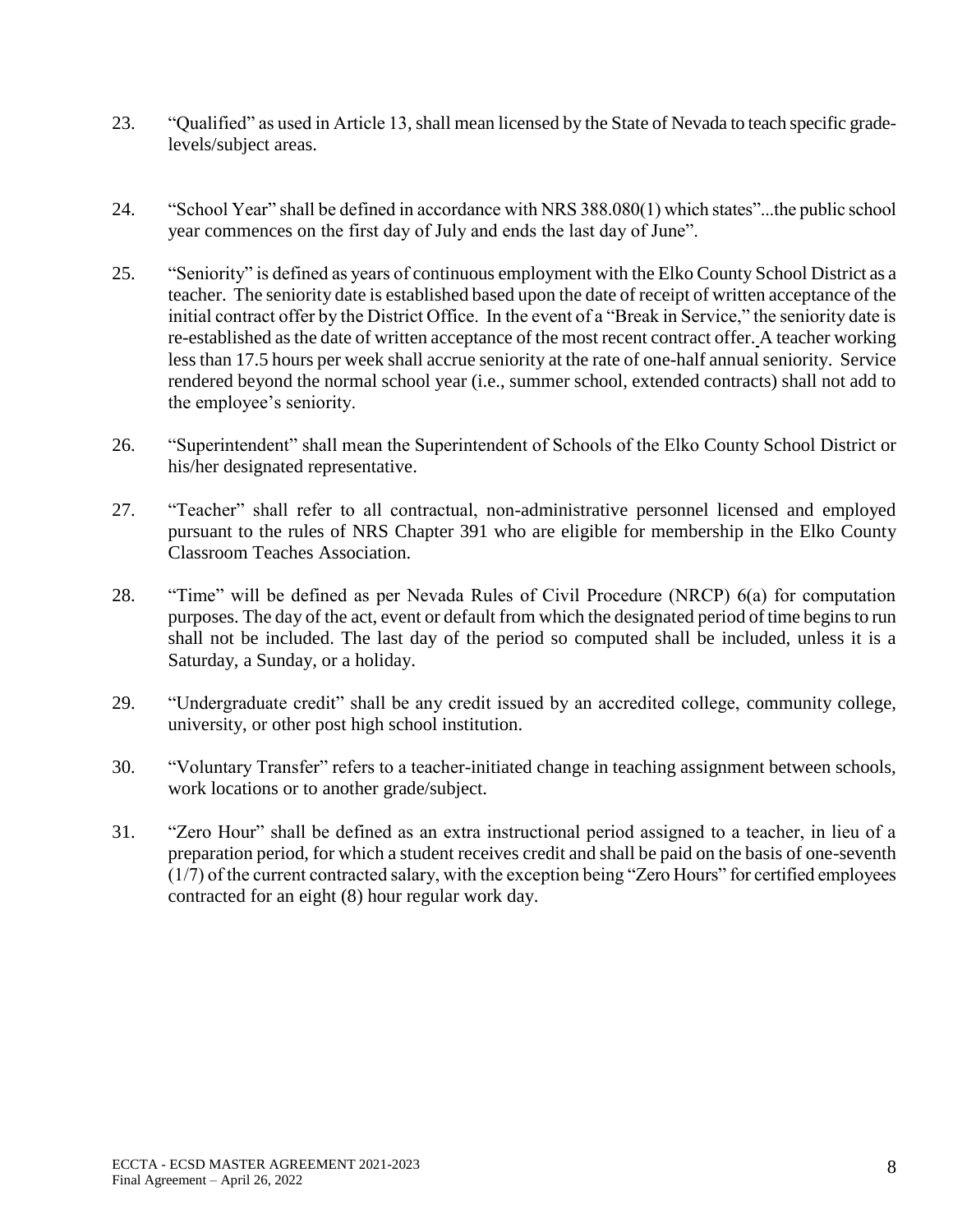### **ARTICLE 3 RECOGNITION 12/15/98**

- 1. The Board recognizes the Association as the exclusive representative of all teachers as defined in Articles 2-27 for all collective bargaining purposes as set forth in NRS 288. The Board acknowledges the receipt of (a) a copy of its constitution and by-laws; (b) a roster of its representatives and officers; (c) a pledge not to strike as required in NRS 288, and (d) a verified membership list.
- 2. All rights and privileges granted to the Association under the terms and provisions of this agreement shall be for the use of the Association subject to Chapter 288.140(2) which states: "The recognition of an employee organization for negotiation, pursuant to this chapter, does not preclude any local government employee who is not a member of that employee organization from acting for himself/herself with respect to any condition of his/her employment, but any action taken on a request or in adjustment of a grievance shall be consistent with the terms of an applicable negotiated agreement, if any."
- 3. Classifications excluded from the bargaining unit are those "administrative, confidential and supervisory" employees as defined in NRS Chapter 288.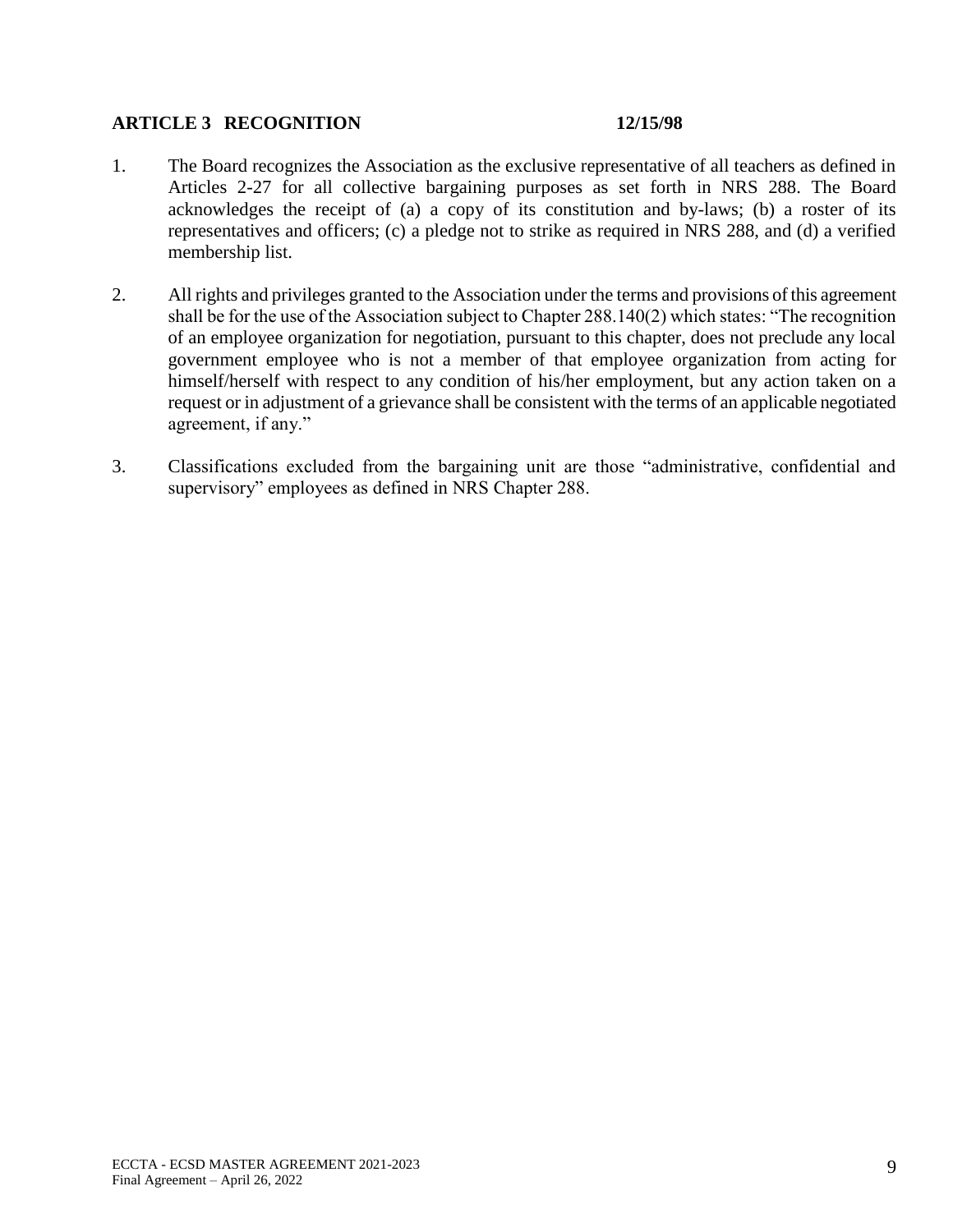## **ARTICLE 4 ASSOCIATION RIGHTS 12/15/98**

- 1. Association leave shall be credited to the Association on July 1 of each year. Association leave shall not accrue from year to year. The purpose of this leave is for the Association to handle official Association business. Requests for Association leave shall be made to the Superintendent at least 48 hours in advance of such leave whenever possible. The Association shall reimburse the District at the substitute pay rate for leave days granted. Additional leave for Association purposes may be granted upon application to and approval of the Superintendent.
- 2. The President of the Association shall be granted fifteen (15) days leave per year during his/her term of office for services to be rendered to the Association and its members.
- 3. The President of the Association shall be allowed to visit any school within the district while on leave or at any other time that does not interfere with his/her professional duties as a teacher. The President of the Association shall notify the principal of the school of his intent to visit that site at least 24 hours in advance whenever possible.
- 4. Twenty-five (25) days shall be granted to the use of teachers who are officers or representatives of the Association other than the President. The request for Association leave shall be made to the Superintendent at least 48 hours in advance of such leave whenever possible. Ten (10) days granted to the Association for contract negotiations during the school day shall be exempt from reimbursement. The Association shall reimburse the District at the substitute pay rate for leave days granted. The Principal will be notified no less than twenty-four (24) hours prior to such leave whenever possible.
- 5. The Association may use school buildings for Association business. Such use must be scheduled with the Principal and shall not interfere with or interrupt normal school operations.
- 6. Meetings between the Association's members and non-employee representatives shall not interfere with normal work duties and unless otherwise approved by the Superintendent shall take place during the teacher's non-work time.
- 7. The Association may use school e-mail and inter-school mail service for Association material.
- 8. The Association shall have the right to place, in a reasonable manner, appropriately identified notices, circulars and other materials related to association business on school faculty bulletin boards not to exceed 16 square feet in area. The contents of any Association notices, circulars and other materials to be posted on school property shall be made available to the site supervisor prior to posting.
- 9. No teacher shall be discharged, dismissed or discriminated against because of lawful activities conducted on behalf of the Association.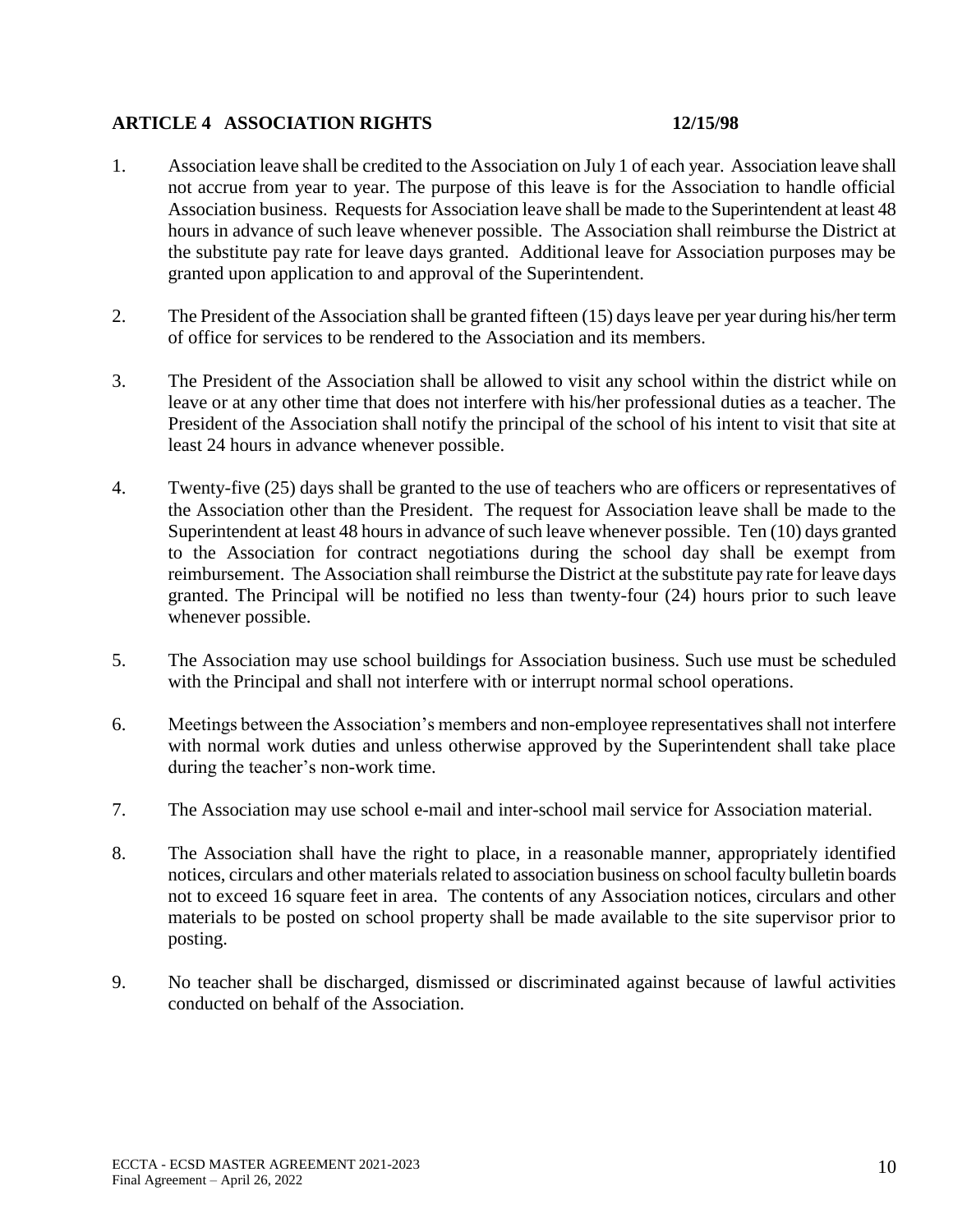## **ARTICLE 5 DUES DEDUCTION 2/27/19**

(Notice of period when membership in the Association may be rescinded by a member teacher must be conspicuous, printed in larger or other contrasting type or color (NRS 608.110).

- 2. The Association shall certify in writing the current rate of membership dues to the District no later than September 10 each year. The District shall be notified of any changes in the rate of membership dues thirty (30) days prior to the effective date of such change.
- 3. No later than October 10 of each year the Association shall provide the District with a current list of membership. The Association shall notify the District monthly of any changes in such list. The District shall not be required to honor for any month's deduction any authorizations that are delivered to it later than the tenth  $(10<sup>th</sup>)$  of the month.
- 4. Upon termination of any teacher who is a member of the Association, any remaining dues owed to the Association by that teacher will be deducted from his/her final pay warrant.
- 5. The school District, in agreeing to deduct dues from the pay warrants of member teachers, is performing a solely administration function on behalf of the Association for its convenience and is not a party to any agreement between the Association and its members regarding the deduction of dues. The Association, therefore, agrees to hold the School District harmless and to reimburse the School District for any and all costs, including legal fees, it may incur in the relation to any deduction made at the direction of the Association and contrary to the instructions received from the individual employee.
- 6. Dues are paid on an annual basis and a member is obligated to pay the entire amount of dues for the membership year. Members may revoke their membership by giving written notice to the District and the President of the local association between July 1 and July 15 of any calendar year. It is the responsibility of the member to provide notice to both parties.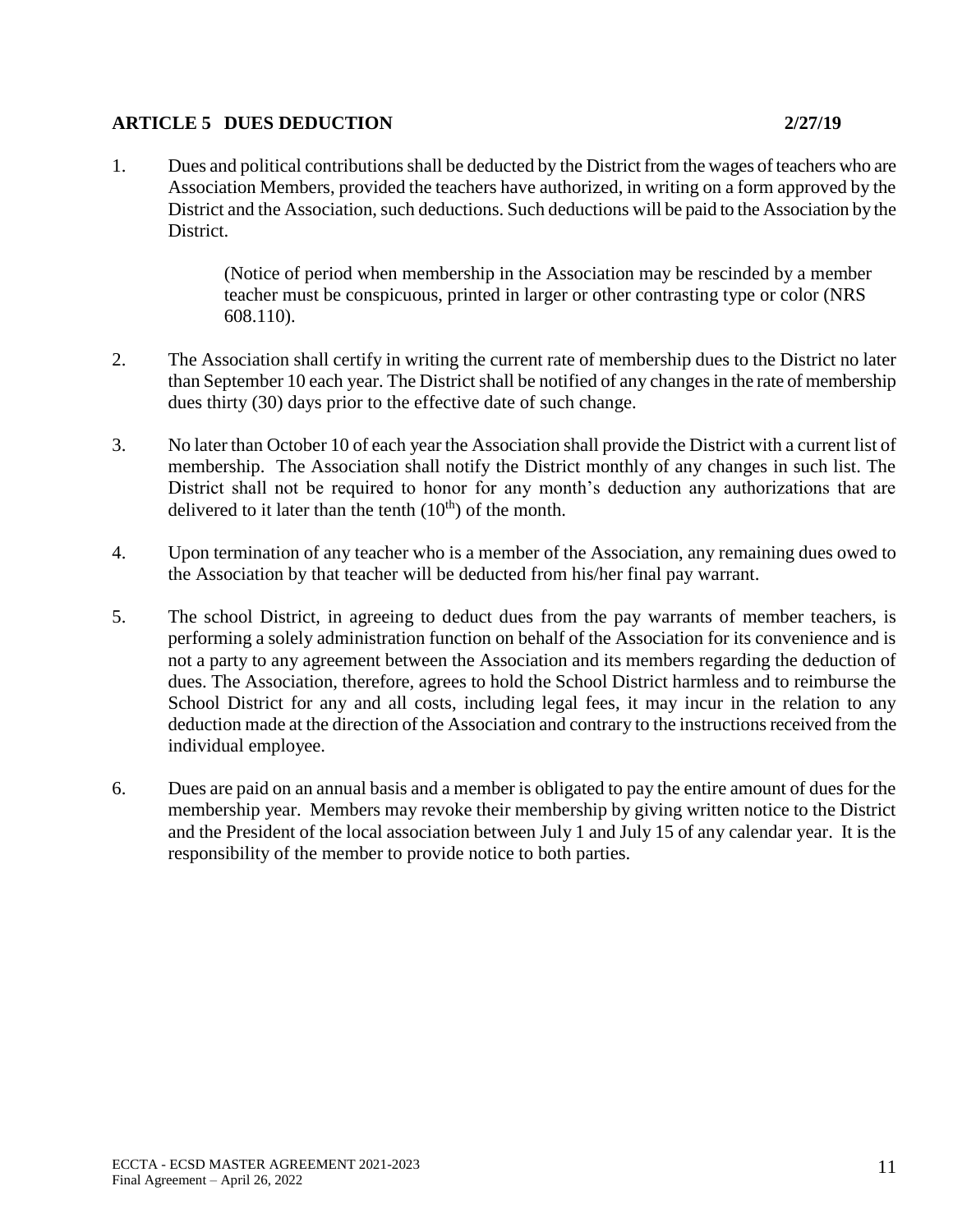## **ARTICLE 6 GRIEVANCE PROCEDURE 12/8/20**

#### 1. PURPOSE

- a. The purpose of this article is to provide a clearly outlined procedure whereby teachers may seek resolution of a grievance. It is intended that problems be resolved at the earliest possible time and the lowest level of supervision.
- b. Both parties encourage teachers to resolve their problems with their immediate supervisors whenever possible. The provisions of this article do not preclude a teacher from informally discussing a problem with their immediate supervisor prior to filing a formal grievance. Such informal discussions are not a part of the formal grievance procedure.

#### 2. PROCEDURES

- a. Any grievant filing a grievance may be represented at any level by an individual of his/her own choosing.
- b. The Association shall be informed of all formal grievances and their resolution.
- c. If written notice is not filed at each level of the grievance procedure within the time limit specified, the grievance is waived. Failure of the district to timely respond to the grievance causes the grievance to automatically proceed to the next level.
- d. The time limits at any level of the grievance procedure may be adjusted by mutual consent of the parties involved.
- e. Any grievance having a financial impact greater than \$300 will automatically begin at Level Three.

## 3. LEVEL ONE – INFORMAL RESOLUTION

- a. Good morale is maintained as problems arise by sincere efforts of all persons concerned to work toward constructive solutions in an atmosphere of courtesy and cooperation. The purpose in this procedure is to secure, at the lowest possible administrative level, equitable solutions to the problems, which may, from time to time, arise. Both parties agree that this process will be kept as informal and confidential as may be appropriate.
- b. Both parties encourage employees covered by this Agreement to resolve their problems with their principal or supervisor whenever possible. The provisions of this Article are not intended to preclude a teacher with a potential grievance from informally discussing the problem with his/her immediate supervisor prior to filing a formal grievance, although such discussions are not part of the formal grievance procedure. In addition, utilization of the Level One Informal Resolution shall not be used against the employee. Further, the employee does so without waiving the due process rights stipulated under the CBA.
- c. If a teacher requests an informal discussion with the principal of the school, or the appropriate District director, if the assignment is not school-based, concerning the subject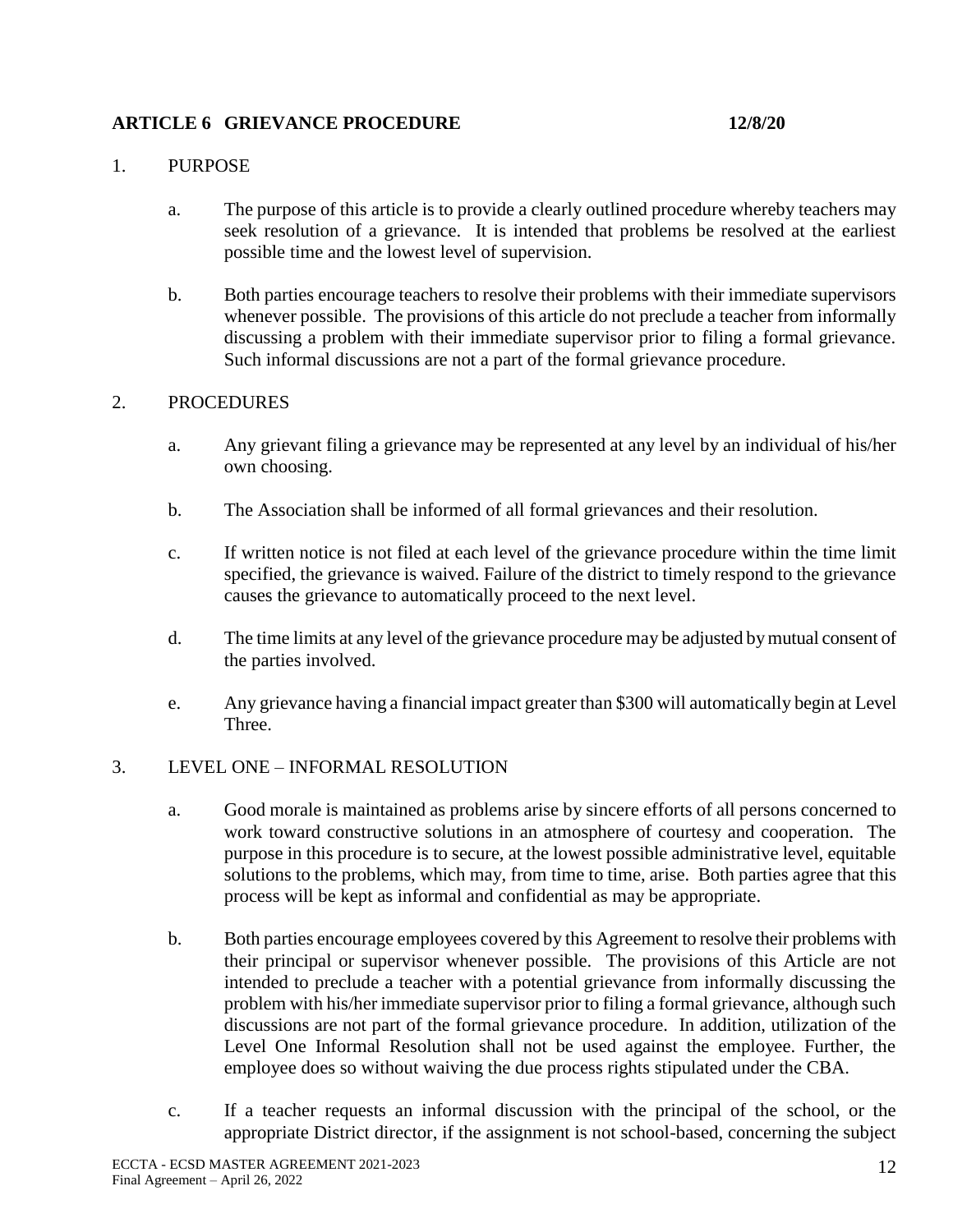matter of a potential grievance, such informal discussions will be held within twenty (20) days after the affected teacher or the Association first knew of the act or condition upon which the potential grievance is based. If the informal discussion does not occur within the twenty (20) day time limit, a grievance may be processed to Level Two as set forth below.

- d. It is understood and agreed that all aspects of such informal discussions, if any, which take place shall have no bearing or precedential effect on the resolution of that grievance or any similar grievance filed in accordance with this Article.
- e. If a grievance is resolved as a result of an informal discussion, the principal or the grievant may reduce that resolution to writing prior to the termination of the time limits for filing a formal grievance. The absence of such a written resolution executed by both parties shall serve as notice to the grievant involved to file a formal grievance if that teacher or the Association so desires.
- f. Such informal discussions shall not modify the time limits set forth in Level Two of the formal grievance procedure.
- g. Either party to this Agreement may request Informal Resolution. Informal Resolution may be utilized when both parties to the dispute voluntarily agree to participate to resolve disputes. Timelines are not suspended pending Informal Resolution, except with the written agreement of both parties. It is understood that the parties to the dispute are the District and the Association.
- h. Any granting of any requested relief under this informal procedure is subject to the written approval of the Superintendent or designee.

## 4. LEVEL TWO - IMMEDIATE SUPERVISOR

- a. A grievance must be filed in writing, specifying which provisions of this agreement have allegedly been violated and the reasons for the alleged violation, to the appropriate supervisor or designee within 30 days of the grievant's knowledge of the grievance or the facts, incident, violation or situation which gave rise to the grievance. In the event the grievance is not resolved at Level One, the grievant may file a formal grievance at Level Two within ten (10) days of receipt of the Level One decision.
- b. The supervisor shall meet with the grievant and may include any representative within the ten (10) days after receiving the grievance, shall attempt to resolve the grievance and shall issue a written decision granting or denying the grievance within ten (10) days of the above meeting.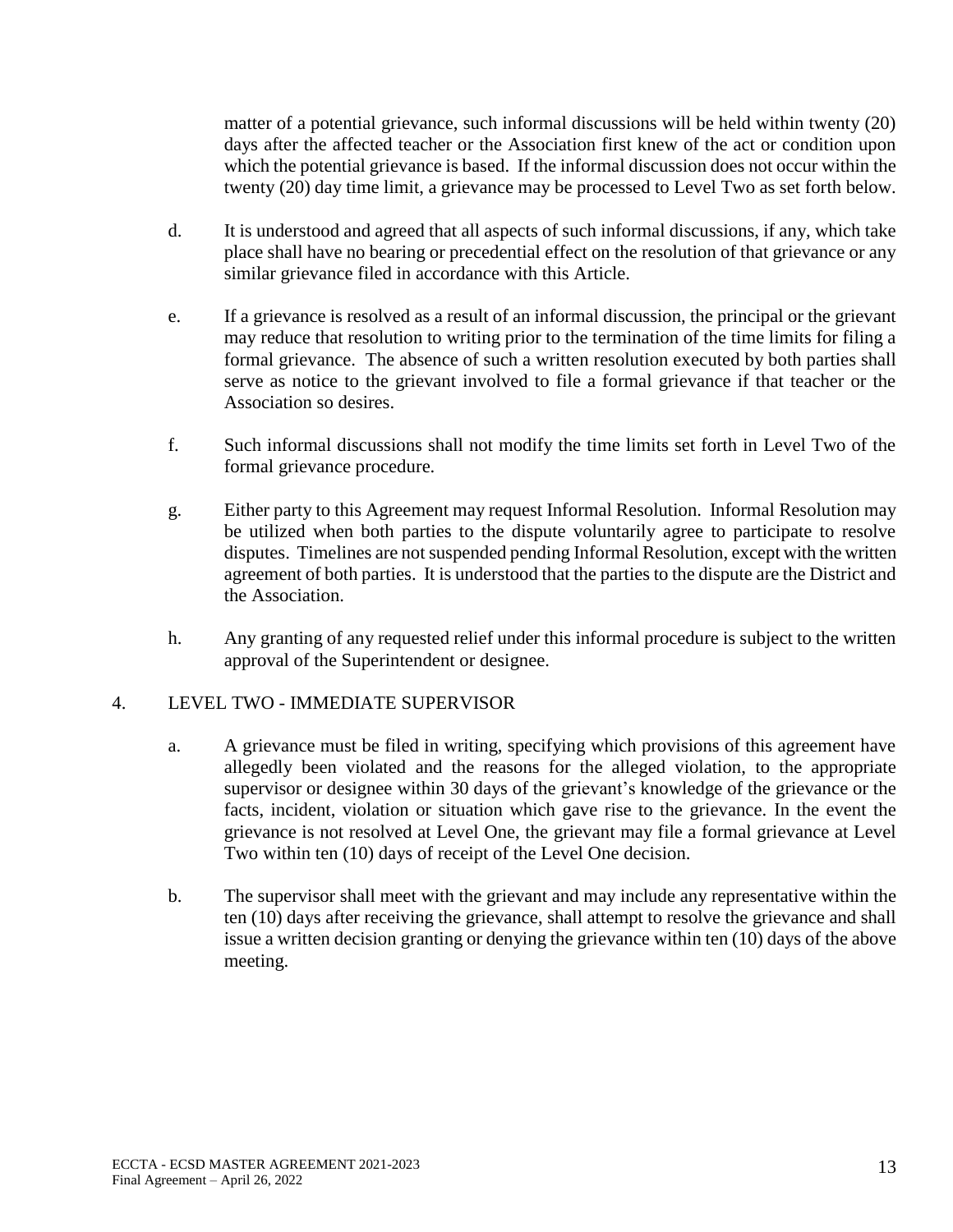## 5. LEVEL THREE - SUPERINTENDENT

- a. In the event the grievance is not resolved at Level Two, the grievant may appeal the supervisor's decision in writing to the Superintendent within ten (10) days of receipt of that decision.
- b. "The Superintendent or designee shall meet with the grievant including any representative within ten (10) days after a timely request to move the grievance to Level Three, shall attempt to resolve the grievance and shall issue a written decision granting or denying the grievance within ten (10) days of the above meeting."

## 6. LEVEL FOUR – MEDIATION

If the grievant is not satisfied with the written disposition of the grievance in Level Three, then the grievant may present the grievance to Mediation within five (5) working days after receiving the Superintendent's response and subject to the written approval of Mediation by the Superintendent or designee.

Procedures for Grievance Mediation:

- a. The Superintendent or designee must approve a request for mediation within five (5) working days. If the Superintendent does not timely approve a request for mediation then the request for Mediation is deemed to be denied and the grievance will be automatically moved to Level Five – Board of Trustees;
- b. The Mediator will be obtained from the Federal Mediation and Conciliation Service (FMCS);
- c. The parties agree to comply with the rules and procedures of the FMCS and will equally split any fees or costs of the Mediator imposed by FMCS;
- d. The Mediator will attempt to schedule and convene the Mediation within thirty (30) working days of being contacted by the parties;
- e. If no solution is reached to the satisfaction of the grievant and the District the grievance will be automatically moved to Level Five – Board of Trustees;
- f. Nothing presented or exchanged in Mediation is admissible in Level Five Board of Trustees or Level Six – Arbitration. A solution in Mediation is binding on the grievant and the District.

## 7. LEVEL FIVE - BOARD OF TRUSTEES

- a. In the event the grievance is not resolved at Level Three or during agreed upon Level Four Mediation, the grievant may appeal the Superintendent's decision to the Board within ten (10) days of its receipt.
- b. The Board shall address the grievance at a regularly scheduled meeting for which a legal agenda can be posted but no later than 30 days after receipt of the grievant's appeal. The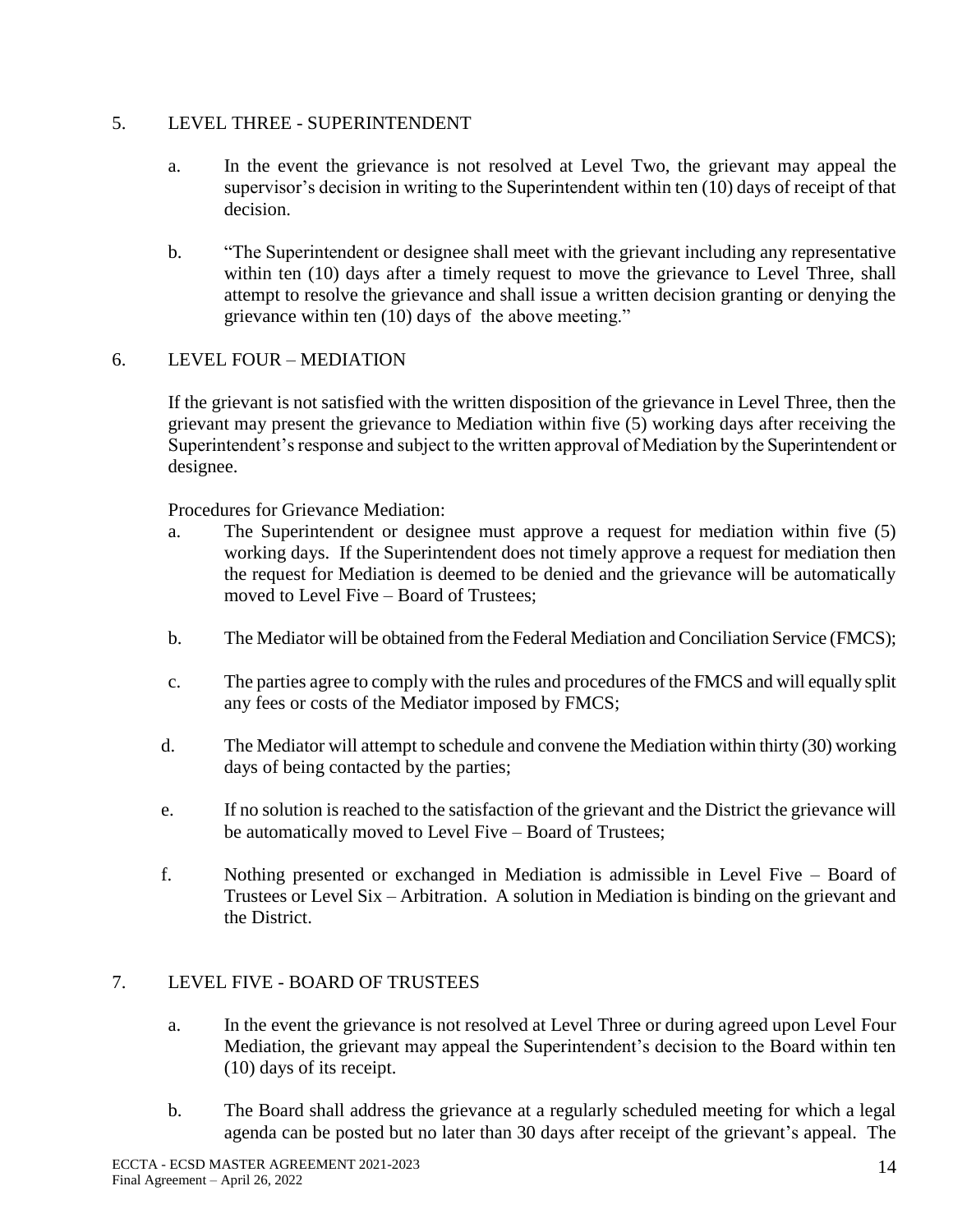thirty (30) day time line may be exceeded only where the notice requirements of NRS 241.033 apply to the grievant. The Board shall issue a written decision granting or denying the grievance within twenty (20) days after the meeting.

## Procedures for Board Hearing:

- 1. The Grievant or Representative will provide all of the written materials it intends to introduce as exhibits to the Board at least seven (7) working days in advance of the Board hearing. Board hearings at Level Five shall not be scheduled less than 15 days following the Grievant's appeal to Level Five without mutual consent by both parties.
- 2. At the time it provides the written materials, the Grievant or representative will state the total amount of time it is requesting for its presentation at the hearing. In the absence of such request, forty-five (45) minutes will be allotted to the Grievant or representative. Time requested and allotted pursuant to this section shall not include time to answer questions posed by Board members during the process of the Grievant's presentation.
- 3. In the event the Grievant or representative has requested more than forty-five (45) minutes, the Board will adjust its agenda accordingly. The Grievant or representative will not request a total hearing presentation time in excess of sixty (60) minutes.

## 8. LEVEL SIX - ARBITRATION

- a. In the event a grievance is not resolved at Level Five, the Association may request arbitration within ten (10) days of receipt of the Board's decision. A written notice of intent to arbitrate shall be made by delivery to the Superintendent.
- b. Within ten (10) days after such written notice of submission to arbitration, the Superintendent and the grievant shall attempt to mutually agree upon an arbitrator and to obtain a commitment from such arbitrator to serve. If within the ten (10) day period the parties are unable to agree upon an arbitrator, a request for a list of seven arbitrators shall be made to the American Arbitration Association (AAA) by either party. The parties shall equally split administration fees assessed by AAA.
- c. Within ten (10) days of the receipt of the list, each party shall alternately strike names from the list and the name remaining shall be the arbitrator. In striking names, the Association shall strike first.
- d. Neither party shall be permitted to introduce evidence which was not submitted to the other party before the completion of Level Four meetings unless the arbitrator determines that the evidence was not available or known to the party offering the evidence before the completion of the Level Four meetings. If new evidence is admitted to the arbitration proceedings, a reasonable continuance of the arbitration hearing may be granted by the arbitrator if requested by the adverse party to respond.
- e. Arbitration shall comply with the rules of the American Arbitration Association. All hearings held by the arbitrator shall be closed sessions. No party associated with the arbitration shall comment outside the arbitration itself until the arbitrator renders a decision.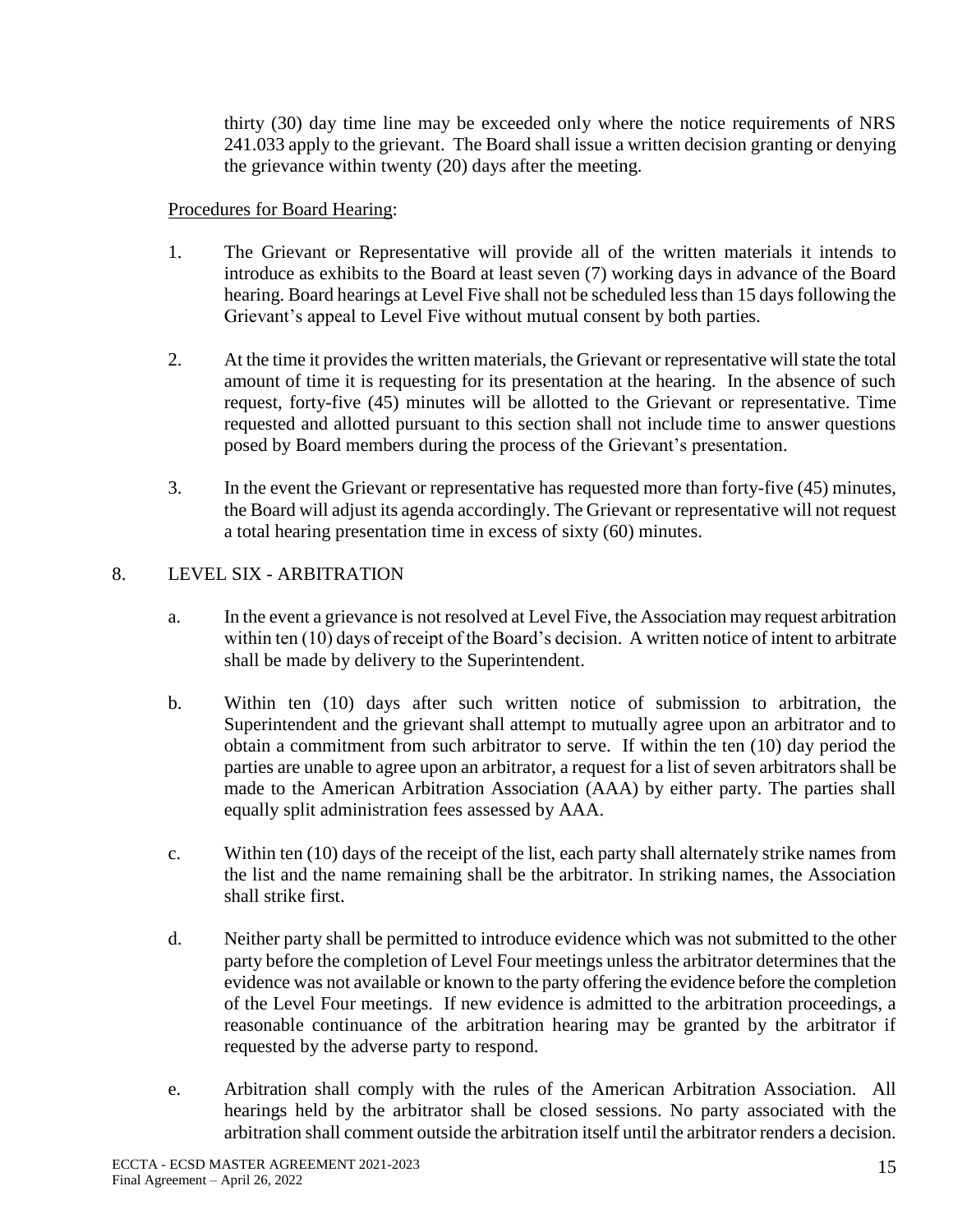- f. The arbitrator shall not have the authority to modify, amend, alter, add to, or delete from any provisions of this Agreement. An arbitrator, in the absence of the expressed written agreement of both parties, shall have no authority to rule on any dispute between the parties other than the dispute which was originally processed.
- g. The arbitrator's decision shall be submitted in writing to both parties no later than thirty (30) days after the closing of the record. The decision shall be final and binding on the parties to this Agreement.
- h. The expenses of arbitration proceedings (arbitrator's fee, recorder's fee, rental of a facility, and any other fees deemed necessary) shall be shared equally by the district and grievant. Each party shall pay its own costs of preparing and presenting its case including the cost of a transcript.
- i. The parties may mutually agree in writing to conduct any arbitration under this Article pursuant to the then existing Expedited Labor Arbitration Rules of the American Arbitration Association in effect at the time the grievance was filed.

## 9. MISCELLANEOUS

- 1. No reprisals of any kind shall be taken by either party against a party of interest, any school designee or any other participant in the grievance procedure by reason of such participation.
- 2. It is mutually agreed upon by both parties to the grievance that if any level listed is not necessary to the presentation of the complaint, then the level(s) may be deleted from the process.
- 3. If meetings and hearings are called during school hours, no grieving teacher or their designated representative shall be subject to a salary deduction for attending.
- 4. For the purposes of "time limits" referenced in Article 6 Grievances, "day" shall be defined as a regular work day in Article 2 Definitions.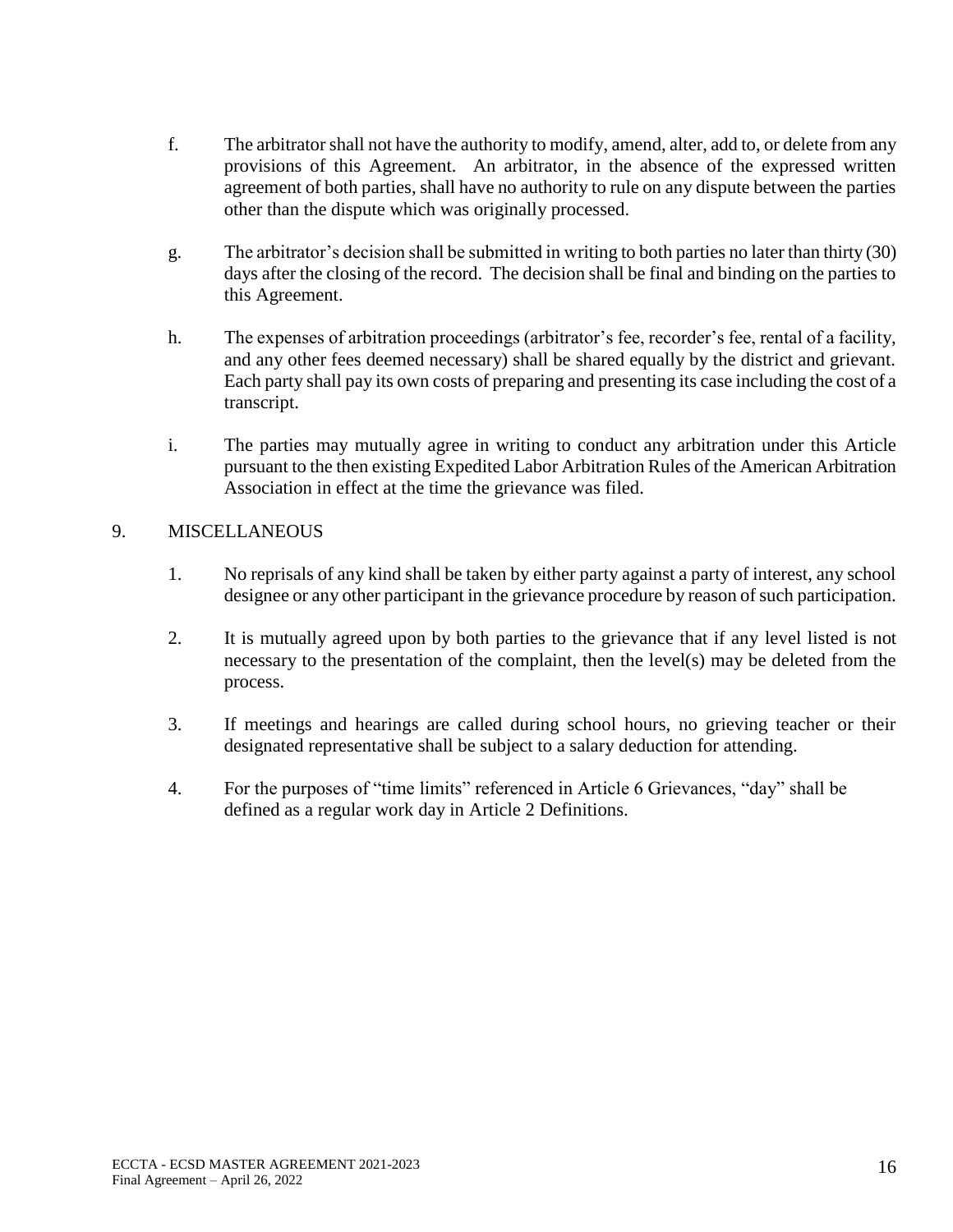## **ARTICLE 7 TEACHER RIGHTS 12/8/20**

- 1. No written periodic evaluation report or written documentation concerning a teacher shall become a part of the teacher's personnel file without the teacher being presented a copy signed by both the teacher and the supervisor thereof. The teacher shall have the right to respond to any material placed in their file within ten (10) days of their receipt of the signed and dated copy of the material. The teacher's response shall be submitted to the appropriate supervisor who shall forward the response to the person responsible for maintaining such files. This person shall attach the response to the related material in the file.
- 2. If any complaints are filed against a teacher that warrant written documentation, the teacher shall be notified of such complaints within ten (10) days and allowed to respond in writing. Teachers shall have the right to challenge the accuracy of any non-evaluative material placed in their file. If the administration cannot substantiate the accuracy of the material it shall be removed.
- 3. Teachers shall have the right, upon written request to the Superintendent, to review and receive copies of all materials in their personnel files except where the District is entitled by law to maintain the confidentiality of such materials. The District reserves the right to charge an appropriate fee for any such copies. Upon request by the employee, written documentation (excluding evaluation reports) may be removed from the employee's master personnel file. The final decision regarding removal of written documentation from the employee's personnel file rests with the District. Removal of admonitions from an employee's personnel file shall comply with Nevada Revised Statutes.
- 4. The teacher shall be entitled to have an Association representative or an individual of his own choosing present during any meeting which could adversely affect the teacher's position, employment, or salary. No post-probationary teacher shall be disciplined, suspended, transferred or terminated without just cause. Any such actions involving probationary teachers will be in accordance with NRS 391.
- 5. The District and the Association shall not discriminate against any employee in the bargaining unit based on race, religion, gender, age, physical or visual disability, National origin, or because of political or personal reasons or affiliations.
- 6. Response to deficient performance and/or misconduct depends on the particular circumstances at the time on a case-by-case basis, including the employee involved, the significance and/or degree of the deficiency or misconduct and the intended outcome. Progressive disciplinary actions are used to address instances of significant or repeated acts of misconduct, but are not to be issued for performance deficiencies. Corrective Assistance actions may be utilized for both performance deficiencies and instances of misconduct. Whether to issue Corrective Assistance, and what type or step of Corrective Assistance to issue, in a particular circumstance, is within the sole discretion of the administrator involved. Progressive Discipline actions related to misconduct should not be referenced in employee evaluations. The steps for providing Progressive Corrective Assistance to or disciplining licensed employees are generally as follows:

Corrective Assistance is defined as: Chats (Verbal Warning), Talks, Memo's, Written Summaries of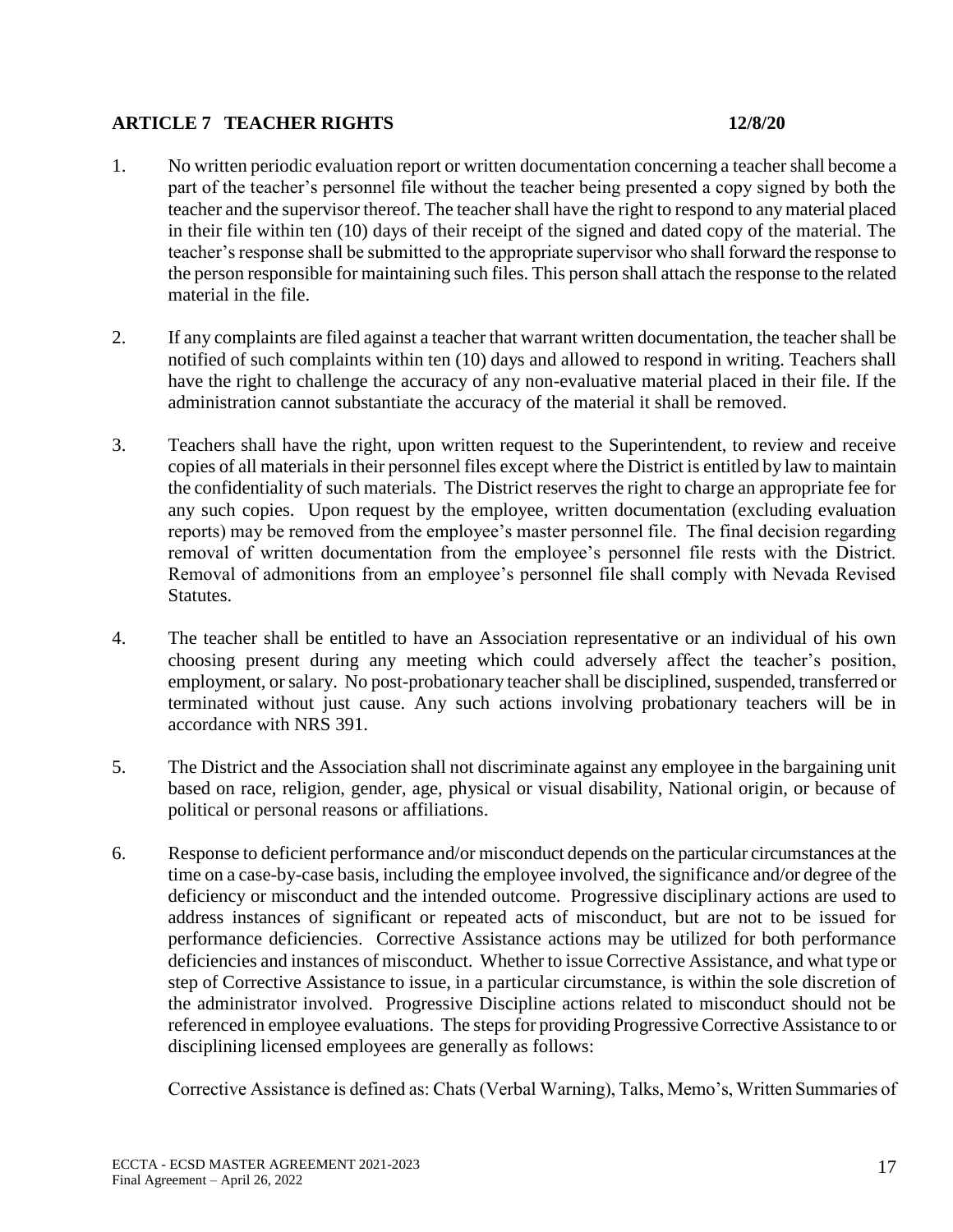Oral Conferences, Oral Warnings, Letters of Concern, Written Warnings and Formal/Informal Observations and Evaluations which may include "directions for change" and are designed to assist the employee with the correction of an area of deficiency. Corrective Assistance is used to address performance deficiencies or misconduct of a nature where Progressive Discipline is not needed. Corrective Action documents pursuant to this Article shall not be subject to the negotiated grievance procedure.

Progressive Discipline is defined as Written Admonitions, Suspensions, Dismissals/Demotions and Non-Reemployment (Post-probationary only), based on grounds contained in NRS 391.750. Progressive discipline should be utilized when corrective assistance efforts have failed to remedy identified misconduct or where misconduct is of a nature that corrective assistance is inappropriate.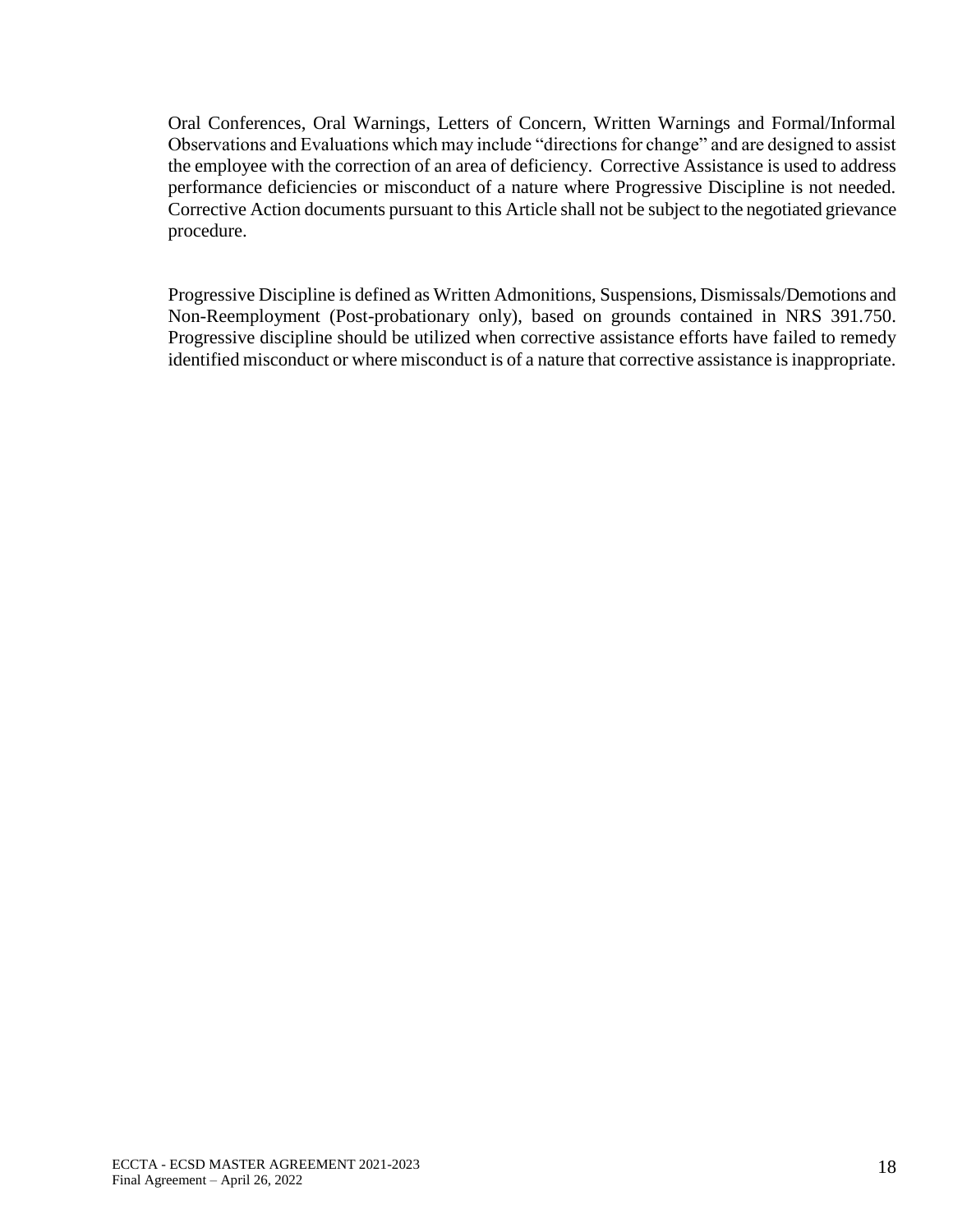## **ARTICLE 8 TEACHER PROTECTION 1/11/00**

- 1. The District shall ensure a means of communication between the teacher and immediate supervisor. Each principal shall develop procedures to be utilized in an emergency situation when rapid communication or immediate assistance is needed and communicate these to the faculty. These procedures shall be implemented prior to the first day of student attendance and shall be included in the faculty handbooks.
- 2. When a teacher becomes aware of an actual or potential danger, or of an emergency, the teacher shall report the situation to the teacher's supervisor or designee as soon as possible. The supervisor or designee shall investigate and take appropriate action. The teacher should contact emergency services as soon as possible when the situation requires such action.
- 3. Any teacher involved in an assault or battery within the course and scope of their employment as defined by Article 2, shall make a written report of the incident within three (3) days. The District shall, within 24 hours, initiate an investigation of the incident, take appropriate action, and provide to the teacher a copy of the investigative report and action taken. The teacher shall make supplemental written reports, attaching copies of any information, complaints and/or police reports in connection with the assault or battery within five (5) days after the teacher has received them. If the teacher is served with legal papers as a result of the incident, the teacher shall provide the District with a copy of such service within five (5) days and report the final disposition of any such proceeding. All reports referred to shall be made to the teacher's principal or immediate supervisor.
- 4. The District will tender a defense for an employee acting within the scope of his/her duties in accordance with the requirements of NRS 41.0339. In addition, the District shall comply with the requirements of NRS 391.271.
- 5. If the teacher considers filing a criminal complaint, the superintendent and the administrator shall provide assistance in the event the District Attorney's office or other appropriate municipal authority files criminal charges on behalf of the teacher. In the event no criminal charges are filed, the Superintendent and site administrator may assist the teacher's pursuit of civil litigation against the person(s) who committed the assault or battery or both assault and battery. If the District deems it necessary, the District may file a complaint on behalf of the teacher.
- 6. In the interest of teacher safety, the District shall cooperate with law enforcement agencies. Supervisors shall request assistance from law enforcement agencies when warranted.
- 7. The District shall provide teachers with information regarding students that have, within the preceding 3 years, unlawfully caused or attempted to cause serious bodily injury to any person and with whom they may have consistent contact as specified in NRS 392.850. The District shall provide this information based upon any written records that the District maintains or which it receives from a law enforcement agency of a court. The District need not initiate a request for such information from any source.

The Notification Procedure will be as follows: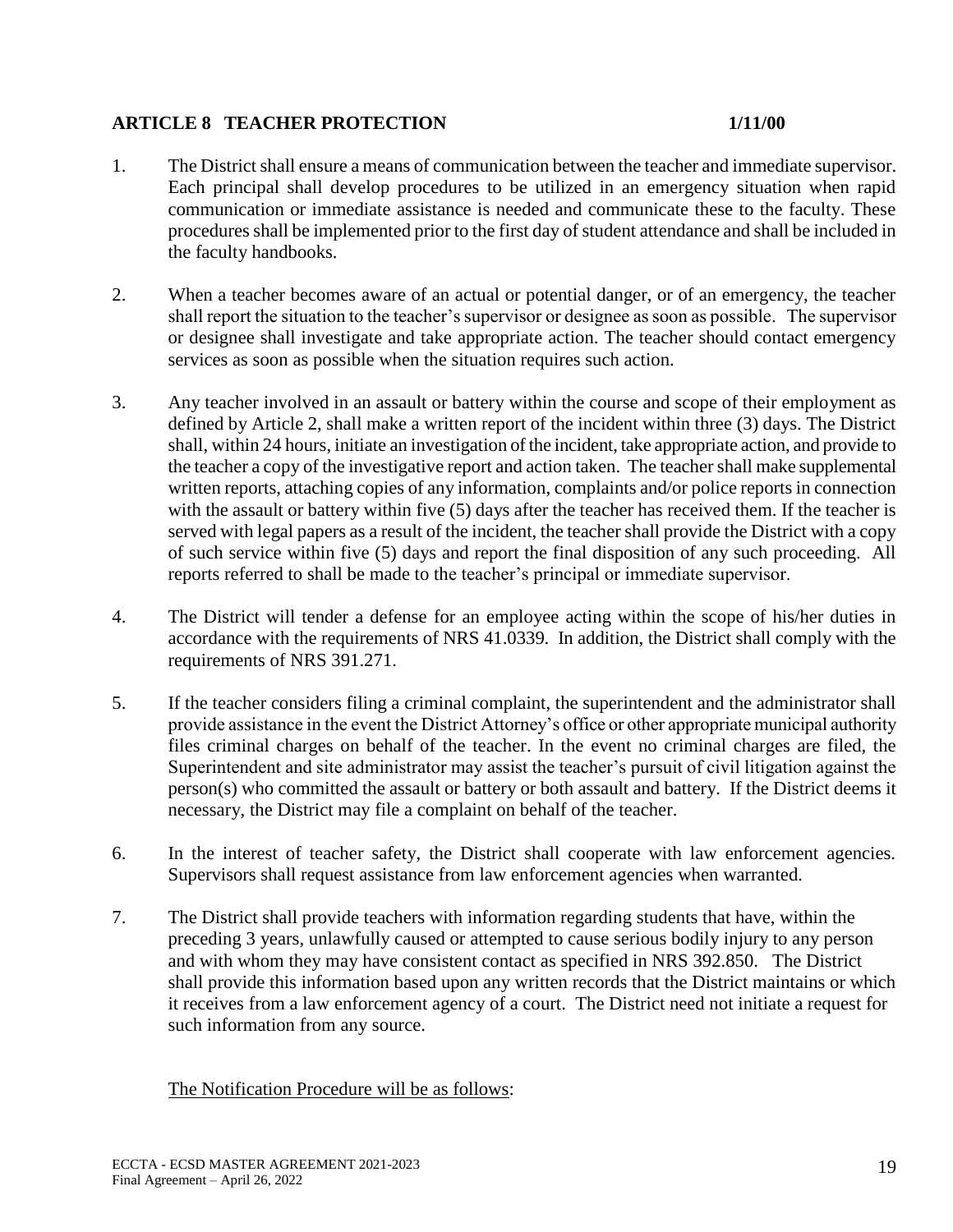- a. The Superintendent will maintain a record of all written reports that the District receives from any law enforcement agency or court that a student has, within the preceding three (3) years, unlawfully caused or attempted to cause serious bodily injury to any person.
- b. Upon receipt of such written report from a law enforcement agency or court, the Superintendent will notify the administrator of the school in which the student is enrolled by telephone within 48 hours with any available information. This verbal notice will be followed by a written notice.
- c. The administrator will notify teachers, who may have consistent contact with the student who is the subject of such report, about the student within 24 hours of receiving the verbal notice from the Superintendent.
- d. The administrator will notify the Superintendent in writing that the teachers have been notified within three (3) days of notification. This written notice will include the date when the administrator notified the teachers and which teachers were notified.
- e. Should law enforcement contact the administrator directly, the administrator will notify the affected teachers within 24 hours and provide documentation to the Superintendent pursuant to (d).
- f. No teacher of the District is obligated to initiate a request for such information from any source.
- g. All information received by a teacher pursuant to this Article is confidential by statute and must not be further disseminated by the teacher. The Superintendent shall advise the administrator of the school, who will in turn so advise the teachers who are given information pursuant to (c) at the time they are informed.
- 8. A teacher may restrain a pupil when it is essential to quell a disturbance that threatens physical injury to any person or the destruction of property, to obtain possession of a weapon or other dangerous object within a pupil's control, for the purpose of self-defense or the defense of another person or to escort a disruptive pupil who refuses to go voluntarily with the proper authorities. This provision in no way permits a teacher to utilize corporal punishment of students.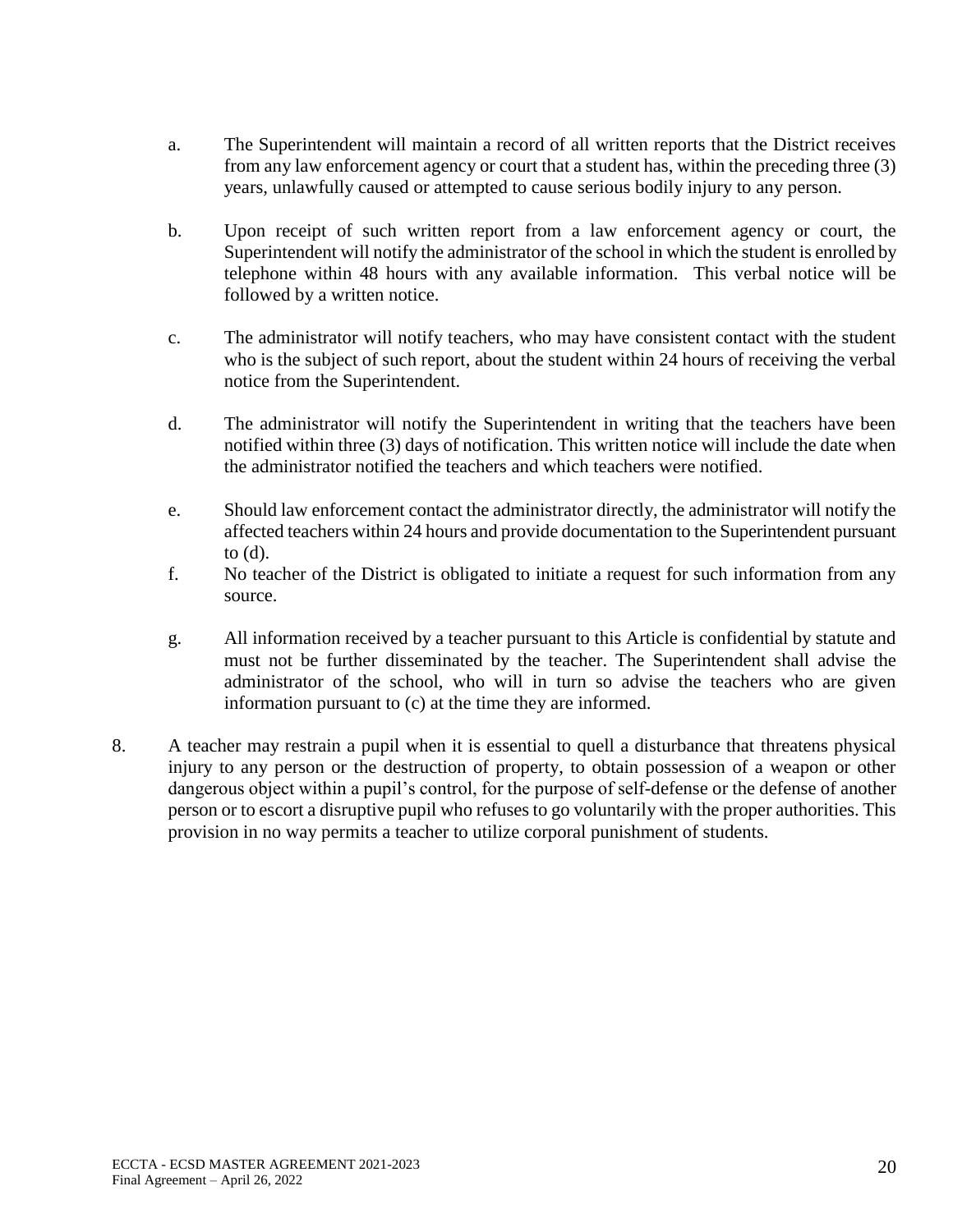## **ARTICLE 9 WORKING CONDITIONS 12/7/21**

- 1. The salary indicated on the teachers' salary schedule shall represent the amount to be paid to teachers for a contract year.
- 2. For 5-day calendars one hundred eighty (180) days of the contract year shall be teaching days. For 4 day calendars, one hundred fifty (150) days of the contract year shall be teaching days.
- 3. Three (3) days shall be scheduled prior to the first teacher day of school for various activities. All staff members shall be present at these activities. At least one (1) complete calendar day shall be available for teachers to work in their classrooms. The remaining two (2) days may be used by the administration to meet with staff to review information for the school year and to take care of all necessary items. A portion of these two (2) days may be scheduled for the orientation of new staff members. Whatever portions of the days remain may be allocated to teachers for work in their classrooms. Newly hired teachers may at the discretion of the District receive contract extensions for up to five (5) additional days designated specifically for the purpose of participating in teacher induction in-service training in their first or second year of employment, contingent on continued grant funding paying for such additional days. Compensation for such additional days shall be at the newly hired teacher's first year daily rate of pay. Where possible the training will be scheduled to immediately precede or immediately follow the teacher's regular contract year.
- 4. One (1) day at the end of the first semester shall be one-half  $(\frac{1}{2})$  in-service and one-half (1/2) teacher work day.
- 5. Two (2) days each semester shall be minimum days for use as teacher-parent conference days in grades K-8. A minimum day shall meet the requirements of NAC 387.105, which requires that such a day be two-thirds of a full school day in session.
- 6. If a teacher has a contract for days beyond the one hundred eighty-four (184) days for the five-day schools and one hundred fifty-four (154) days for the four day schools of his/her contract, the rate of pay will be 1/184; 1/154 of his/her contracted salary for each additional day worked. These additional days will be paid at 1/184; 1/154 of the teacher's contracted salary, with retirement service credit included.
	- a. Counselor contracts will be extended according to the following scale:
		- i. Counselors at Carlin, Jackpot, Owyhee, and Wells Combined Schools, as well as West Wendover Junior/Senior High School shall be contracted for 6 additional seven (7) hour work days (190 days for 5-day week and 160 days for 4-day week).
		- ii. Counselors at Elko and Spring Creek High Schools shall be contracted for 8 additional seven (7) hour work days (192 for 5-day week and 162 days for 4-day week).
		- iii. Counselors at all Junior High and Middle Schools shall be contracted for 4 additional seven (7) hour work days (188 days for 5-day week and 158 days for 4-day week).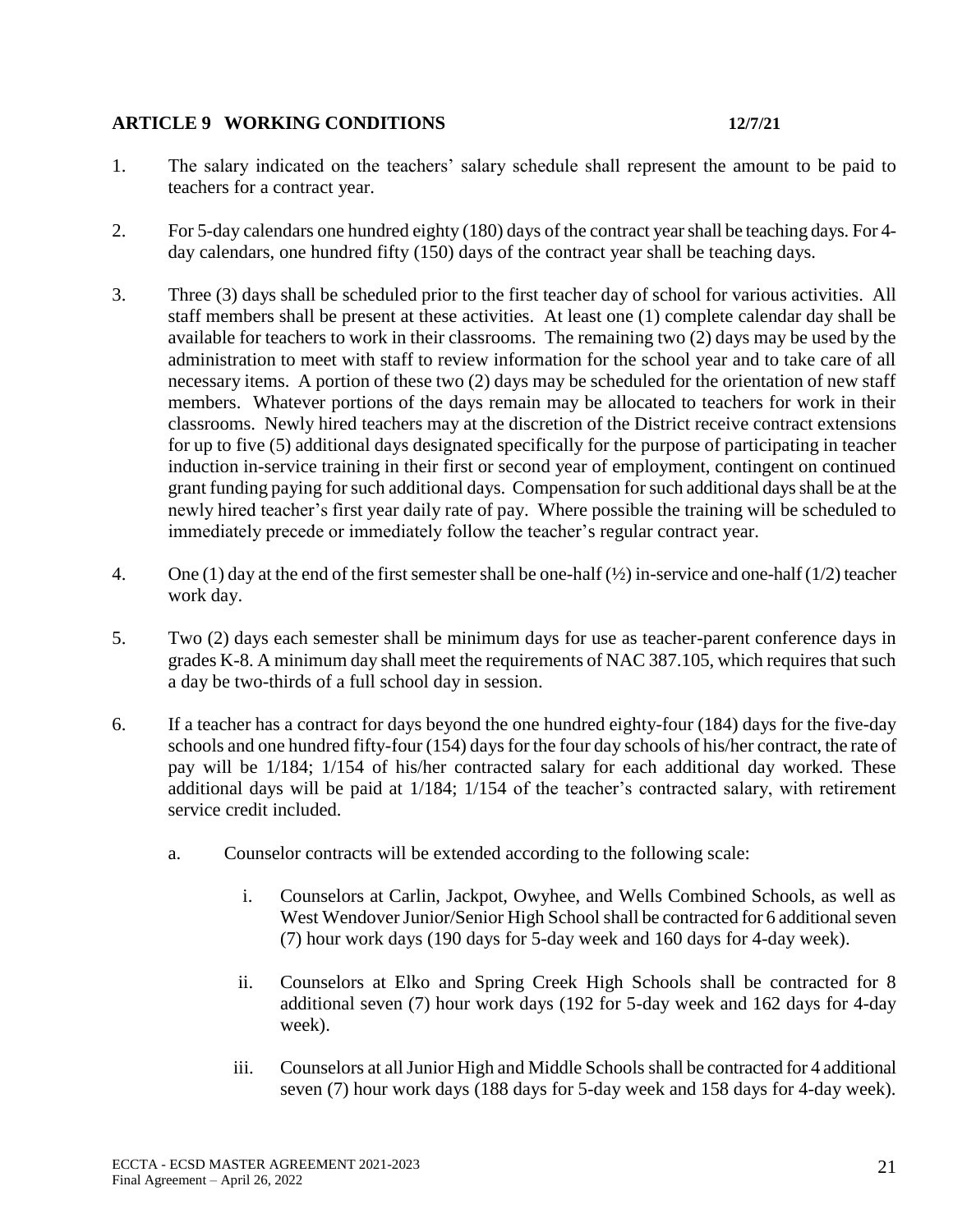- iv. Counselors at K-5 and K-6 schools shall be contracted for 184 seven (7) hour work days for 5-day week and 154 days for 4-day week.
- b. School nurses shall be contracted for 6 additional seven (7) hour work days (190 days for 5 day week and 160 days for 4-day week).
- c. School psychologists shall be contracted for 36 additional seven (7) hour work days (220 days for 5-day week and 190 days for 4-day week). Included in the contracted days are ten (10) paid holidays limited to Labor Day, Nevada Day, Veterans' Day, Thanksgiving Day, Family Day, Christmas Day, New Year's Day, Martin Luther King Day, President's Day, Memorial Day.
- d. Teachers of agriculture shall be contracted for 36 additional seven (7) hour work days (220 days for 5-day week and 190 days for 4-day week).
- 7. Teachers shall be required to work at the school premises a regular workday of seven (7) hours for the five-day school week and eight (8) hours and twenty-two (22) minutes for the four day school week, not including the lunch period. Teachers with extra duty assignments shall be considered to be on school premises (for purposes of determining the regular work day) while performing the assigned required duties that are not at the location of their primary assignment. Teachers shall have a minimum of thirty (30) minute uninterrupted duty-free lunch period. Lunch periods longer than thirty minutes shall not be established without due consultation with the Principal's Advisory Committee. Teachers who participate in a paid lunch duty are not guaranteed a minimum duty-free lunch.
- 8. The daily starting and departure time for teachers shall be set in each school by the principal in accordance with duty schedules or when students are present and supervision is necessary.
	- a. When regular teacher workday is extended by faculty meetings, school site curriculum meetings, IEP or 504 plan meetings, or in-service training, which the teachers are required to attend, the principal will make adjustments in a following regular teacher work day, which is mutually acceptable to both parties, to compensate for the extra time spent. If compensatory release time cannot be scheduled by mutual agreement of the teacher and the administrator by the end of the school year in which earned, the teacher will then be paid for the extra time spent beyond the contract day at the rate of  $1/184$ th divided by 7 or  $154<sup>th</sup>$ divided by **7** of the BA 0 step **+** 25%. The principal will document all such time accumulated in each calendar month which will be paid in December and June of each contracted year.
	- b. Any teacher required to perform a non-paid duty immediately prior to or immediately after the regular teacher work day shall have a modified schedule so the length of their work day is consistent with the normal work day.
- 9. The responsibility of the teacher to be available for conferences with parents is recognized as a teacher's professional responsibility and shall be encouraged by the Association. Teachers are expected to be available to parents and students for consultation before and/or after the first and/or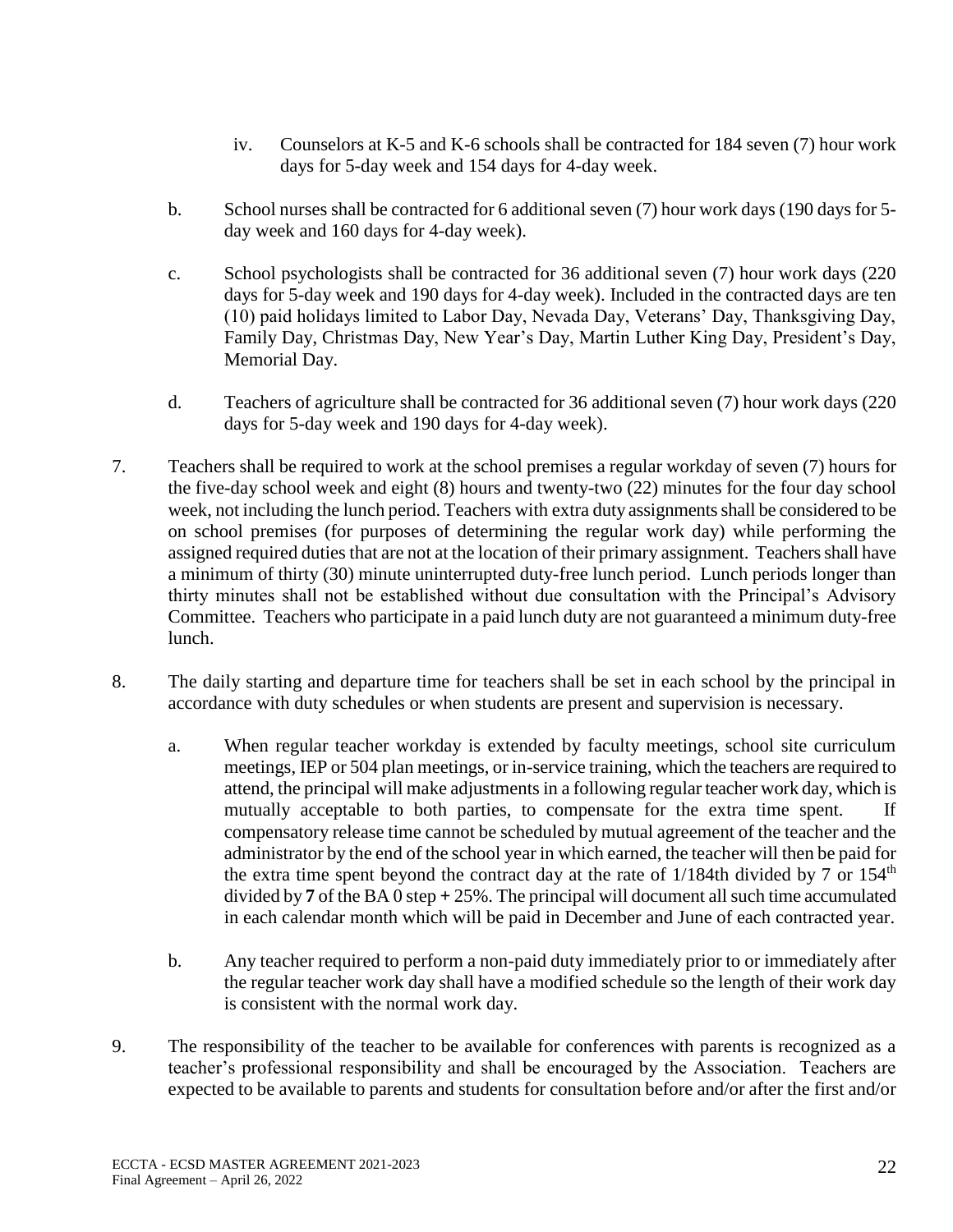the last regularly scheduled class or preparation period. Teachers shall continue the tradition of participating in other educational activities, such as, but not limited to, Open House, school programs, professional training, committee work.

10. All teachers shall have during the teacher work week time for planning preparation. Teachers in grades 7-12 and teachers in middle schools with  $6<sup>th</sup>$  grade shall be assigned one period per day for preparation so long as there is a seven (7) period day. In schools that adopt alternate scheduling the preparation time will not be less than that provided in regular schedule over a two-week period.

In grades K-6 the teacher shall have the equivalent of forty (40) continuous minutes per day for a total prep time per week of at least 200 minutes. Building administrators shall schedule preparation time in not less than (40) minute blocks during student contact time. A teacher's lunch period or recess time shall not be included as part of a teacher's preparation time period. Preparation time shall be duty free but this provision does not exclude parental conferences or meetings with the principal during this time. When a special subject area teacher is in charge of an elementary school teacher's class, the regular teacher may leave the class and use that time for preparation or planning. All elementary teachers, including specialists, shall be included under these guidelines. Work schedules shall be developed which provide for equitable student contact time among teaching staff during the established school day. In the event of inequities, affected teachers shall perform other duties as assigned by the school principal within the parameters of their essential job functions as defined in the teacher job description. If a work schedule does not adhere to the conditions set forth in this section, the principal in conjunction with the district shall cause a schedule to be constructed to reflect the preparation time requirements. If such schedule cannot be made, the teacher shall be allowed any compensatory time or remuneration as defined in Article 9, Section 12 of the Master Agreement. At no time shall an employee under this section be asked to forfeit his/her right to 200 minutes of preparation time per week without compensation.

- 11. Teachers who teach a "zero hour" shall be paid on the basis of one-seventh (1/7) of the current contracted salary. Contracts for teaching an extra period will be renewed annually by mutual consent.
- 12. Any regularly employed teacher supervising students during their prep time due to the unavailability of a substitute teacher, shall be compensated at the rate of (5-day week 1/7 of 1/184 and 4-day week  $1/7$  of  $1/154$ ) BA  $0 + 25%$  per instructional hour in addition to his or her contractual salary or may accumulate the time hour for hour to be utilized as a personal leave day. Seven (7) accumulated hours will equal one (1) personal day for 5-day week schedules and eight (8) hours and twenty-two (22) minutes for the 4-day week schedules. A maximum of two (2) personal leave days accumulated pursuant to this paragraph may be used per school year. Personal leave earned pursuant to this paragraph cannot be carried from one year to the next. Unless the parties agree otherwise in writing, changes in the rate become effective the first contract day following the ratification and approval of the contract by both parties.
- 13. Travel time of any teacher required to travel during the normal school day shall be considered as part of such teacher's teaching day, with the exception of travel to and from the teacher's regular work site. Mileage and/or gasoline allotments determined by the District will be granted to such teachers when using their own vehicles when a District vehicle is not available or when they have been given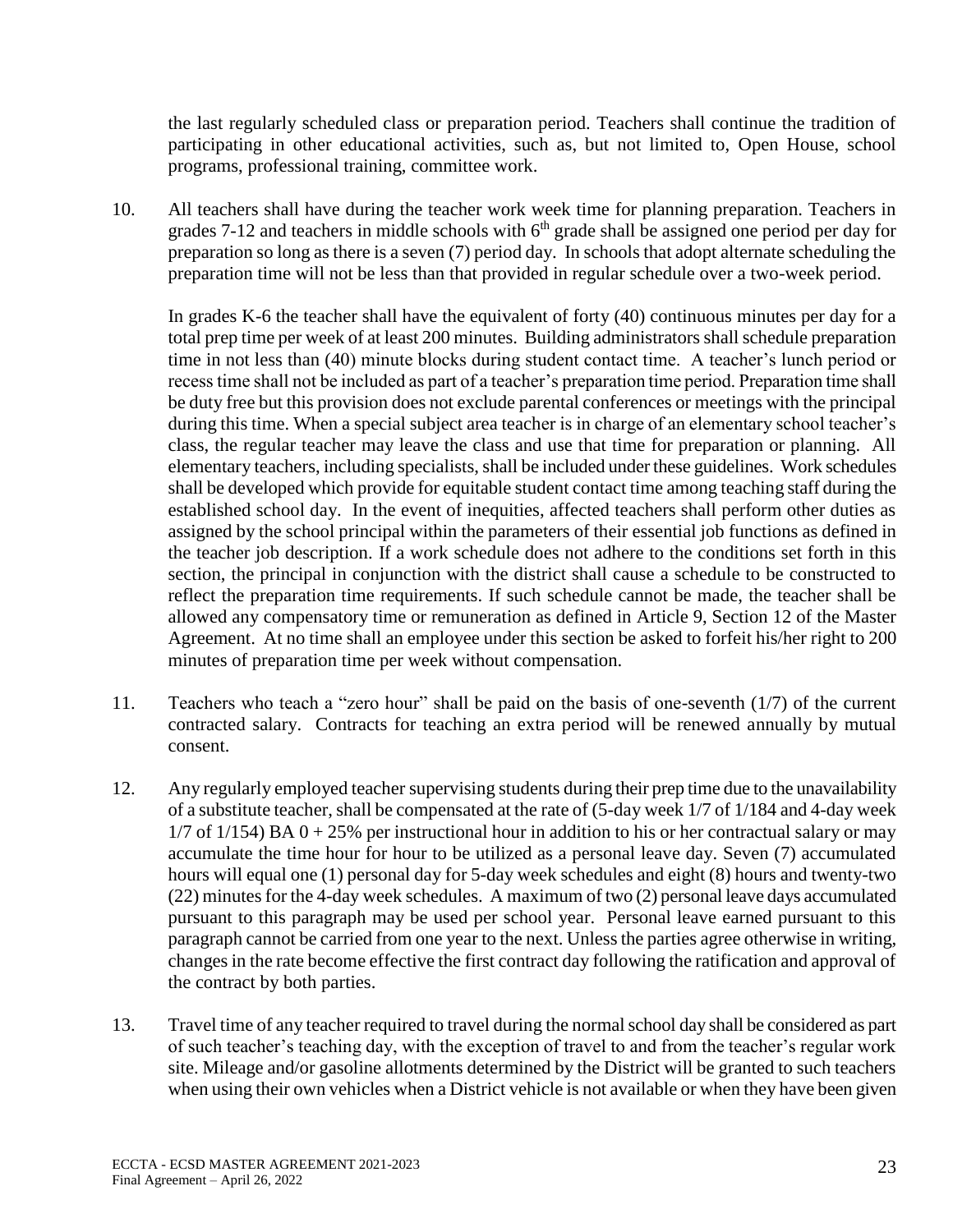permission to use their vehicle instead of a District vehicle. Teachers who are required to attend mandated District meetings, in excess of the contracted work day shall be compensated for their travel and attendance time and/or reimbursed according to the District's established per diem rate.

- 14. On the last workday preceding Thanksgiving Break, Christmas Break and Spring Break, the teacher's workday established at each site shall be reduced by two hours. The last teaching day of the year shall be a regular teacher work day and students shall be dismissed two hours early.
- 15. The Board recognizes that the primary responsibility of the teacher is to teach and shall organize the school day to ensure that end to the extent possible. Building administrators shall equalize the noninstructional duties of teachers.
- 16. Teachers are prohibited from using personal electronic communication devises during their classroom instructional time, except in emergency and educational situations.
- 17. A principal's advisory committee shall be established at each building site. The committee shall meet as often as necessary, but not less than quarterly. It shall consist of the principal and at least three teachers representing various grade levels or curricular areas, who are elected by the faculty. The purpose of the PAC is to assist in solving problems at the building level and provide input to the administration regarding concerns represented by the majority of the staff. PAC is not a forum to discuss the isolated concerns of an individual staff member or small group of staff members. There will be no discussion of personnel during these meetings. This committee is advisory only. Discussion shall focus on areas that deal directly with the educational process. Any plan of action reached by the PAC will be conveyed to the entire staff.
- 18. Complete updated policies shall be made available at each school site and shall be accessible to all teachers. An updated copy of the District policies shall be provided to the Association.
- 19. The Board shall establish the starting date for school annually pursuant to District policy. Specifics regarding the school calendar year shall be established through the negotiations process. The calendar shall be published by April  $1<sup>st</sup>$  each year.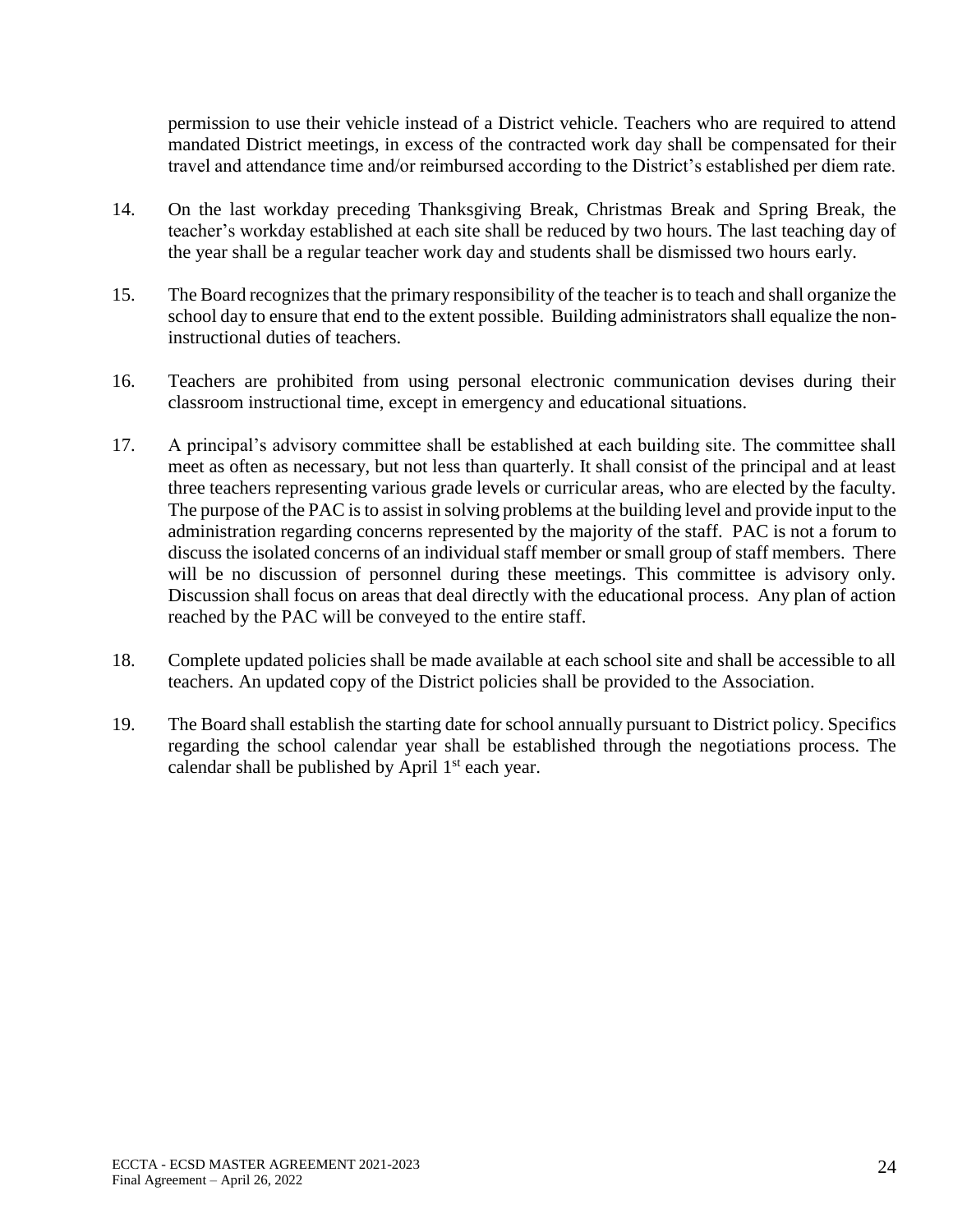### **ARTICLE 10 MATERIALS AND SUPPLIES 12/15/98**

- 1. Textbooks, supplementary materials and instructional supplies shall be provided based on class enrollment and subject to budgetary constraints. Written recommendations submitted by teachers concerning the quality and durability of supplies and equipment shall be considered when ordering or re-ordering. Principals shall inform teachers of the disposition of their requests for supplies.
- 2. The Board recognizes that members of the teaching profession are qualified to assist in the improvement of educational standards, including curriculum development and shall include faculty in curriculum development and textbook adoption.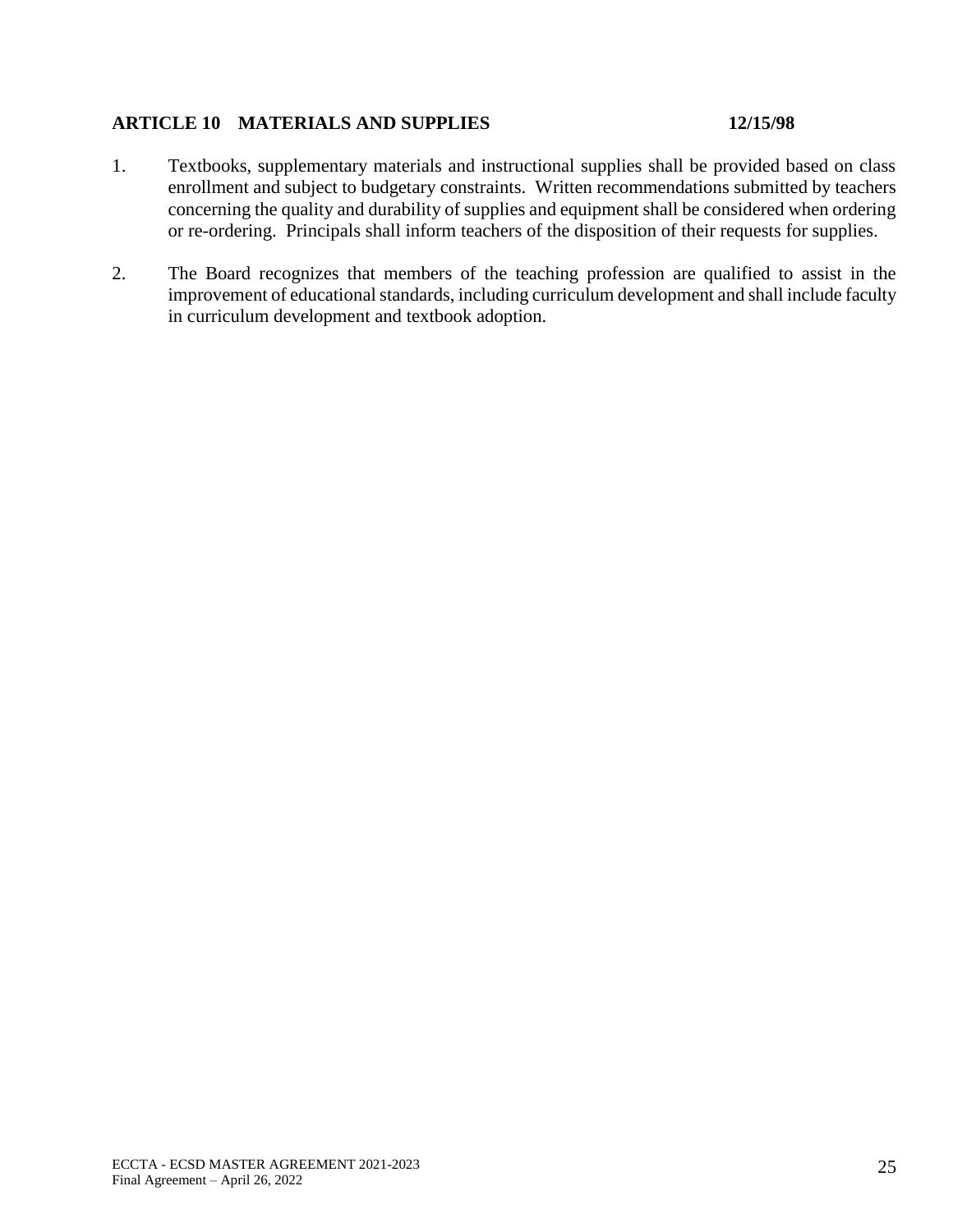## **ARTICLE 11 LEAVES 8/16/19**

Any absence without authorization shall be grounds for disciplinary action. Any unauthorized absence for three (3) consecutive school days shall constitute an abandonment of position and may be treated by the Board of Trustees as a resignation. Leave under this section may be taken in fifteen (15) minute increments up to a contracted day.

#### Sick Leave 2/17/2022

- 1. Sick leave shall be granted in the amount of 120 hours per year and shall be advanced at the beginning of each contract year. Sick leave balances will appear on each teacher's monthly warrant.
- 2. Teachers shall have unearned sick leave deducted at the following rate:
	- a. Contracted daily rate times the number of days not earned.
- 3. Sick leave shall be granted for the following reasons:
	- a. Personal illness or disability due to an accident.
	- b. Illness, accident, or death in the immediate family. Immediate family shall mean: spouse/domestic partner\*, children (foster, step, temporary guardianship), parents, sister, brother, brother-in-law, sister-in-law, mother-in-law, father-in-law, grandparents and grandchildren.
	- c. Leave with pay for an operation or regularly scheduled medical or dentist appointment.
	- d. A teacher who is unable to work because of illness or disability and who has exhausted all sick leave available shall be provided with additional leave in alignment with the provisions of the Family Medical Leave Act (FMLA).
	- e. The District reserves the right to request certification by a physician or dentist that the interventions should not be postponed, if a question arises.
	- f. Should a teacher be absent from his/her assignment for four (4) or more consecutive days or should there be a pattern of chronic or repeated absences, or the district has cause to suspect an abuse of a leave, the District reserves the right to require the employee to provide verification of illness/debilitating condition from a physician in order to establish that the absence meets the criteria stipulated in Article 11.3.a – Article 11.3.c.
	- g. The Superintendent reserves the right to require the teacher to submit to an independent medical evaluation by a physician of the District's choice at District expense for any use of sick leave that extends beyond ten  $(10)$  consecutive work days.

\*Registered domestic partnership with the Secretary of State.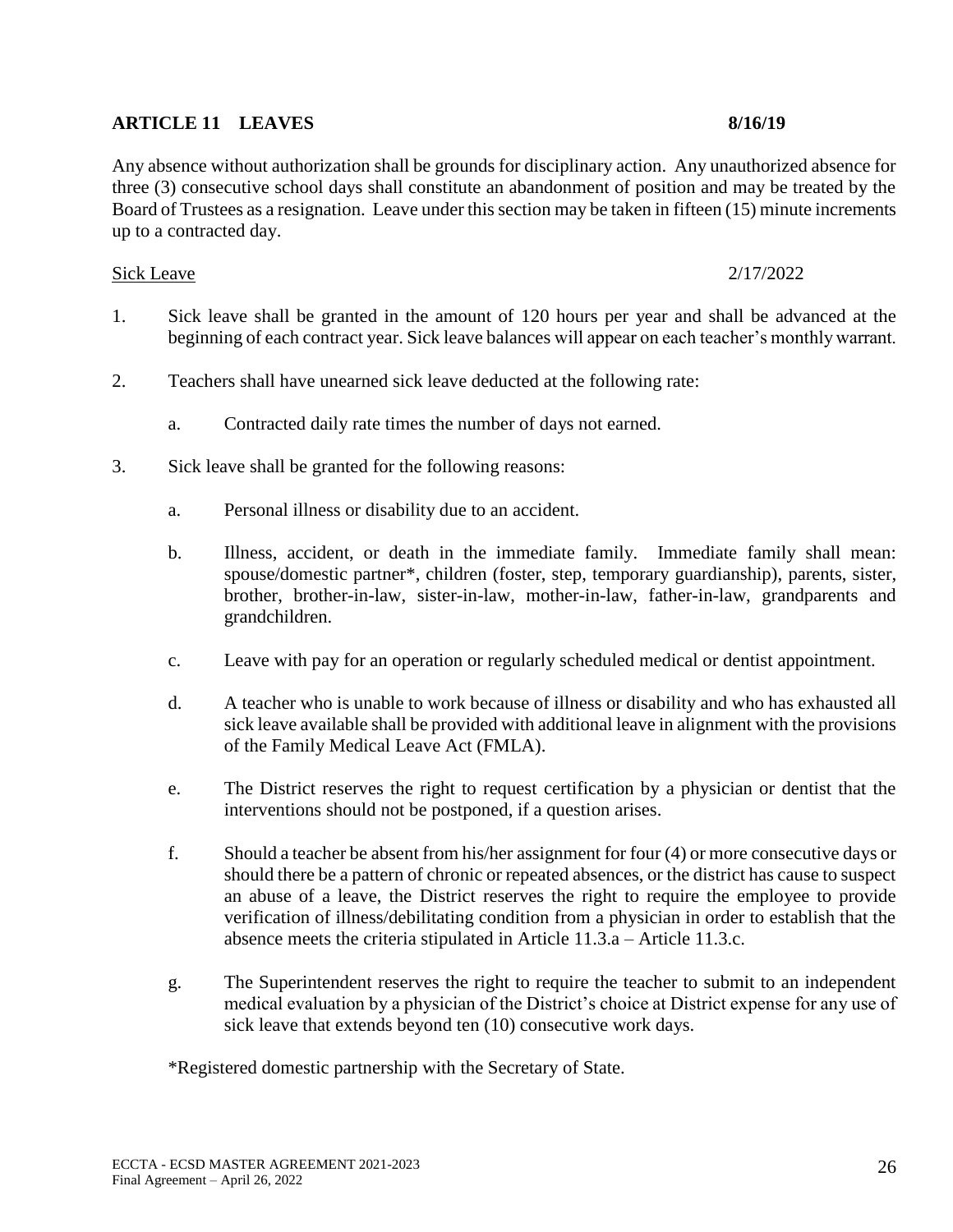- 4. Non-emergency use of sick leave for doctor or dental appointments shall not be taken:
	- a. during teacher workdays prior to the first day of school, or the first week or the last week of the school year or during final examination time, or
	- b. immediately before or after a holiday or vacation period without at least five (5) working days prior written notification, except in emergency situations, and without the prior approval of both the principal and the Superintendent.
- 5. Payment for unused sick leave is to be made under the following conditions:
	- a. Upon retirement under the Public Employees Retirement System of the State of Nevada of a teacher from covered employment, the teacher having 15 or more years of service in Elko County School District is entitled to payment at seventy-five (75) percent of the substitute rate of their remaining sick leave days up to 184 days.
	- b. Upon the death of an employee who is employed at the time of death, who has fifteen (15) years of service with the Elko County School District, the beneficiaries of the employee are entitled to a payment at 50% of their daily rate of their remaining sick leave days up to 184 days.

## Sick Leave Bank

- 1. Members of the Association may join the District Sick Leave Bank in accordance with the rules of the bank. (See Appendix D)
- 2. Any review or changes in the sick leave bank rules shall be considered by the negotiations team with final approval by the Board.

## Donation of Sick Leave 7/12/17

- 1. Employees may make one or more voluntary irrevocable donations of the employee's vested sick leave in increments of twenty (20) days or more to another school employee under the following conditions:
	- a. Sick leave may be donated to another employee who is categorized as  $1<sup>st</sup>$  or  $2<sup>nd</sup>$  degree on the Nevada Consanguinity/Affinity Chart (parent, child, spouse/domestic partner\*, grandparent, brother/sister, grandchild, parent-in-law, or daughter/son in law);
	- b. Sick leave may not be donated to other employees outside of the  $1<sup>st</sup>$  and  $2<sup>nd</sup>$  degrees on the Nevada Consanguinity/Affinity Chart;
	- c. Sick leave may not be donated to another employee until the employee has exhausted all related leave;
	- d. Requests for exceptions to these requirements due to special circumstances may be reviewed by the Elko County School District Sick Leave Bank Committee on a case-bycase basis if warranted. Decisions made by this committee are final and not subject to appeal.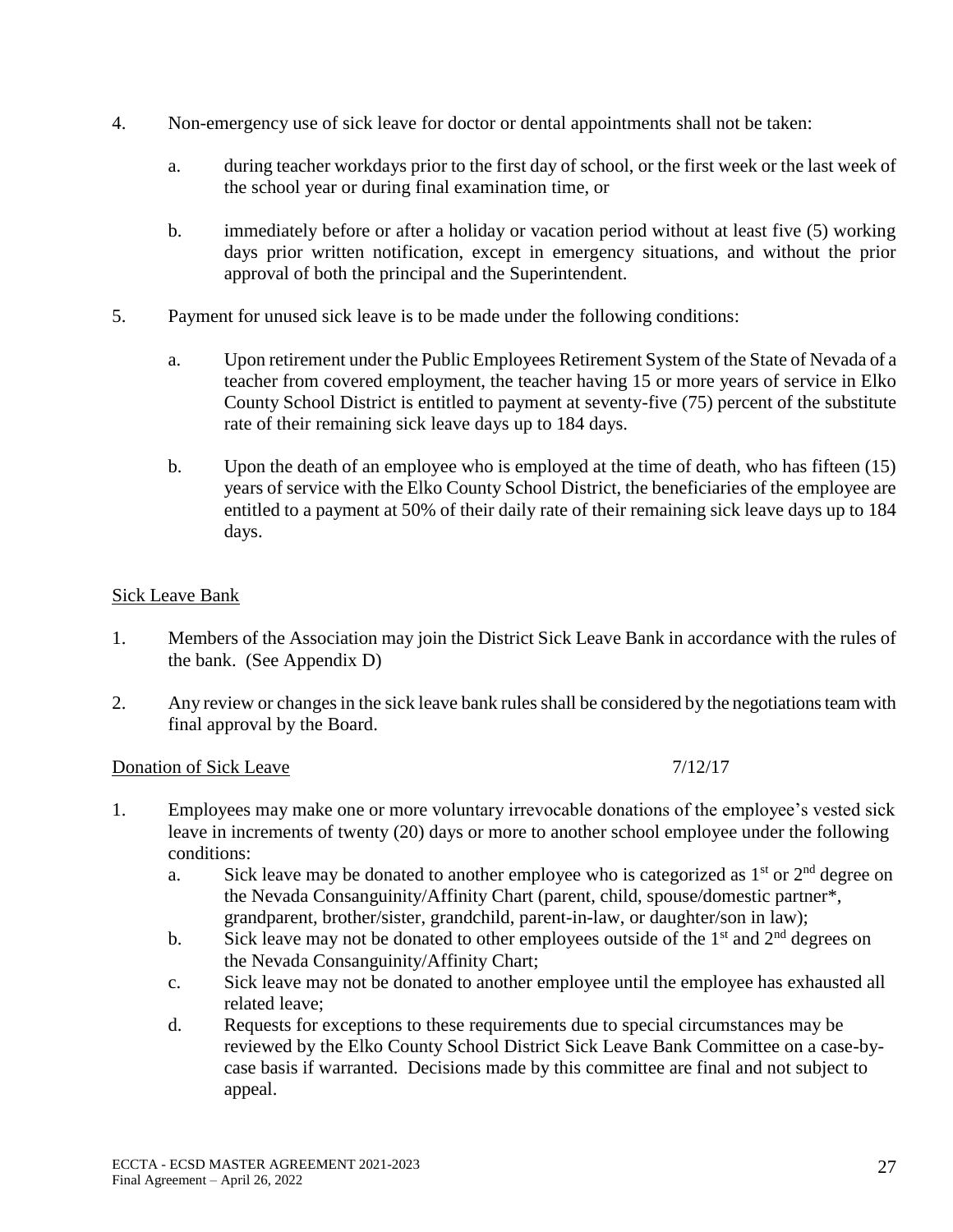e. Donated sick leave shall not be used to qualify for membership in the District's sick leave bank.

\*Registered domestic partnership with the Secretary of State.

### Personal Annual Leave

- 1. A teacher may be granted two (2) days of annual leave per year for personal reasons with pay. The building principal shall approve requests for the above leave, when the request is made five (5) days prior to the desired leave. For requests made less than five (5) days but more than two (2) days prior to the desired leave, the principal may grant the leave contingent upon securing substitute teachers. Personal leave requests with less than two (2) days notice will be determined by the Superintendent.
- 2. A teacher can earn up to two (2) additional days of personal leave pursuant to Article 9, paragraph 12. Use of these personal days must follow the same procedure as outlined in Personal Leave, paragraph
- 3. Personal leave shall not be taken:
	- a. during teacher workdays prior to the first week of school, the first or the last week of the school year or during the final examination time or,
	- b. immediately before or after a holiday or vacation period without at least five (5) working days prior written notification, except in emergency situations, and without the prior approval of both the principal and the Superintendent.
	- c. during the last week of the school year personal leave may be approved for attendance at graduation or preparation for graduation ceremonies.
	- d. during the last week of the school year personal leave may be approved for attendance of college classes approved pursuant to Article 14, Section 1, which are held during the school day prior to the end of contract time.
- 4. Personal leave will not be approved retroactively.

## Personal Business Leave: 8/6/19

- 1. Each teacher shall be entitled each year of his employment three (3) days leave to be deducted from sick leave for the purpose of taking care of the following:
	- a. Personal business involving such entities as courts, lawyers, banks, credit unions, and local governments, etc., whose hours limit accessibility.
	- b. Death of other than the immediately family.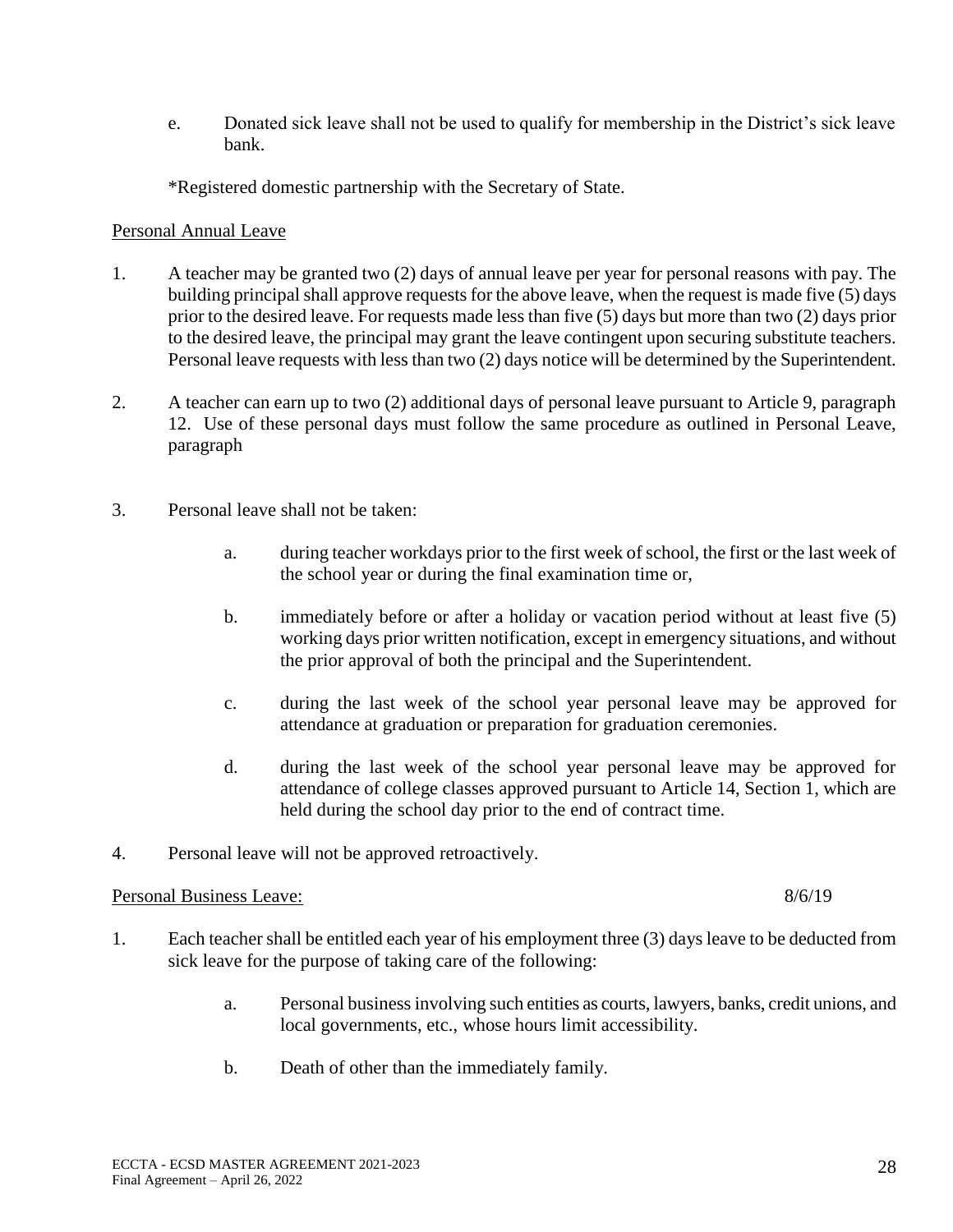- c. Wedding involving a member of an employee's immediate family.
- 2. Personal business leave shall not be taken immediately before or after a holiday or vacation period without the prior approval of both the Principal and the Superintendent.
- 3. Personal business leave granted by the Superintendent or designee in excess of three (3) days per year shall be deducted at the same rate as specified for sick leave. Denial of personal business leave pursuant to this paragraph shall not be subject to the negotiated grievance procedure.

### Leave For Unforeseen Circumstances:

1. With notification to the Principal and with the approval of the Superintendent, leave may be granted when unforeseen circumstances prevent a teacher from exercising his/her duties. Salary deduction shall be limited to substitute's pay. Unforeseen circumstances shall mean such occurrences as cannot be reasonable foreseen under normal circumstances.

### Professional Leave:

- 1. A teacher may be granted not more than one (1) year professional leave without salary and benefits upon written application to the Board of Trustees, contingent upon securing a suitable replacement.
- 2. Whenever a teacher is granted a leave of absence for the period of a school year for the purpose of professional improvements, the following shall apply:
	- a. The professional improvement is college-level classes that will make a substantial contribution to the improvement of the employee in a field of the profession in which he is engaged, or a field in which the District shall place the employee.
	- b. At least thirty (30) undergraduate college semester credits or twenty-four (24) graduate semester credits are earned with no grade lower than the average grade of the institution in which the credits are earned. Correspondence or in-service training course credits shall be considered.
	- c. The credits are earned in a college or university recognized by the State of Nevada for licensing purposes.
	- d. The teacher has worked for the District not less than four (4) full years immediately preceding the year for which the leave of absence is granted.
	- e. A teacher returning from professional leave shall be reinstated to a comparable position located in the same geographic area, or shall be given consideration for any other vacancy they may be qualified for, should one occur upon completion of their professional leave. All conditions of the transfer policy will be met.
	- f. The teacher, on return to the District, shall be allowed an increment on the salary schedule just as though she/he had been regularly employed during the year for which the leave was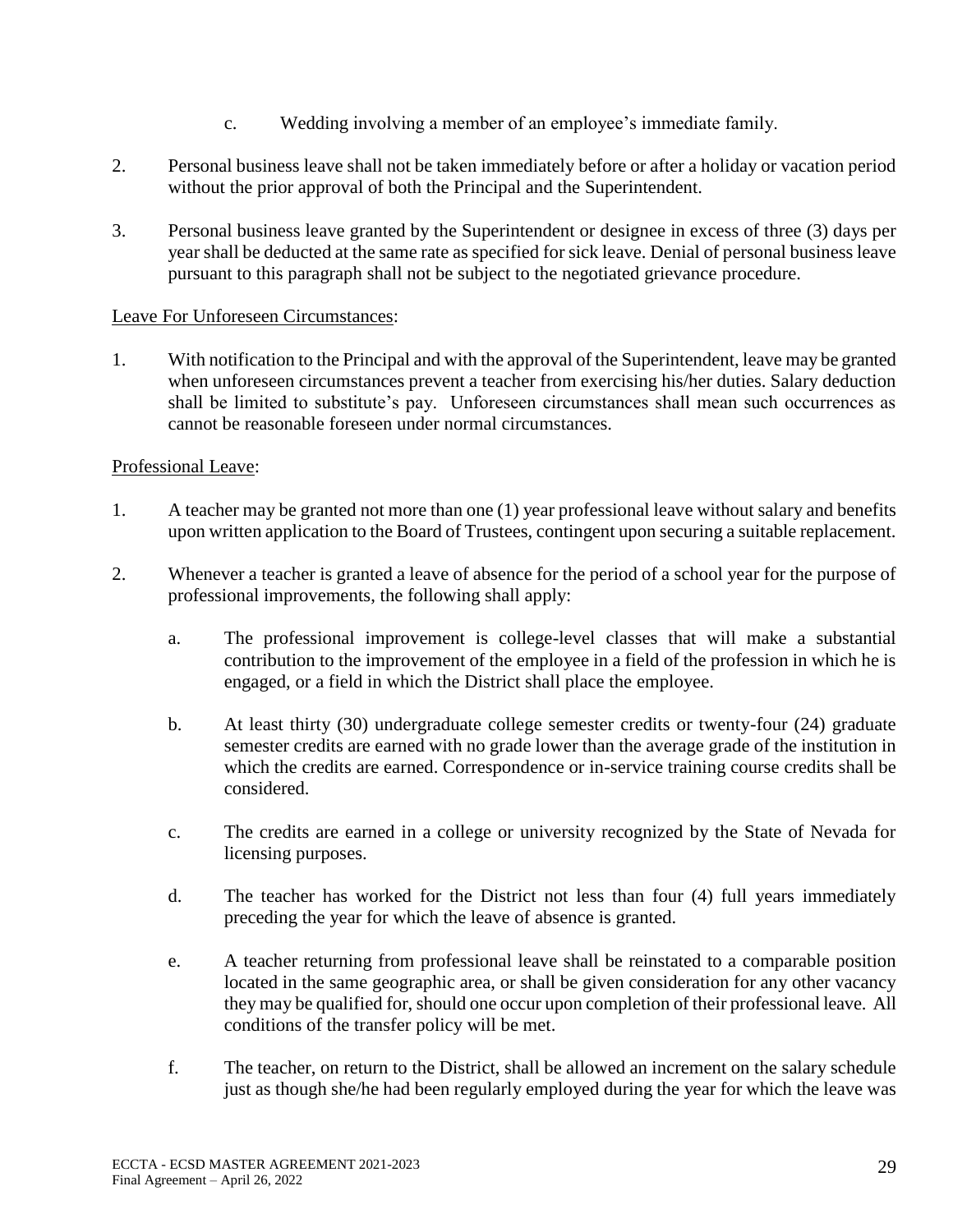granted.

- g. Leaves shall be granted by the Board of Trustees in such a manner as shall best serve the interest of the District.
- h. No credit for sick leave shall be accrued during this leave. The teacher shall be credited with any previous accumulated sick leave upon his/her return.
- i. Teachers must agree to return to the Elko County School District for a minimum of one (1) year following professional leave.
- j. At the request of the teacher, the portion of the group medical insurance premium normally paid by the District for the teacher shall be continued during the professional leave.
- k. A teacher who wishes the medical insurance premium paid while on professional leave shall furnish a surety bond indemnifying the District against loss in the event the teacher fails to render the minimum service required after return from leave.

## Sabbatical Leave: 6/20/19

- 1. A professional growth leave of absence for a full year may be granted to teachers having completed at least seven (7) years of continuous and satisfactory full-time service in the Elko County School District subject to the following conditions:
	- a. Written application must be submitted for consideration to the Superintendent by December 1 for the following year. An advisory committee shall be assembled to make recommendations to the Board. The Board will select a member to participate and the Superintendent will appoint one (1) teacher and one (1) administrator to serve on the committee.
	- b. Sabbatical leave shall be for two (2) semesters within the same fiscal year.
	- c. The teacher has not taken sabbatical leave during the preceding seven (7) years.
- 2. Granting of the leave is dependent upon the ability of the District to secure a suitable replacement. Successful applicants shall be notified by March 1, that dependent upon securing a replacement, they have been granted sabbatical leave.
- 3 Professional Improvement Activities:
	- a. Applicants shall submit a program of academic study for sabbatical leave and shall undertake a full program of at least twelve (12) hours of graduate study per semester. The program shall be designed to increase the teacher's knowledge in the area of his/her current teaching assignment.
	- b. Applicants who desire to travel must submit a complete statement of the proposed itinerary.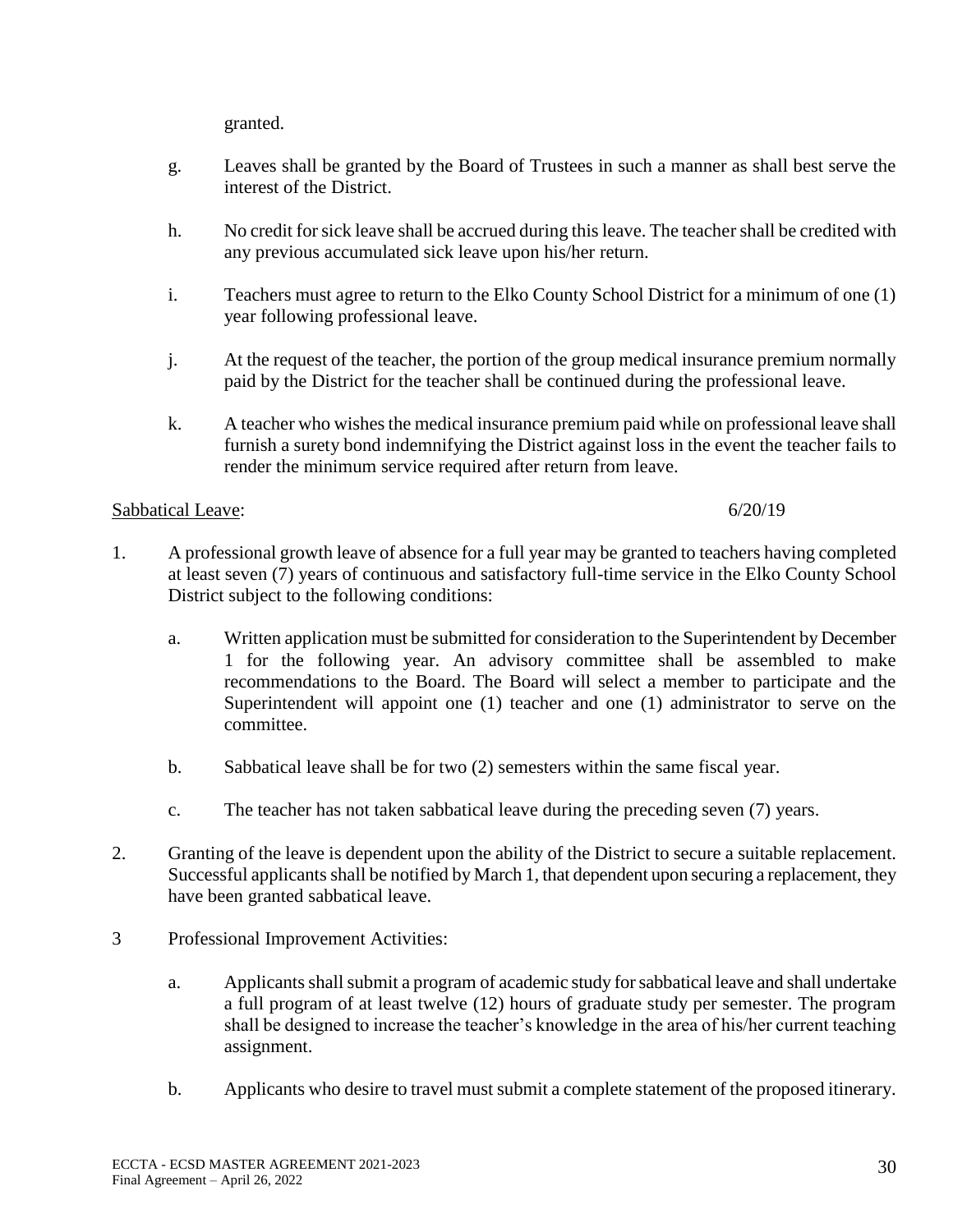Acceptable travel is defined as travel in foreign countries or travel that will enrich the teacher's experience and understanding of other peoples and other cultures. Such travel shall be for at least twelve (12) hours of graduate study per semester from an accredited university or the Nevada Department of Education re-certification division; or be a part of the total hours earned under the requirements paragraph (a). All requirements of paragraph (a) will need to be completed.

- c. The purpose of sabbatical leave shall be flexible enough to provide for the needs of the individual and schools. Unusual cases should be given special consideration by the Superintendent and Board of Trustees.
- 4. Each year, the Board of Trustees may approve a maximum of four (4) teachers for sabbatical leave.
- 5. That portion of the group medical insurance premium normally paid by the District shall be continued during the sabbatical leave.
- 6. Teachers requesting and being granted a sabbatical leave shall be reinstated to a comparable position located in the same geographic area, or shall be given consideration for any other vacancy they may be qualified for, should one occur upon completion of their sabbatical leave. All conditions of the transfer policy will be met. Eligibility for salary increments shall remain in effect and the contractual status of the teacher on leave shall not be affected.
- 7. A teacher on sabbatical leave shall receive as compensation one-half of basic pay exclusive of extras or compensation for extracurricular activities. A teacher who accepts a sabbatical leave must sign a statement of intention to return to Elko County School District for a period of at least three (3) years and shall furnish a surety bond in the amount of one-half basic salary for the sabbatical year indemnifying the District against loss in the event the teacher fails to render the minimum service required after return from leave.
- 8. Failure of a teacher to devote the entire period of the leave to the purposes for which the leave was granted shall constitute a cause for removal from the teaching service, unless justified by illness, incapacity, or Board approval.
- 9. Teachers on sabbatical leave shall not engage in full-time remunerative work other than fellowship, scholarship and other grants they may receive from other sources regarding their leave, without the prior approval of the Superintendent.
- 10. Teachers returning from sabbatical leave shall submit a written report to the Superintendent by the second Monday in September, summarizing and evaluating the benefits derived from the sabbatical. The teacher will make a formal presentation at a regularly scheduled board meeting thereafter.

## Summer Leave:

1. Teachers ordinarily required to work during the summer months shall be allowed time for one (1) full summer course every three (3) years until such personnel acquires a master's degree.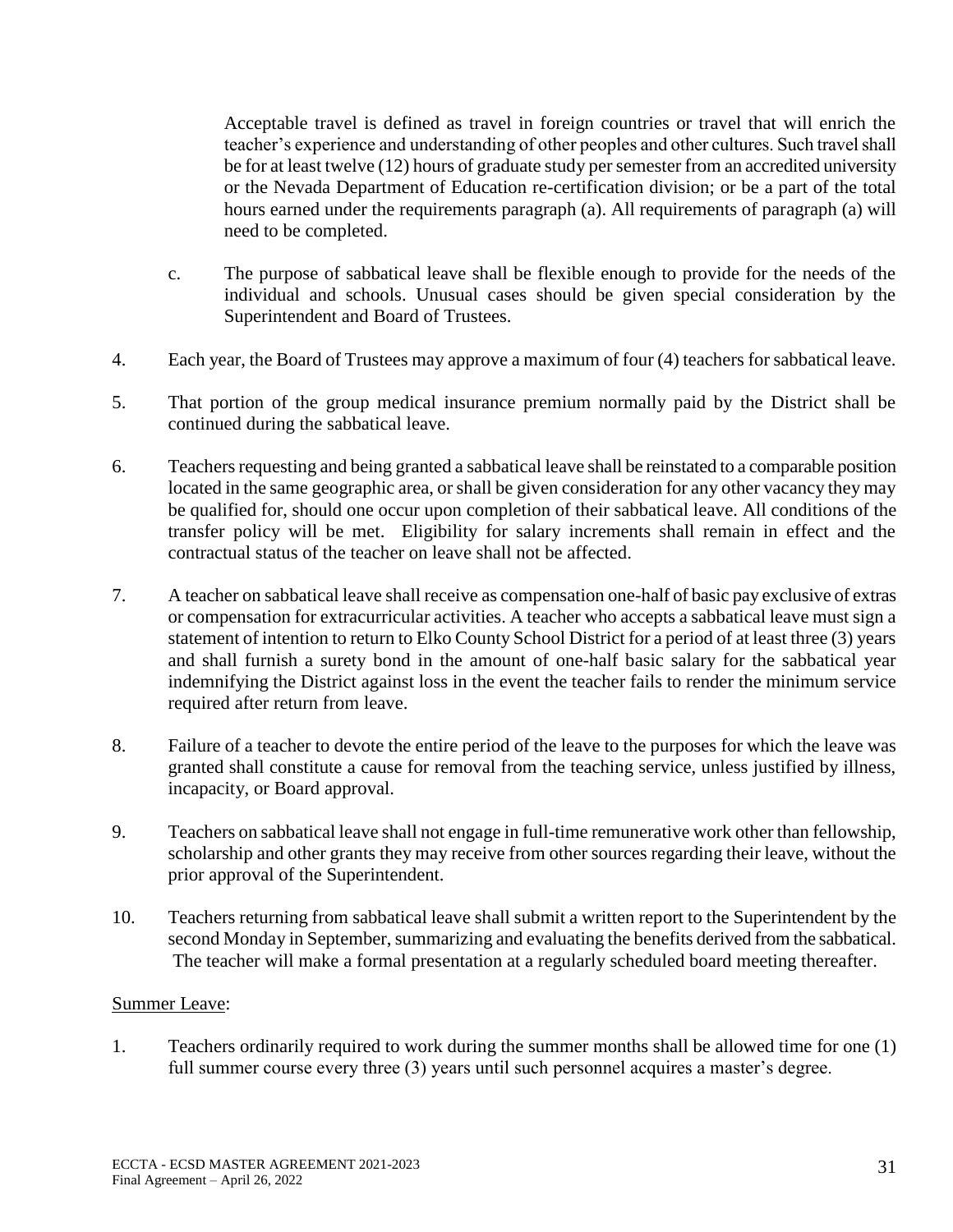2. Other teachers ordinarily required to work during the summer months shall be allowed time for one (1) six-week (6) summer course during any year upon application and approval.

### Maternity/Paternity/Adoption Leave: 2/27/19

1. Maternity/Paternity/Adoption leave shall be facilitated exclusively in compliance with the federal Family Medical Leave Act, 29 USC Chapter 28, Sec. 2601 *et.sec.* (FMLA), as it applies during the term of this agreement to public school districts. [The FMLA is incorporated into this agreement by this reference and all claims under the FMLA must be resolved exclusively by the grievance process under this agreement].

### Conferences and Visitations:

1. Upon having received ten (10) working days prior written notification, except in emergency situations, the Superintendent may authorize professional leave for attendance of personnel at state, regional and national meetings without pay deduction. The number of absences allowable is a judgment value on the part of the Superintendent and is subject to budget limitations for employing substitutes and reimbursement for travel, meals and lodging.

### Community Service Leave:

1. Leave of absence, not to exceed three (3) days in any school year, may be granted upon written application in advance for participation in civic or community activities. Participant must be an officer or an official delegate representing the organization to be eligible for such leave. Upon approval of such request by the Superintendent, salary deduction shall be limited to the substitute's pay for each day of absence.

## Military Leave:

1. Military leave will be granted as provided by applicable Nevada Revised Statute 281.145.

## Court Leave:

1. A teacher who serves as a member of a jury or is subpoenaed to appear in court shall not have a loss in pay due to such service.

#### Leave of Absence:

- 1. Leave of absence without pay for a school year or part of a school year may be granted by the Board to teachers who have completed at least three (3) continuous years of service to the District, upon written request. If granted, such leave will not exceed one (1) year. Leave without pay may be granted for the following reasons or such other reasons that the Board feels are appropriate:
	- c. Exchange with a teacher from another school system.
	- d. Child rearing.
	- e. Service as an elected public official.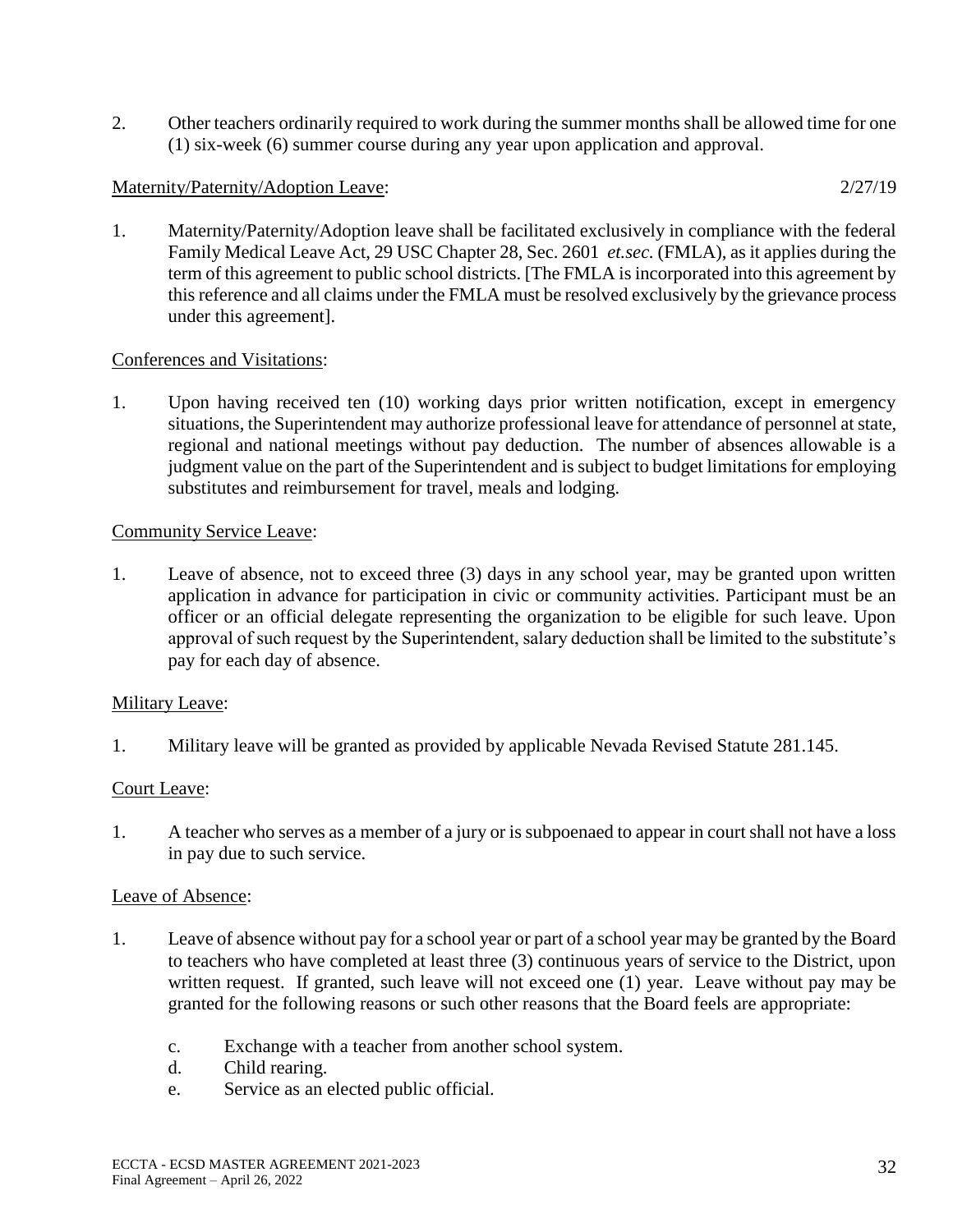f. Other.

- 2. Under extraordinary circumstances, the Board may decide to extend leave without pay beyond one (1) year should the teacher make such a written request.
- 3. All teachers who are on leave of absence without pay must notify the District personnel office in writing of their intent to return to teaching in the District. This written notification must be received by the District on or before March 15.
- 4. In the event that the original request for leave has not been complied with, the teacher must submit in writing the reasons for non-compliance with the original leave request.
- 5. Teachers granted a leave of absence shall return to duty at the same status on the salary schedule unless the teacher has qualified for advancement as shown at the date the leave was granted. The teacher shall be returned to the District in a position comparable to the one formerly held before the leave of absence.
- 6. Teachers must agree to return to the Elko County School District for a minimum of one (1) year following the leave.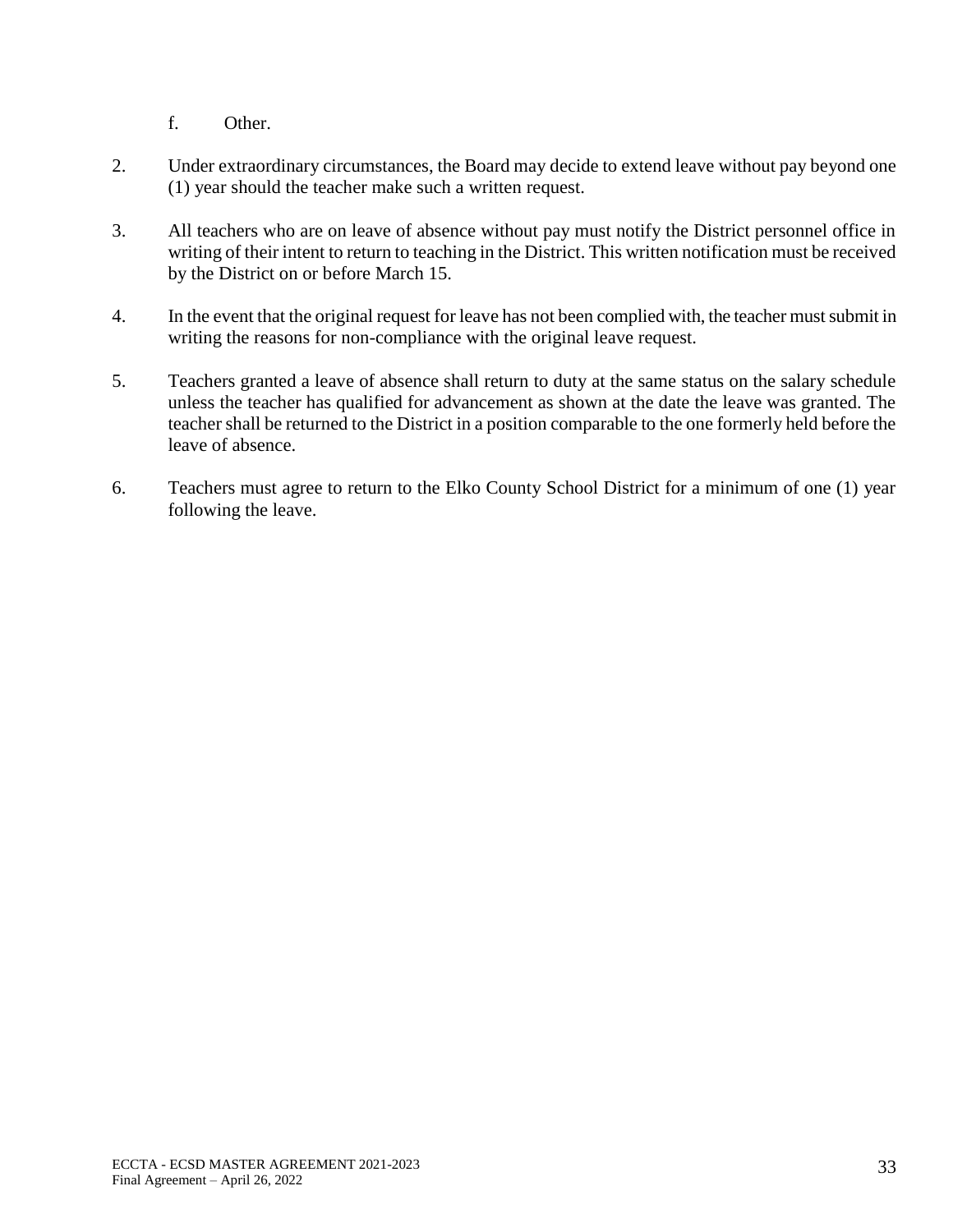#### **ARTICLE 12 TRANSFER AND REASSIGNMENT 10/26/21**

#### 1. Vacancies

- a. Decisions concerning the filling of vacancies in the District shall be based on the needs of the students, the school, and the best interests of the District. Placement of personnel within the District remains the sole right and discretion of the District within the parameters of this article.
- b. All teachers intending to terminate their employment through resignation or retirement for the upcoming school year are encouraged to notify the Superintendent in writing of their intent by April 1<sup>st</sup> of the current school year. This provision does not affect the notification date established in Article 14, Section 11.
- c. A list of positions known to be vacant will be posted via a link on the District website. Updates to this list throughout the school year will be made as the vacancies occur.
- d. Within two weeks after the start of the first day of each school year, the District shall notify teachers, via email, with instructions for how to sign up for the job alerts through the link on the District website.

#### 2. Voluntary Transfer

- a. Teachers interested in an intra-district transfer shall make their request no later than December 1<sup>st</sup>. Such requests shall be made on the proper district forms and/or District website and shall include the school site(s) and position(s)/grade level(s) for which the request is made.
- b. Teachers requesting a transfer by the December 1<sup>st</sup> deadline shall be interviewed by the principal(s) of the school(s) to which the transfer is requested. Upon completion of the interview process, all teachers requesting transfers to existing vacancies shall be notified of the disposition of their request within ten (10) working days of the interview.
- c. Requests for transfers made after the December 1<sup>st</sup> deadline shall be forwarded to the relevant administrators and these requests shall be considered in the administrator's decision for placement. If a teacher is not granted a transfer to an existing position, that teacher may request a conference with the relevant administrator regarding the basis for his/her decision.
- b. Re-interviews will not be conducted unless initiated by the administrator. Decisions regarding newly occurring vacancies will be based on existing interviews.
- c. Nothing in this article affects the right of the District to advertise potential vacancies and to recruit/interview candidates from outside the District. Nothing in this article shall preclude a teacher from the requesting a transfer at any time and to be considered for placement in that position.
- d. Teachers may be considered for transfer after July  $30<sup>th</sup>$ , however, circumstances such as disruption to an existing program or difficulty in filling the position left by the transfer shall be considered in the disposition of such request.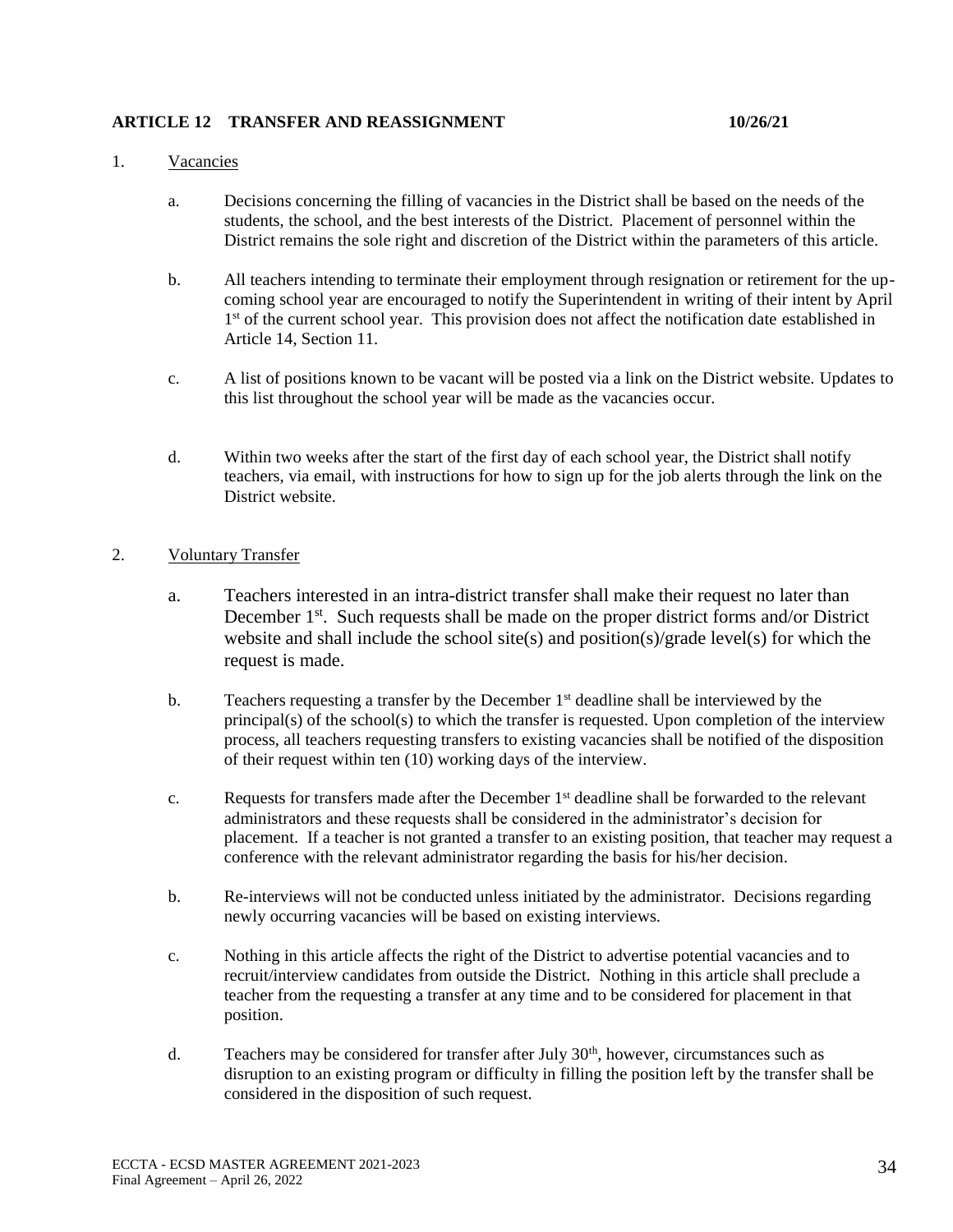#### 3. Involuntary Transfer

- A**.** Involuntary transfers may be necessary due to any of the following conditions:
	- a. Declining enrollment;
	- b. Fiscal, economic, or budgetary decrease;
	- c. Changes in the number of teaching positions;
	- d. Curtailment of programs, courses, or services;
	- e. Opening of new schools;
	- f. Closing of schools;
- B. Procedure
	- a. The District will solicit and consider voluntary transfers prior to involuntary transfers.
	- b. Notice of known, proposed transfers shall be given to the teacher as soon as possible, but not later than the last day of school.
	- c. The transfer shall be affected after a meeting between the teacher involved and the Superintendent. At this time, the teacher shall be notified of the reasons for the transfer. Transfers under this provision shall not result in a loss of regular salary compensation or seniority.
	- d. In the event involuntary transfers occur during the school year, teachers shall be given as much prior notice as possible, the District shall provide assistance in the relocation, and a substitute teacher hired if necessary.
	- e. Involuntary transfers from one school to another school shall be made on the basis of seniority and licensure. The teacher(s) with the least District-wide seniority at the school where a site staff reduction must occur will be transferred first. At the secondary level, reduction within a subject area will be based on District-wide seniority.
	- f. Teachers involuntarily transferred for the up-coming school year shall have the first right to return to the school from which they were transferred if a vacancy occurs prior to October  $1<sup>st</sup>$  of the next school year.
	- g. Full-time teachers involuntarily transferred to a position less than full-time will be afforded the opportunity to transfer to a full-time position should one become available.
	- h. Teachers involuntarily transferred from their current school will be assigned to an available opening within their attendance area as defined in Article 12, section 4.
	- i. When an opening within the attendance area as defined in Article 12, section 4, does not exist for a teacher involuntarily transferred from their current school, the teacher with the lowest District-wide seniority within the same attendance area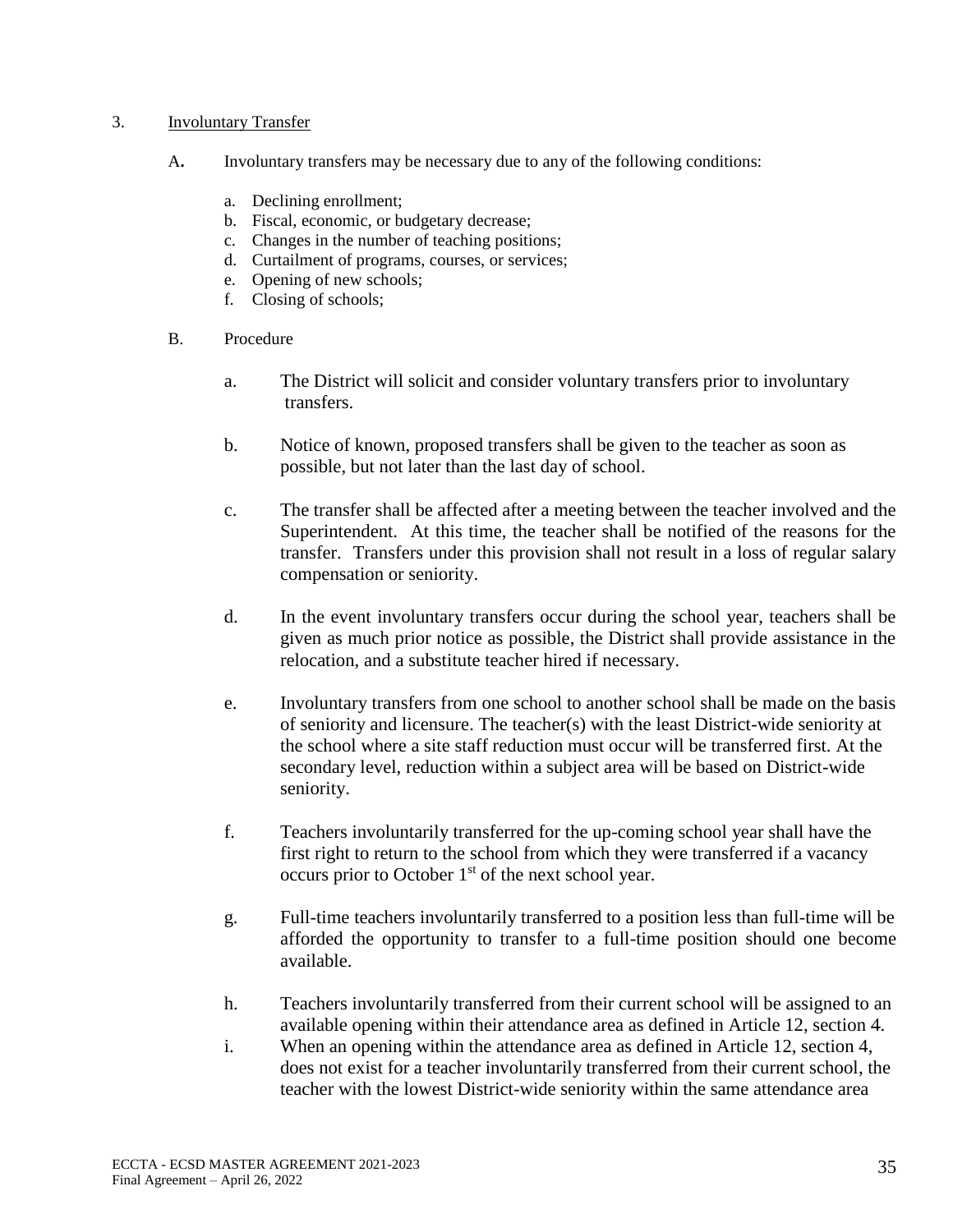will be displaced from their position to make room for the more senior teacher.

j. The displaced teacher will then be offered a position within another attendance area as defined in Article 12, section 4. Should a position not be available in another attendance area, a reduction in force will be implemented for the teacher with the least District seniority in order to make space for the more senior teacher (See Article 13, Reduction In Force for details).

#### 4. Teacher Attendance Areas

# AREA #1

Adobe Middle School Carlin Combined School Elko Grammar School #2 Elko Senior High School Flag View Intermediate School Liberty Peak Elementary School Mountain View Elementary School Northside Elementary School Southside Elementary School Sage Elementary School Spring Creek Elementary School Spring Creek High School Spring Creek Middle School

# AREA #2

Wells Combined Schools West Wendover Elementary School W. Wendover Jr/Sr High School Jackpot Combined Schools Owyhee Combined Schools All Rural Schools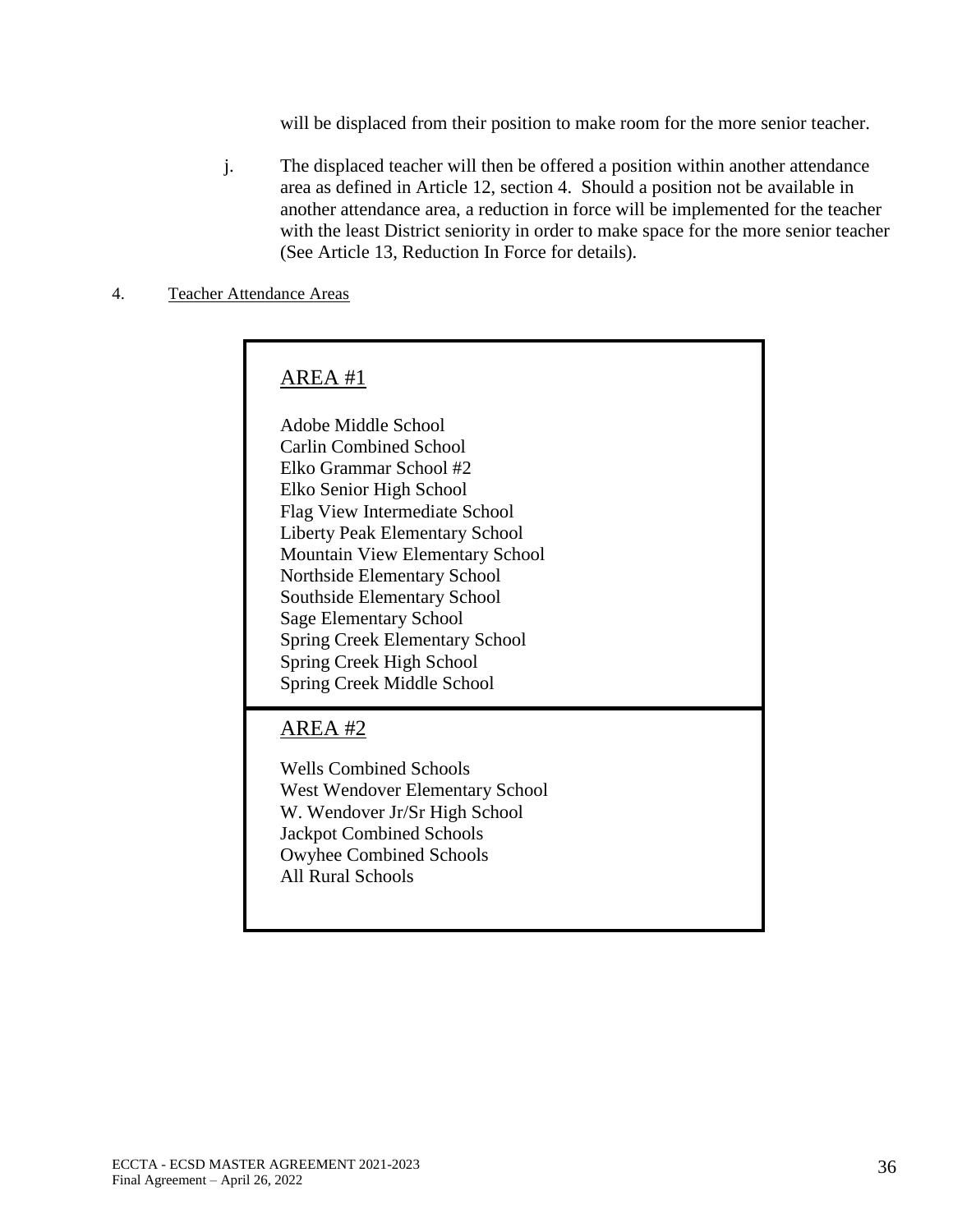## **ARTICLE 13 REDUCTION IN FORCE 6/20/19**

The District retains the right, without negotiations, to determine when a reduction in force is necessary, the number of individuals whose employment must be reduced, and which areas of instruction and/or school district operations within which such a reduction in the force shall occur because of lack of work, lack of funds, decrease in enrollment, or reorganization. The District shall provide the reasons for such decrease in enrollment or reorganization, as set forth in NRS 288. The District shall provide the reasons for such decisions and the appropriate notification(s) in writing to the affected parties. When the District has completed a plan for any reorganization, reassignment, or reduction in force which may result in a teacher being reduced from the District, the Association shall be notified in writing of the affected parties by certified mail or hand delivery.

1. In the event that there must be a reduction in the teaching force, licensed positions shall be reduced by applying Criteria A, B and C below to those employees on the most recent "District Seniority List".

- A. Classification (Area of Licensure and Certification),
- B. Performance Evaluations, and
- C. Seniority

2. Each employee will be categorized into one or more positions for which the employee is qualified to hold based upon Criteria A.

3. Within Criteria B, four (4) groupings of employees will be established and maintained as follows:

Four (4) Groupings

- 1) Grouping One shall consist of each employee with an "Ineffective" Performance Evaluation rating, ordered within the grouping by greatest number of combined consecutive "Ineffective" Performance Evaluations to the least, them by seniority.
- 2) Grouping Two shall consist of each employee with a "Developing" Performance Evaluation rating, ordered within the grouping by greatest number of combined consecutive "Developing" Performance Evaluations to the least, then by seniority.
- 3) Grouping Three shall consist of each employee with an "Effective" Performance Evaluation rating, then by seniority.
- 4) Grouping Four shall consist of each employee with a "Highly Effective" Performance Evaluation rating, then by seniority.
- 4. Employees will be sequentially reduced in the order of their groupings based on seniority, as described in the grouping descriptions above, with employees in Group One reduced first and employees in Group Four reduced last.
- 5. Individual teachers build seniority in their licensed area(s) of certification, regardless of subject(s) taught. For the purposes of licensed area(s) of certification, seniority is established first by the date of written acceptance of the initial contract offer by the District and second by the date which any additional licensed area certifications are granted by the Nevada Department of Education. Seniority shall be determined by using the following criteria as listed in order of priority:
	- 1) Length of continuous teaching service in the Elko County School District, as defined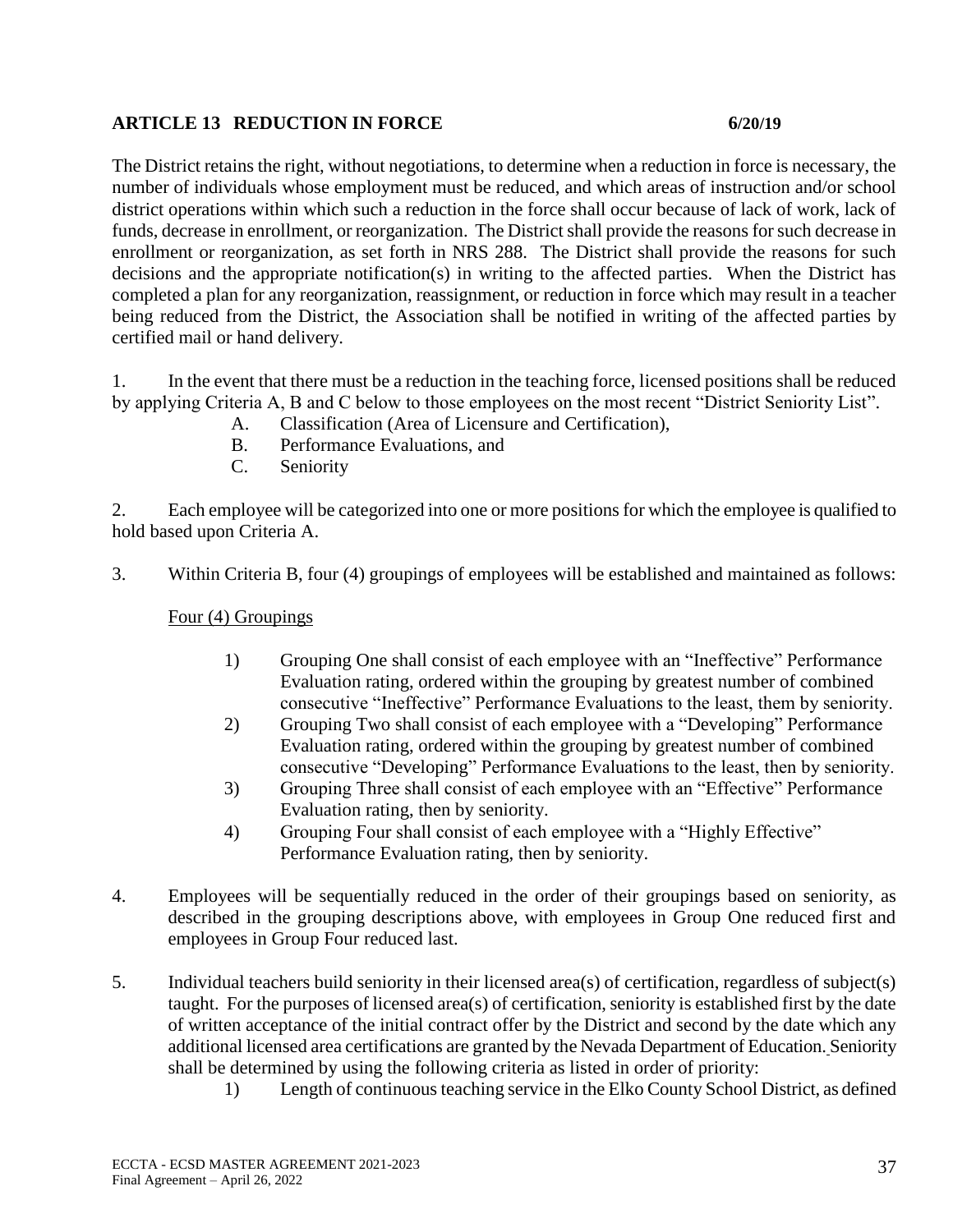in Article 2, Section 25.

- 2) Date "Acceptance of Contract Letter" is received by the District;
- 3) Length of continuous teaching service in Nevada Public Schools;
- 4) Date which licensed area certification(s) were obtained after acceptance of contract;
- 5) In the event two or more employees meet the reduction in force criteria equally and have the same seniority as defined above, the selection of which employee is to be reduced shall be based on the following:
	- a. First, if an employee has sustained discipline within the preceding two year period, that employee shall be reduced.
	- b. Second, if an employee is on a one-year contract funded with grant funds, that employee shall be reduced.
	- c. Third, if an employee has current National Board Certification, that employee shall be retained over an employee without National Board Certification.
	- d. Fourth, If (a) through (c) above result in a tie, the employee to be reduced will be determined by the individuals drawing lots.
- 6. A list of all teachers and their seniority date will be maintained by the personnel office. This list shall be updated and a copy provided to the Association annually, in November.
- 7. The District shall conduct reductions in force according to the following procedure:
	- 1) The District shall determine appropriate certified staffing levels for school sites.
	- 2) The District shall determine the number of certified staff in affected classifications which must be reduced.
	- 3) The District shall utilize attrition by resignation and retirement as the first means of avoiding a reduction in force. Any reductions in force shall be accomplished in accordance with the procedures hereinafter set forth.
	- 4) The District shall establish employee groupings as defined above.
	- 5) The District shall determine the seniority of teacher(s) in affected classification(s) in each grouping throughout the District.
	- 6) The District shall identify the individual teacher(s) with the least seniority in the affected classification(s) in each grouping.
	- 7) The District shall identify the individual teacher(s) with the least seniority in the licensed area(s) of certification in each grouping.
	- 8) The District shall issue appropriate Reduction in Force letters to affected individuals.
	- 9) Any positions that become vacant as a result of reduction in force shall be filled utilizing Article 12, Transfer.
- 8. No teacher qualified and licensed to teach a particular assignment or grade level as evidenced by a current valid license issued by the Nevada State Board of Education shall be replaced by another teacher not qualified or licensed for such assignment or grade level as prescribed above.
- 9. A teacher whose only choice in displacement in a position that is less than full-time shall be given the opportunity to accept a full-time position for which he/she is qualified prior to recalling reduced teachers.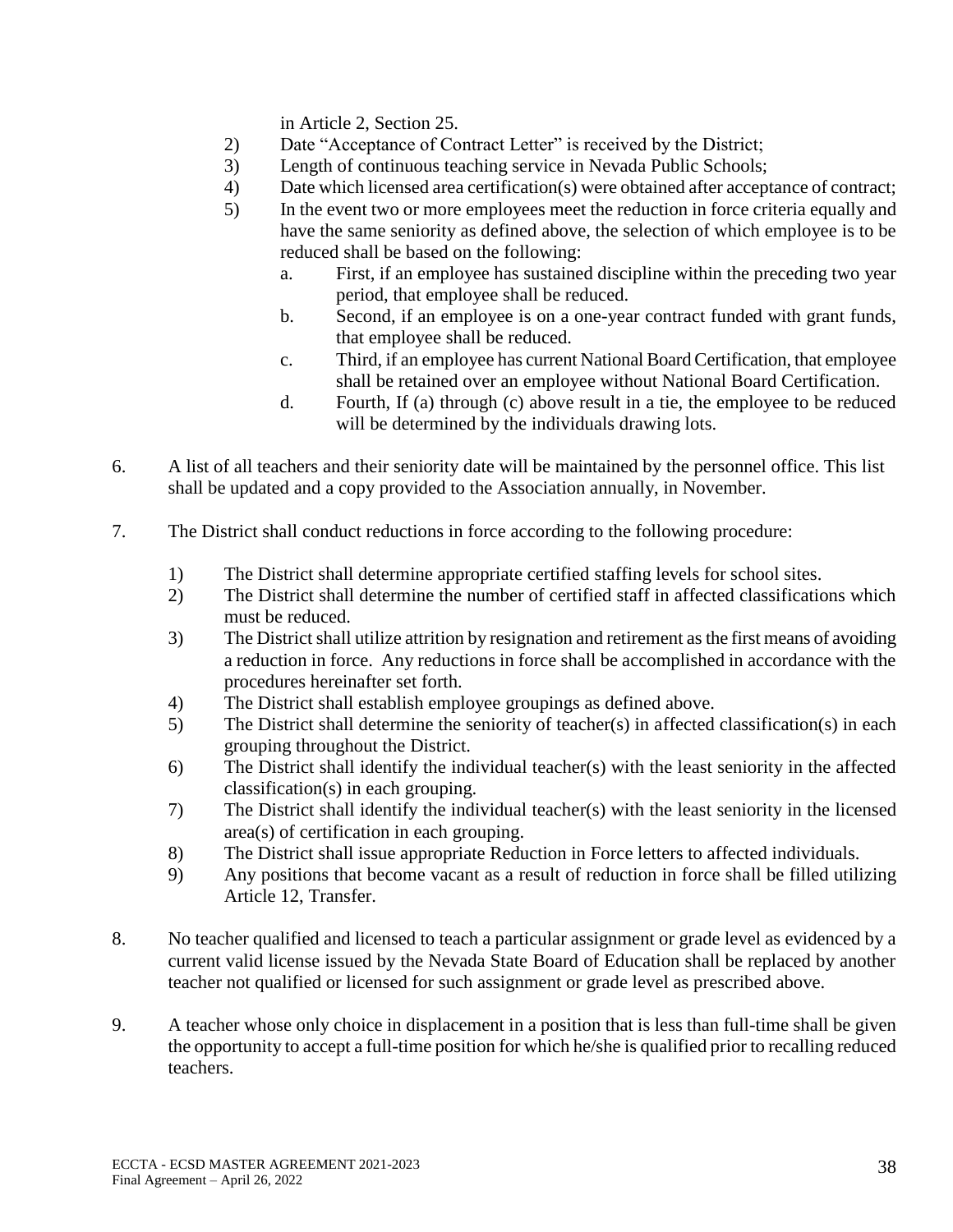- 10. If a teacher, whose position has been reduced at a particular site, rejects an assignment by displacement, then the school district is under no further obligation to the teacher.
- 11. Recall Period: The District shall have no obligation to rehire a teacher after the expiration of two (2) years from the date of reduction. A teacher reduced for more than two (2) years shall lose all seniority and recall rights. Each teacher reduced shall have the right to reinstatement in the reverse order in which they were reduced if there is an opening for which the teacher is qualified.
- 12. Recall Procedure: Teachers who have been reduced due to the RIF policy shall be subject to recall based on their qualifications to fill vacant positions in the District. The teacher must provide the District a written notice to be considered for recall, together with complete address and telephone number. Notice of recall will be sent by the District via certified U.S. mail, return receipt requested. In order to remain eligible for recall, the teacher must respond to the District not more than seven (7) days following receipt of recall notification (of recall). If the notification is undeliverable, the District shall have no further obligation after fifteen (15) days have elapsed. Should a teacher decline two (2) such offers of employment, then the District is under no further obligation.
- 13. Upon recall to employment, the teachers' seniority, together with all accrued leaves and other benefits, shall be restored to the level at the time of the reduction.
- 14. No new personnel shall be hired if a vacancy occurs in an area where licensed teachers have been reduced until all of the above provisions have been met.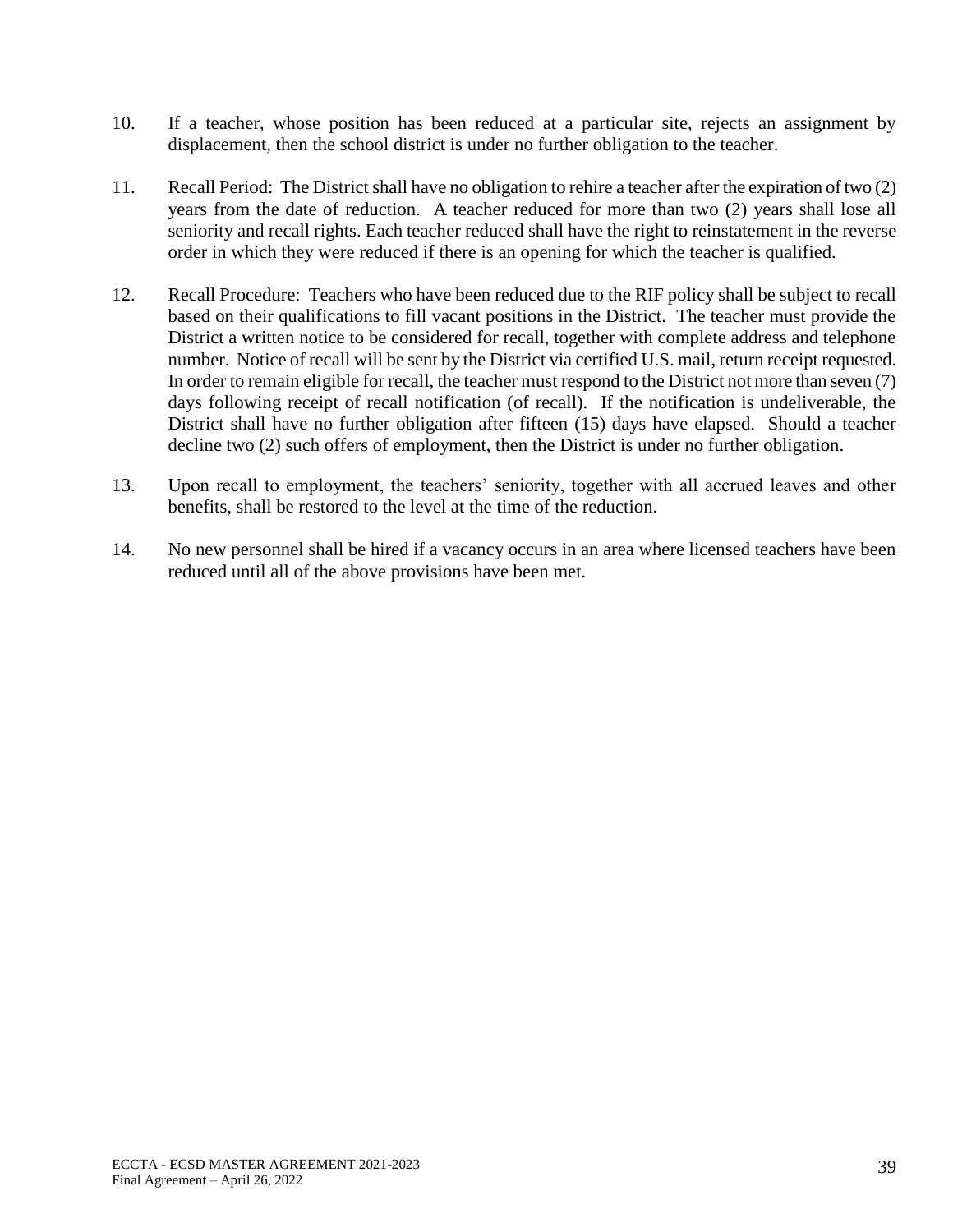## 15. Teacher Attendance Areas:

# AREA #1

Adobe Middle School Carlin Combined School Elko Grammar School #2 Elko Senior High School Flag View Intermediate School Liberty Peak Elementary School Mountain View Elementary School Northside Elementary School Southside Elementary School Sage Elementary School Spring Creek Elementary School Spring Creek High School Spring Creek Middle School

## AREA #2

Wells Combined Schools West Wendover Elementary School W. Wendover Jr/Sr High School Jackpot Combined Schools Owyhee Combined Schools All Rural Schools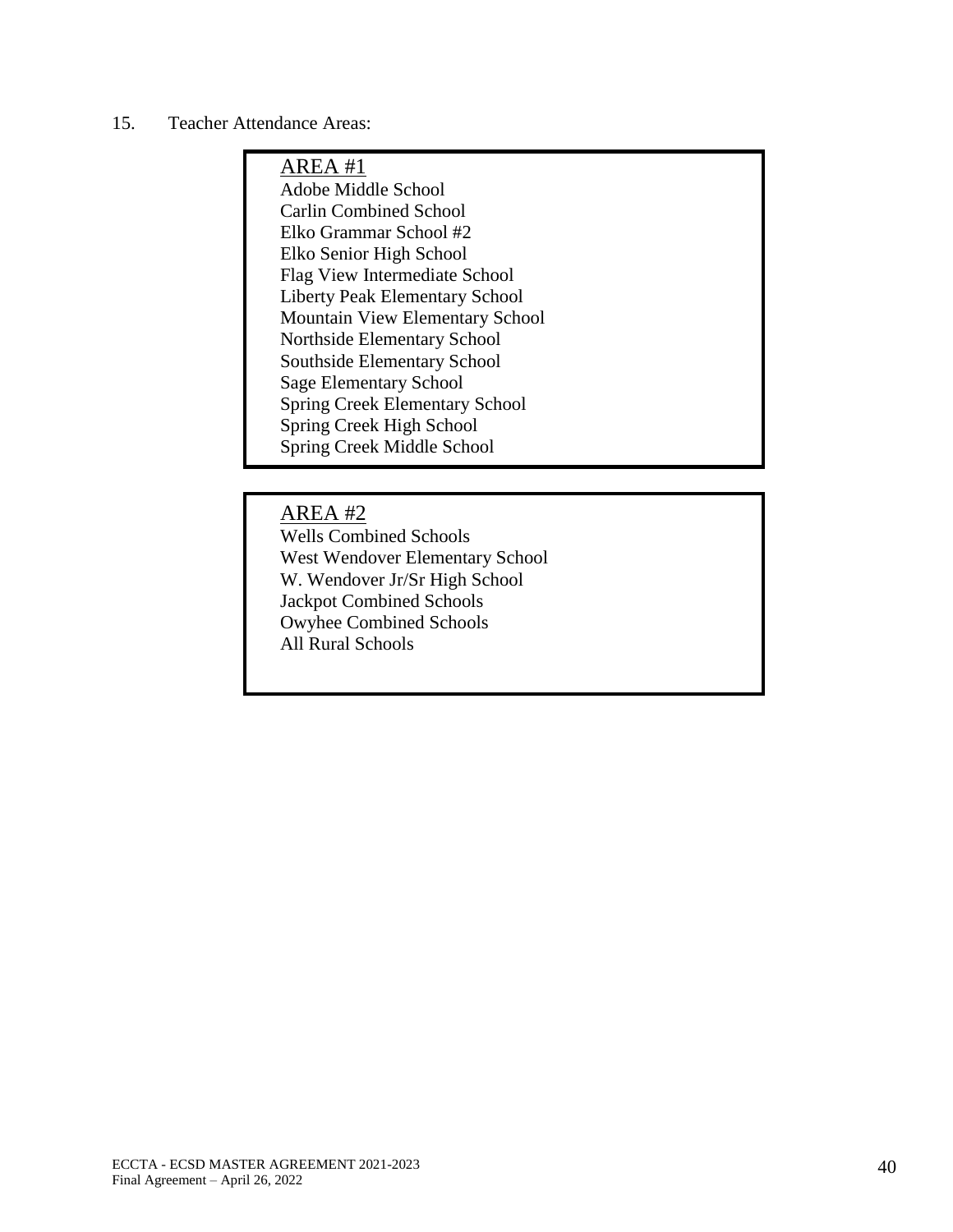### **ARTICLE 14 COMPENSATION 12/8/20**

Licensed Salary Schedule

- 1. Courses to be accepted for movement on the salary schedule will be those:
	- a. Directly relating to the teacher's current license or which will enhance the effectiveness of the teacher's instruction; or
	- b. In a subject for which shortages of personnel, as determined by the Board, exist; or
	- c. That are part of an approved program leading to an advanced degree; or
	- d. Courses which may not fall into the above categories, but which have the approval of the Superintendent.
- 2. A teacher who is employed by the district shall be placed on the Licensed Salary Schedule based upon his/her experience and training. 3/11/2022
	- a. Experience:

A teacher shall be granted one (1) year of experience for each verified year, or major fraction thereof, as a licensed employee of a school district or other agency \*(accredited hospital or health care facility) or successful journeyman experience in the case of instruction in a trade area by an occupation teacher. A maximum of five (5) such years may be granted for employment other than by the Elko County School District or another school district in the state. In addition, all years of prior employment of the Elko County School District shall be credited. Experience gained in another district in the state shall be granted as per NRS 391.160-200. Experience credited for final placement on the District salary schedule shall be reflected on the signed and notarized Cumulative Record of Teaching Experience Form upon initial hire.

\*This applies only to personnel hired after the ratification date of 2009-2010 CBA.

b. Training:

A teacher shall be placed in the appropriate column on the salary schedule based upon completion of the credit requirements for that column. A maximum of one half of the credit requirements for each column may be undergraduate, Continuing Education Units (CEU) or in-service credits from accredited or approved providers. Credit utilized for advancement beyond the Bachelor's degree column must have been earned after the date the teacher completed the initial course work to qualify for teaching license. Graduate credit earned following a Bachelor's degree but prior to qualifying to teach shall count for salary advancement only when those hours are utilized to secure a Master's degree in an educational field and in the case of an Alternative Route License, only after all requirements are met and a Regular License is obtained. The hours shall be credited for salary advancement upon the earning of the Master's degree. Continuing Education Units from accredited colleges and universities, Nevada RPDP, those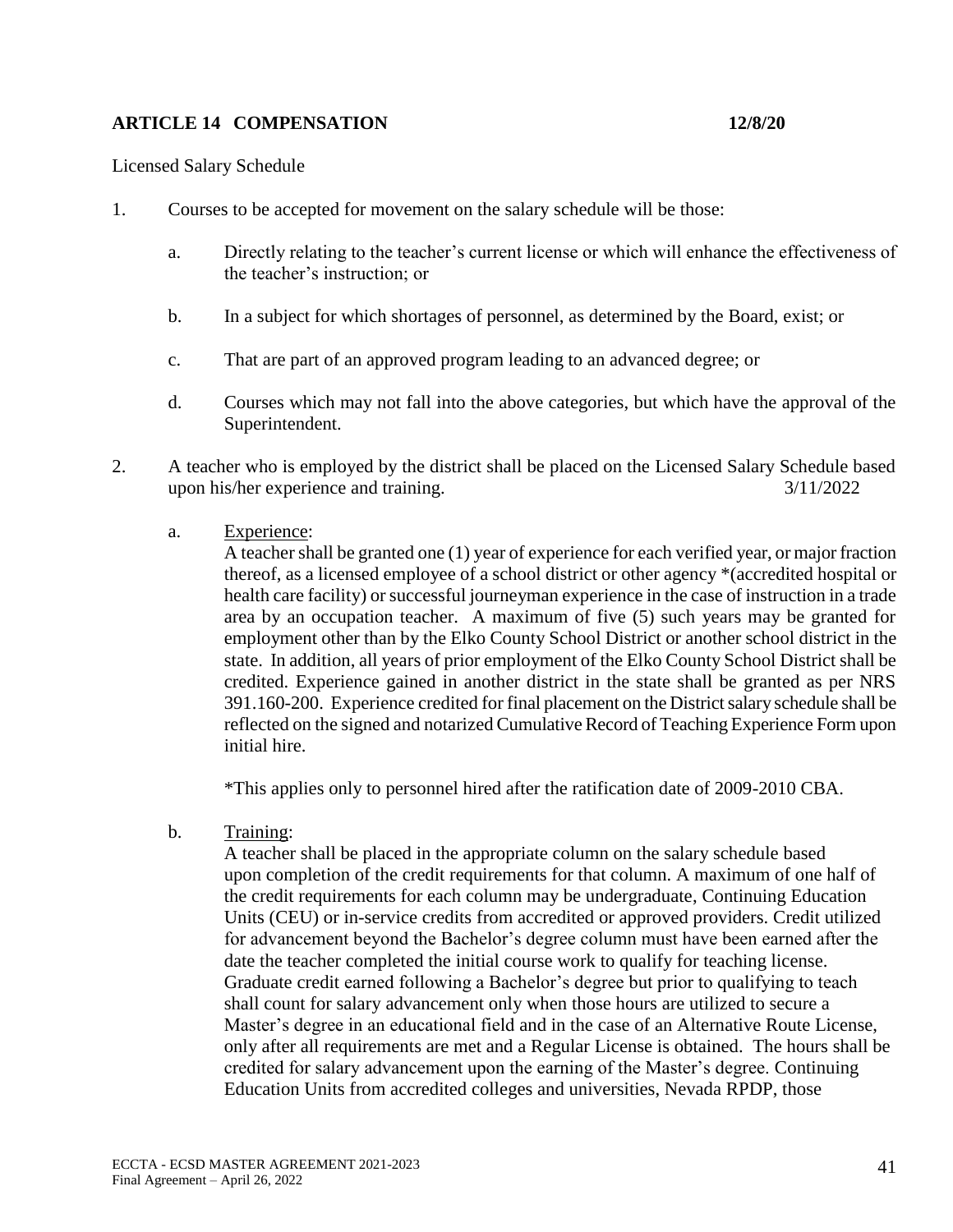units/hours receiving prior approval by the Superintendent (for example, nursing, counseling, and CTE) or those providers approved through Nevada Department of Education will be accepted. Fifteen hours of Continuing Education Units equals one undergraduate credit (Starting 2022-2023) A teacher must submit an application with the District prior to enrolling in a course and obtain approval from the District if not already approved.

\* The District does not guarantee that approved Continuing Education Units for salary advancement will qualify for licensure recertification.

### c. National Board for Professional Teaching Standards:

For each year that a teacher holds certification issued by the National Board for Professional Teaching Standards, the School District shall add five (5) percent to the salary that the teacher would otherwise receive for that year, if:

- i. On or before September 15 of the school year, the teacher has submitted evidence satisfactory to the school district of his/her current certification; and
- ii. The teacher is assigned by the school district to provide classroom instruction during that year.

There will be no increase in salary given during a particular school year to a teacher who submits evidence of certification after September 15 of that school year.

The school district will reimburse the application fee to any teacher who successfully completes and receives the National Board Certification, only if the funds are available through state funding pursuant to NRS 391.161.

- 3. A teacher employed in an occupational program shall be placed in the Bachelor's degree column until such time as his training shall qualify him for a higher placement. The teacher must hold a journeyman's card or equivalent license in the trade or occupation in which he/she is employed.
- 4. Salary Schedule Advancement: 2/17/2022

All credits must be complete prior to August 31 of the following year. Official transcripts or certificates from approved providers shall be furnished as evidence of completion of credit and must be received by September 30. If official transcripts or certificates from approved providers shall be delayed, the teacher shall notify the District of the delay prior to September 30. Notification shall be in writing by a college official documenting successful completion of the class and that the transcript shall be delayed. Salary placement will be adjusted only following receipt of the official transcript.

- 5. Licensed Salary Schedule: (See Appendix A) 2/17/2022
	- a. 2021-2022 2% increase for employees still working in the District. Retroactive to the first day of the respective 2021-2022 contract.
	- b. 2022-2023 1% increase for employees still working in the District.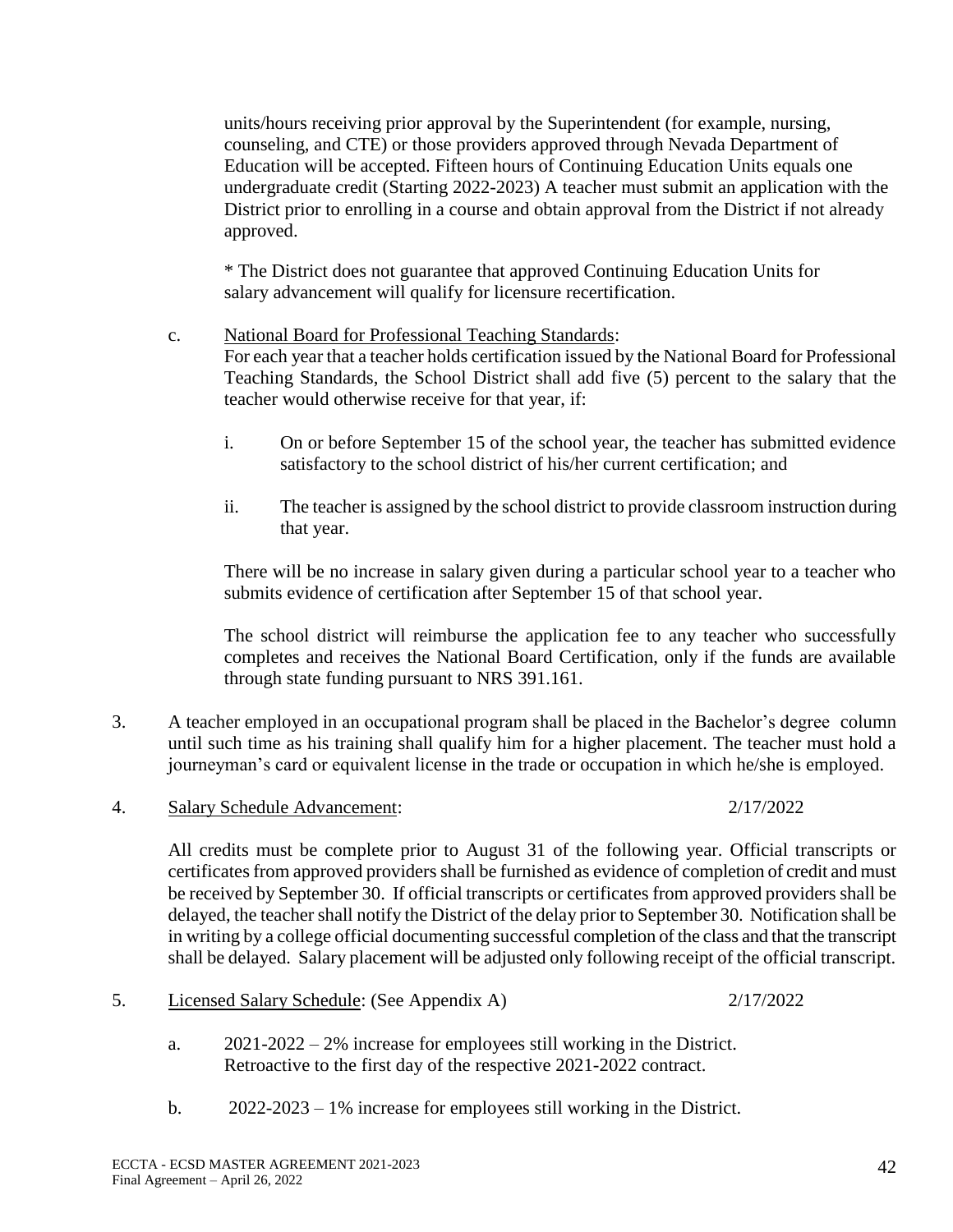6. The purpose of Isolation Pay is to provide a recruitment and retention incentive to attract and retain quality teachers in Jackpot, West Wendover, Owyhee and established Rural Schools. Isolation pay shall be paid to teachers employed and residing within the attendance areas: Jackpot, West Wendover, Owyhee and all rural schools. Isolation pay will be as follows:

| Jackpot       | \$150 per month |
|---------------|-----------------|
| West Wendover | \$150 per month |
| Owyhee        | \$150 per month |
| Rural         | \$200 per month |

Isolation pay shall cease the first month in which the teacher no longer works at one of these sites. If the teaching contract has been fulfilled, payments will be continued through June 30 of the respective year.

Teachers who were employed during the 1995-96 school year at West Wendover and who were living in recognized attendance area in effect at the time may be eligible for continued isolation pay even though they may not currently be living in the present attendance area. In order to be eligible, the teacher must have:

- a. Uninterrupted employment with the Elko County School District since 1995-96, and
- b. Uninterrupted residence in the affected area (Wendover, Utah) since 1995-96.

Any changes to that status after the beginning of 1996-97 school year render the teacher ineligible for this benefit.

- 7. The District shall provide the option of direct deposit of pay warrants to the bank of the teacher's choice and payroll savings deductions to Elko Federal Credit Union.
- 8. The District agrees to allow teachers to enroll in such plans for income protection as are approved by the Association or the District, and agrees to deduct such premiums from those teachers' wages monthly.
- 9. The District shall make available to the teachers those portions of the IRS Code Section 125 that were in place during the 1994/95 school year.

#### 10. Extra Duty: 12/8/20

- a. The intent of the extra-duty pay schedule is to compensate teachers who are employed for additional duties performed before or after the regular school day or on days when school is not in session.
- b. The responsibility for assigning extra duty rests with the school principal who shall determine the duties to be assigned annually. Extra duty positions are considered at-will assignments and can be changed or modified by the principal at any time, with or without cause or advanced notice. Extra duty assignments may likewise be terminated by the assigned individual without any advanced notice. The District or non-District individual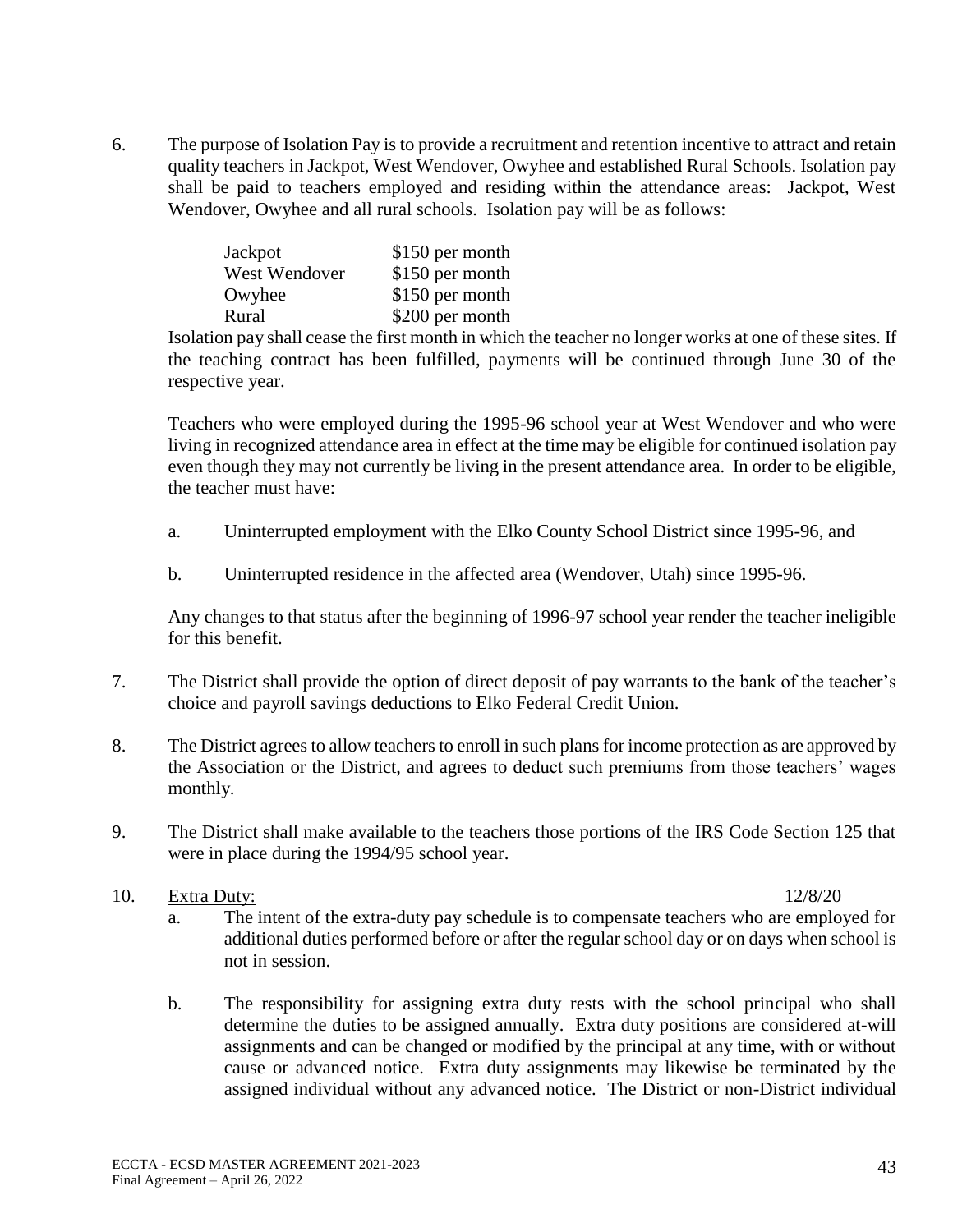assigned the extra-duty position has neither a property right nor an expectation of the continued assignment to a given extra duty position.

- c. A teacher shall qualify for the longevity steps on the extra duty salary schedule per appendix B.
- d. Extra duty assignments are in addition to and not a part of a teacher's contract.
- e. Extra Duty Pay Schedule (Appendix B)
- f. Criteria for Establishing Clubs (Appendix C)

12/8/20

- 11. The District will assess penalties on those resigning their teaching contracts as follows:
	- \* One and one-half (1.5) percent of the teacher's actual contracted salary more than ten (10) calendar days after the last student contact day specified in the District calendar.
	- \* Three and one-half (3.5) percent of the teacher's actual contracted salary more than thirty (30) calendar days after the last student contact day specified in the District calendar.
	- \* Six and one-half (6.5) percent of the teacher's actual contracted salary more than sixty (60) calendar days after the last student contact day specified in the District calendar.
	- \* Ten (10) percent of the teacher's actual contracted salary more than ninety (90) calendar days after the last student contact day specified in the District calendar.
	- \* The payments must, at the election of the employee, be paid to the District by the employee on or before August 20 by cash, cashier's check, or money order, or if not so paid, will be by deduction from the employee's final paycheck. Additionally, teachers resigning their employment following the start of a new contract year will be assessed a penalty of Ten (10) percent of their actual contracted salary during the termination of employment process as calculated from the established first defined work day of the contract year.

#### 12. Shared Contracts: 2/27/19

The purpose of a shared contract is not to supplant the purposes for various forms of leave outlined in Article 11: Leaves.

- a. Any teacher who accepts a shared contract shall be entitled to pro-rated benefits based upon actual hours worked. This is not to be construed as an entitlement on the part of any teacher to a shared contract which may be conferred or renewed at the sole discretion of the District.
- b. A shared contract shall consist of one full-time position at one school shared during one complete school year by two teachers who have agreed to accept such a contract.
- 13. Critical Needs Positions:

Not withstanding any provision of this Agreement to the contrary, there are licensed positions which may be determined by the District to be "Critical Need" positions. In an effort to encourage teachers to accept and then to remain in those positions, the District may grant years in excess of five (5)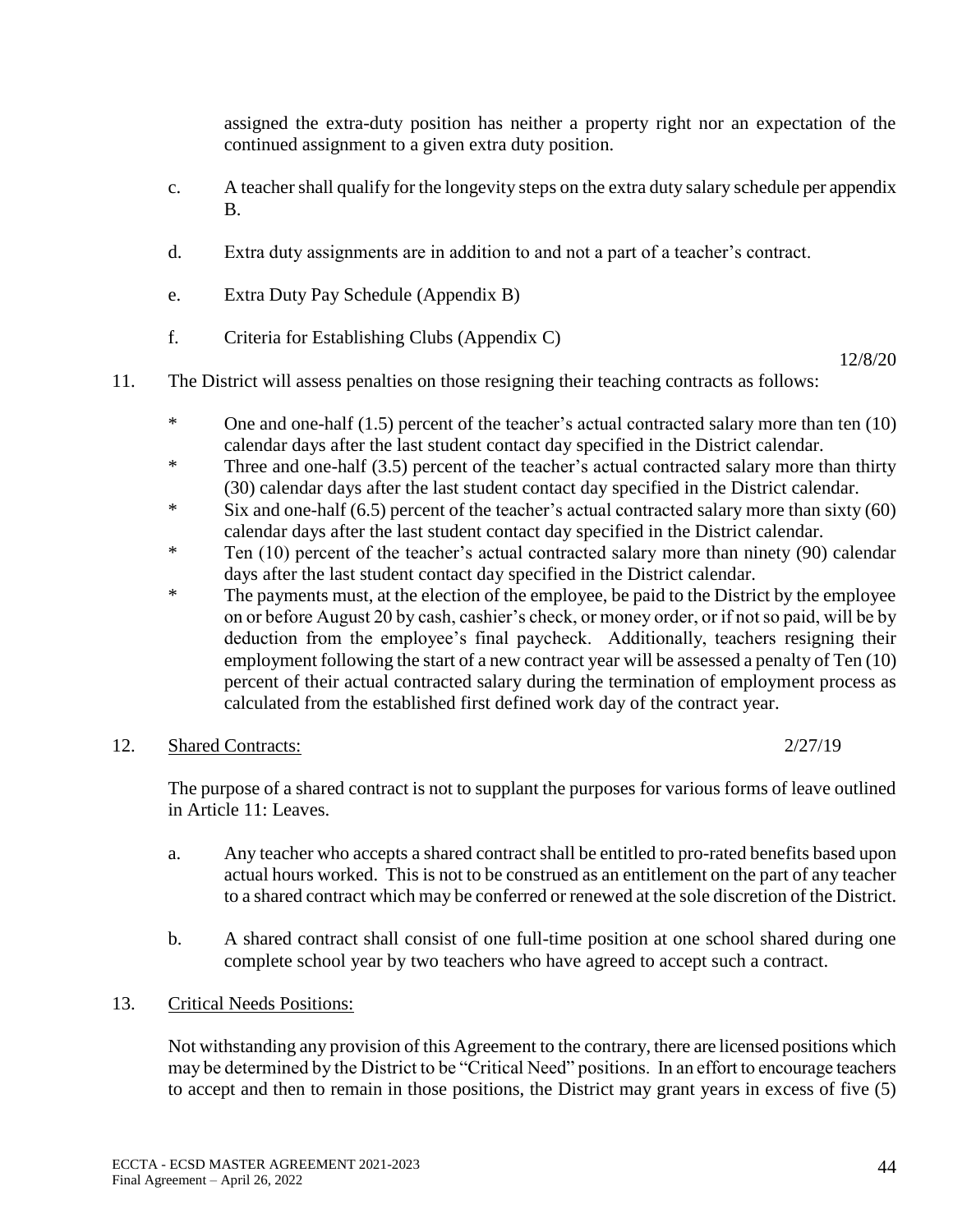years for employment other than by the Elko County School District or another school district in the state not to exceed ten (10) years upon initial hire in the District. Teachers who voluntarily leave critical need positions after having been given in excess of five (5) years credit on the salary schedule, shall be placed on the salary schedule column for which they would otherwise have been eligible in the ensuing years of employment. "Critical Need" positions as determined by the District may include but are not limited to secondary science, math, special education (K-12), school psychology, ESL (K-12), school nurse and speech pathology. The provisions of this section begin in the 2007-2008 school year and are not retroactive. Individual placement on the salary schedule for critical need positions does not create a contractual right in future placements for other individuals on the salary schedule.

#### 14. Annualized Paychecks:

All teachers shall be paid based on an annualized Monthly Pay Schedule. Under this Schedule, teachers will be paid twelve equal monthly paychecks over the calendar year on or about the  $25<sup>th</sup>$  day of each month.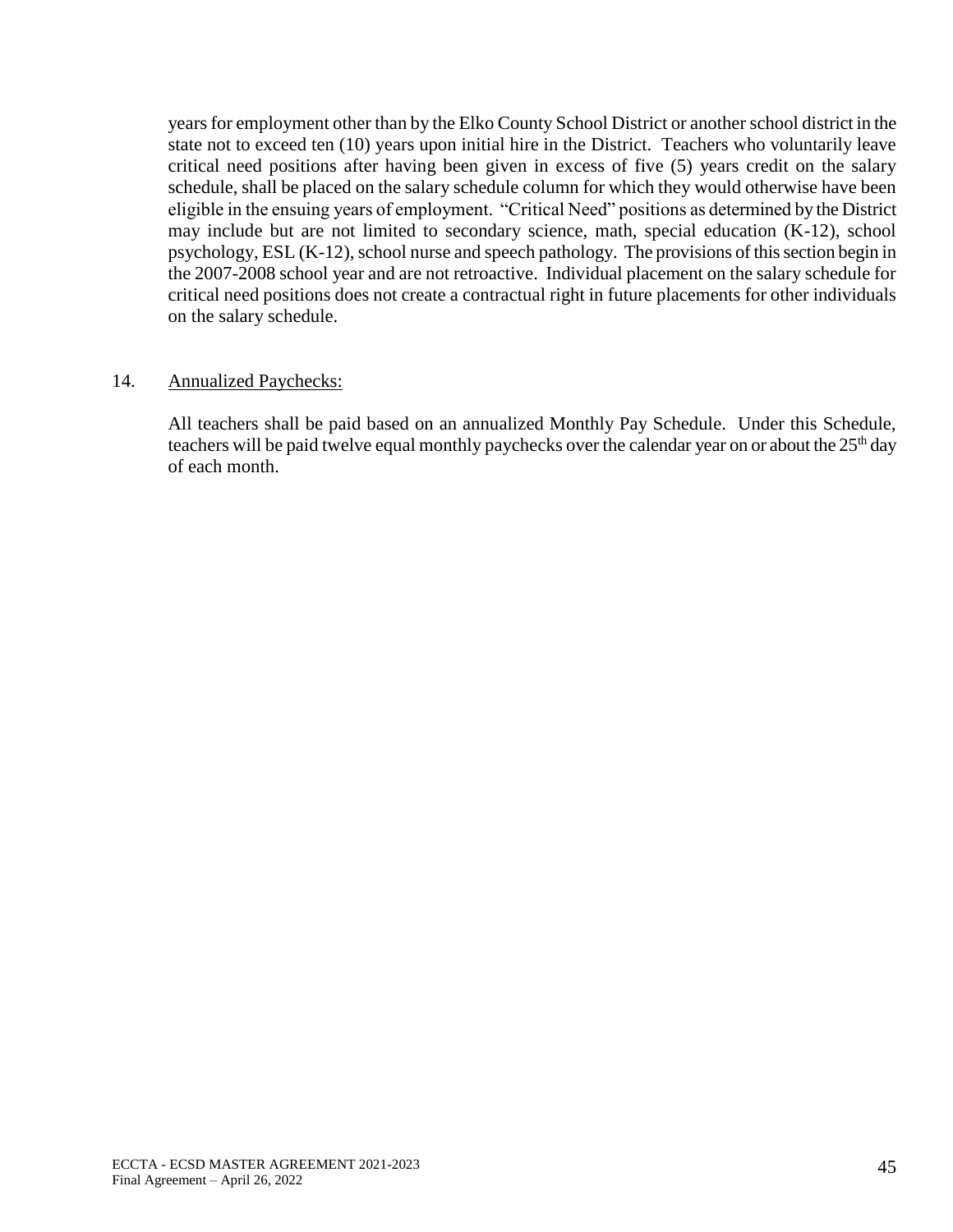## **ARTICLE 15 INSURANCE** 10 1/10/2022

- 1. Employee only premium and Retiree premiums will be increased five percent (5%) effective July 1, 2012 and 30 days following ratification and approval respectively. Dependent premiums will be increased two and one-half percent (2.5%) effective 30 days following ratification and approval.
- 2. If the Fund/account cash basis balance shown by the District Self-Insurance Fund Balance and Claims Status Report (report attached as Appendix F) provided by District Insurance Administrator shall (1) show an overall decline for six (6) consecutive months or (2) an overall decline of \$275,000 from the October 1 opening fund balance anytime during a given plan year (October 1 – September 30) the parties (District, ECCTA, ECSAA AND ECSSO) shall schedule a meeting within two weeks (14 calendar days) to arrive upon a satisfactory remedy to be implemented within thirty (30) calendar days of the date of the report.

If a remedy is not agreed to within two weeks (14 calendar days) of the report showing an overall decline, the parties shall implement a 4.0% premium increase for employees, dependents and retirees and, if needed amend office visit co-pay \$5.00 per visit for Doctor visits and for specialists within thirty (30) days after the parties have met but have not reached an alternative remedy. The above time frames may be changed with written consent of all parties.

- 3. The District will provide copies of the report to the ECCTA, ECSAA and ECSSO Presidents or designees. The report will contain twelve (12) months of balance data.
- 4. Life insurance benefits will be limited to an amount which is two (2) times the employee's current salary or \$20,000 whichever is greater.
- 5. Employees are solely responsible for the entire cost of the premium for group health insurance for their eligible dependents through automatic payroll deduction and subject to the terms and conditions of the group policy.
- 6. Both the District and the teachers realize that a fiscally sound insurance program is an advantage for all the employees of the District. In the event an emergency exists which might lead to the need to change either the premiums or the benefits of the insurance program, the negotiation teams from the District and ECCTA shall immediately address that concern as a separate issue regardless of the status of contract negotiations.
- 7. The Insurance Oversight Committee (IOC) will be comprised of the Superintendent or appointed designee, the Elko County Classroom Teachers Association President and one additional member appointed by the Association President, the Elko Support Staff Organization President and one additional member appointed by the Organization President, the Elko County School District Site Administrators Association President and one additional member appointed by the Association President, the Nursing Coordinator, a general nurse, the Building Operations and Construction Supervisor, or designee, the Chief Financial Officer, Human Resource Tech III, and the Insurance Broker(s).
	- a. The intent of the IOC is to provide information, understand and keep members informed.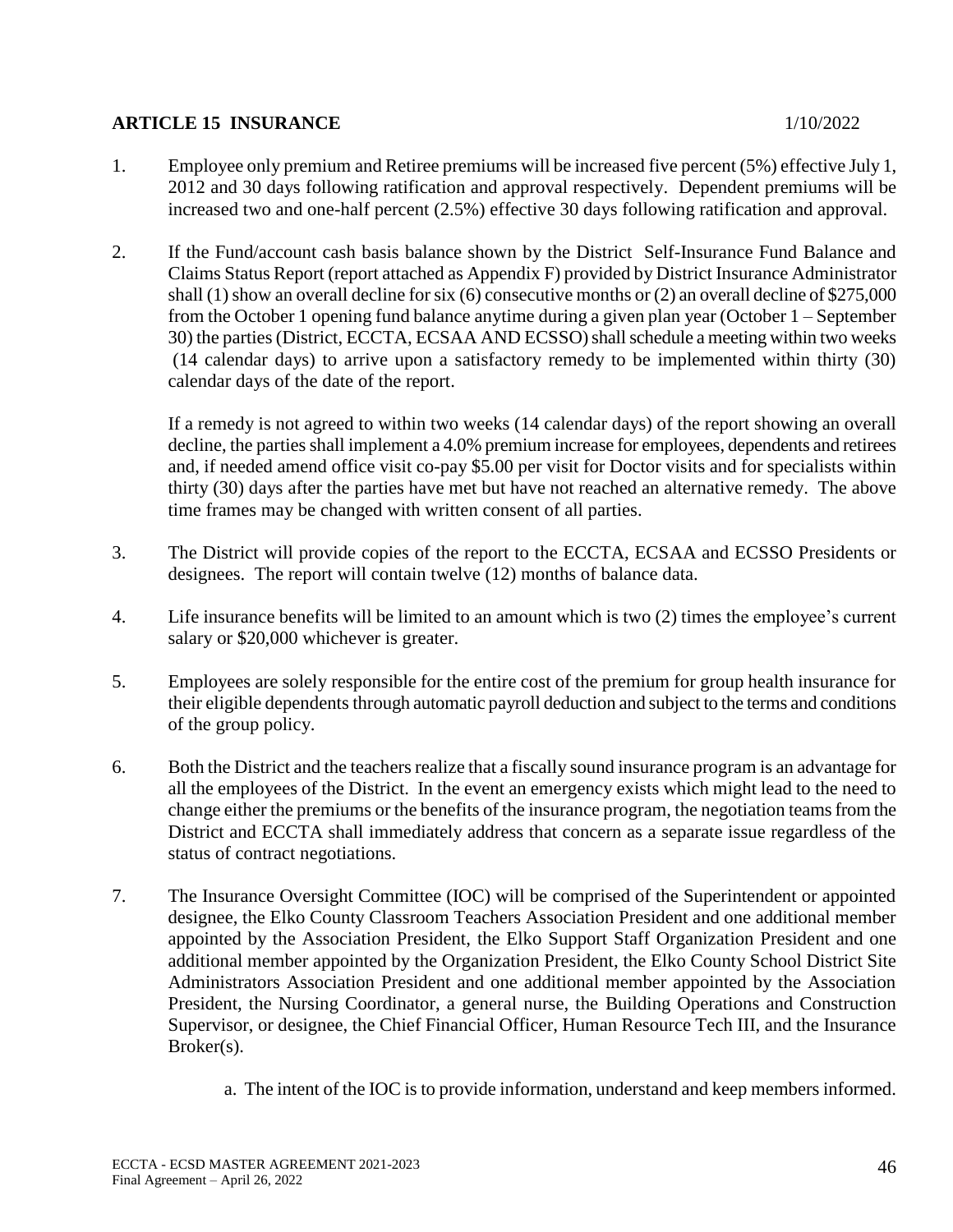b. On or before August  $1<sup>st</sup>$ , the IOC will meet for the purpose of understanding any protentional or required changes, if necessary.

c. Any changes to premiums or deductibles or changes to benefits in the health insurance plan affecting employee benefits are subject to mandatory bargaining and shall be negotiated by the District and the Association.

d. The IOC will meet at least once quarterly to stay updated on the status of the insurance fund. The Association President(s) and the Superintendent or designee will work together to set these dates.

e. The IOC shall have the power to convene a special meeting. The Superintendent or Association President(s) may call for a meeting of the committee.

f. A claim report will be provided quarterly at each meeting.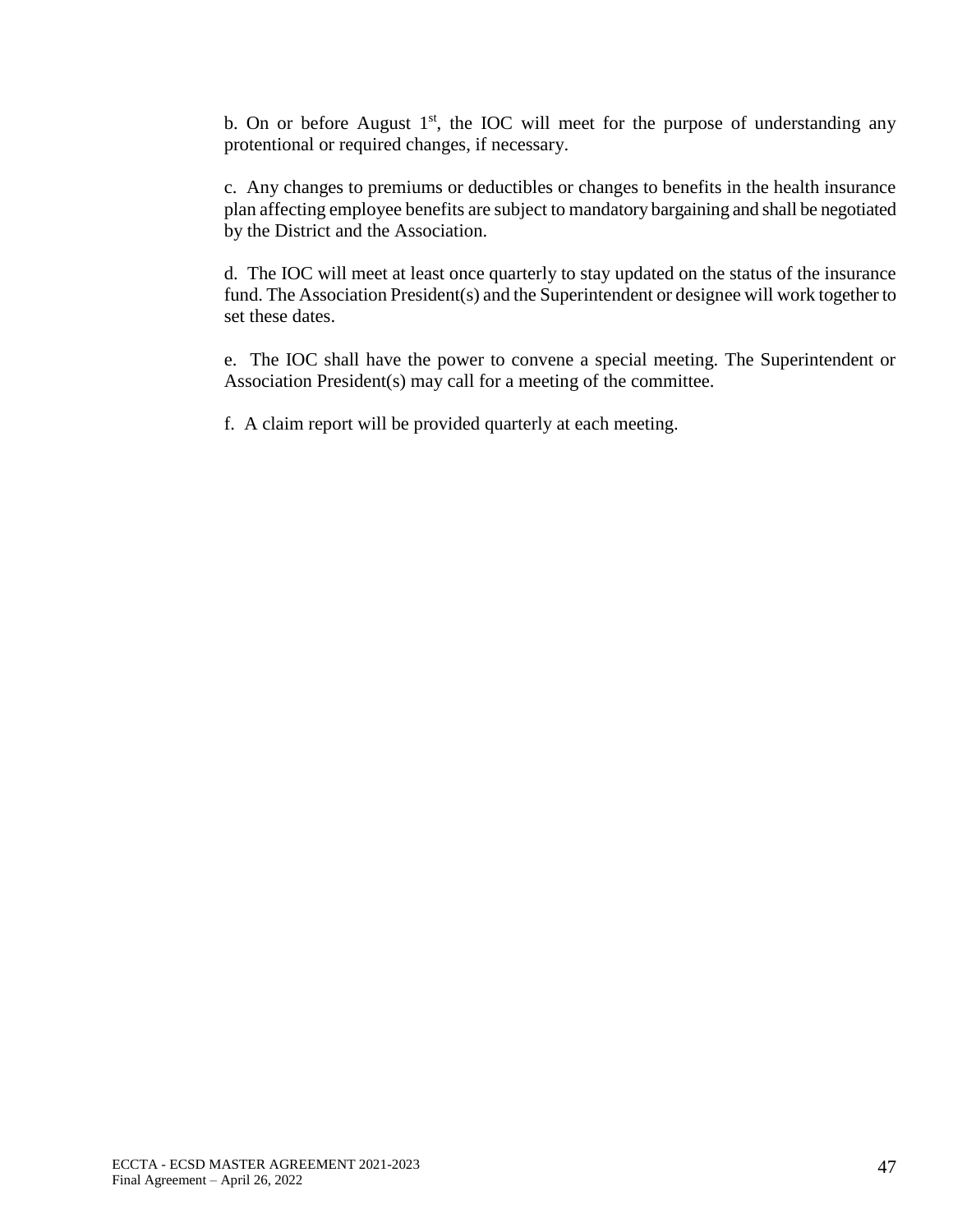## **ARTICLE 16 RETIREMENT 12/11/20**

All eligible teachers shall participate in the Public Employees Retirements System of the State of Nevada in accordance with the rules of that system.

#### Purchase of Retirement Credit for Service:

- 1. The Board may purchase credit for service (as defined by N.R.S. 286.300) for a teacher when it has been requested by the teacher and it has been found to be of advantage to the District to do so. To qualify, the employee must have been employed in the Elko County School District a minimum of twenty (20) years, have completed at least twenty-eight years of employment with a PERS participating employer in Nevada and must agree to retire (See #8) upon the completion of the purchase. A request to purchase retirement credit may be advantageous to the District financially, instructionally, and/or programmatically.
- 2. The District may purchase a maximum of two (2) years of service credit. The maximum amount which the District shall contribute is that amount determined by the Nevada Public Employee's Retirement System which is necessary to affect the purchase of two (2) years credit for service. If the employee has an existing purchase agreement with the Public Employee's Retirement System, the District shall utilize the above limitation to determine its obligation up to the maximum allowed.

If the teacher shall be eligible to retire with the purchase of service credit at the proposed date of retirement based on being eligible for full retirement benefits, at any age, in the Nevada Public Employees Retirement System, the District may purchase up to two (2) years of service credit to make the total eligible years at the time of retirement not greater than thirty (30) years.

- 3. No language contained herein shall be construed as to prevent the District from purchasing up to two (2) years of service credit if the Elko County School District Board of Trustees determines that it is beneficial to the District to do so.
- 4. Employees must notify the district of the possibility of retirement by submitting the request on the appropriate District form no later than December 1 prior to the date of retirement. This will be a non-binding notification similar to that for movement across the salary scale.
- 5. Purchase of retirement credit becomes a binding agreement between the District and the employee upon Board approval. Decisions on the purchase of retirement credit will be made by March 1.
- 6. The ECSD may budget a set amount each year during the budget process for potential purchase of retirement credit. This amount will be based upon the District's ability to pay. The District reserves the right to fund the purchase of retirement credit in the current or succeeding fiscal year. The Board will consider all prospective purchases of retirement credit that meet the requirements of paragraph 2.
- 7. \*Employees hired after January 1, 2010 and July 1, 2015 are subject to the retirement eligibility criteria established in NRS 286.510.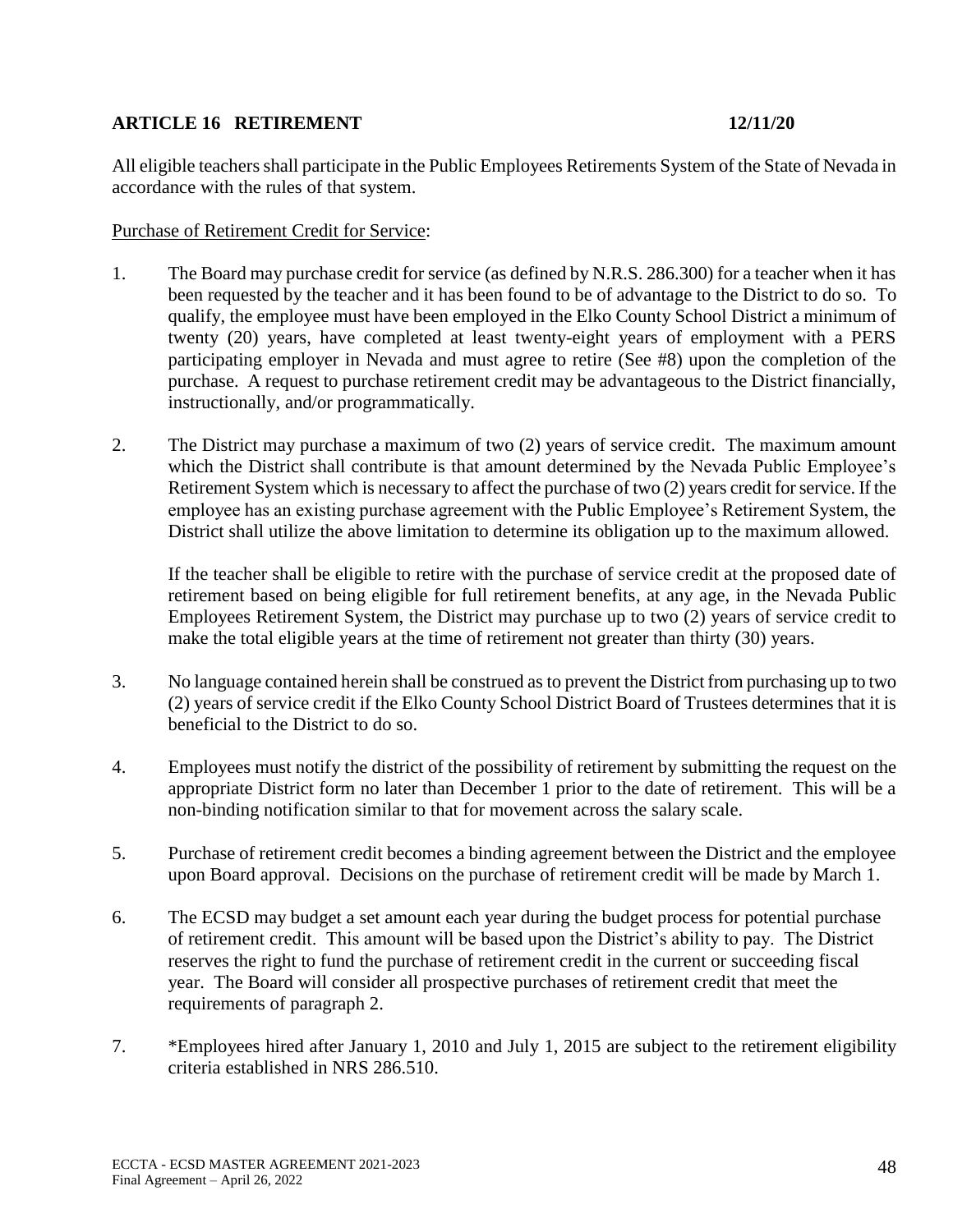8. RETIRED EMPLOYEE – Person who is actively receiving a retirement benefit on his own behalf from the Public Employees' Retirement System.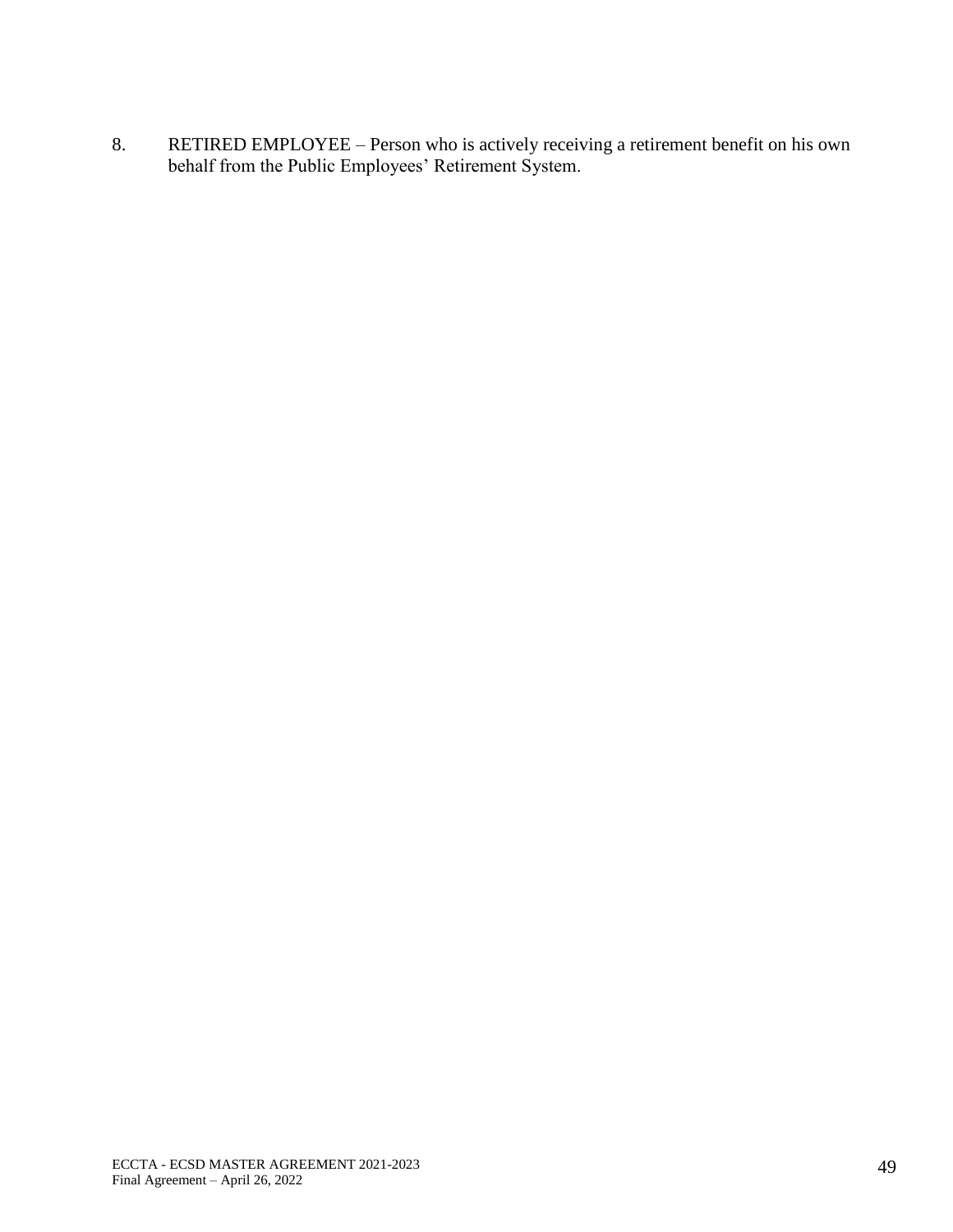### **ARTICLE 17 GENERAL SAVINGS CLAUSE 12/15/98**

- 1. It is not the intent of either party hereto to violate any law of the State of Nevada or of the United States. The parties agree that in the event any provision of this Agreement is held by a court of competent jurisdiction to be in contravention of any such laws, they shall enter into negotiation thereon at a time and date agreeable to both parties. The remainder of the Agreement shall remain in force.
- 2. This Agreement is the entire and sole Agreement between the parties and extinguishes all prior understandings, agreements and district policies covering mandatory subjects of bargaining in conflict with this Agreement and practices whether written or unwritten.
- 3. Either party may request renegotiation of any issue contained herein and if upon mutual consent to negotiate and if the issue is agreed to by the District and the Association, the agreement may be amended. A party proposing a matter for renegotiation shall give fifteen (15) days written notice to the other party describing in detail the subject to be discussed, except on waiver of notice by the other party. The serving of the fifteen (15) day written notice is not be construed as forcing either party to reopen the agreement and agree to negotiate the issue. The amendment procedure is in addition to the statutory provision of NRS 288.180.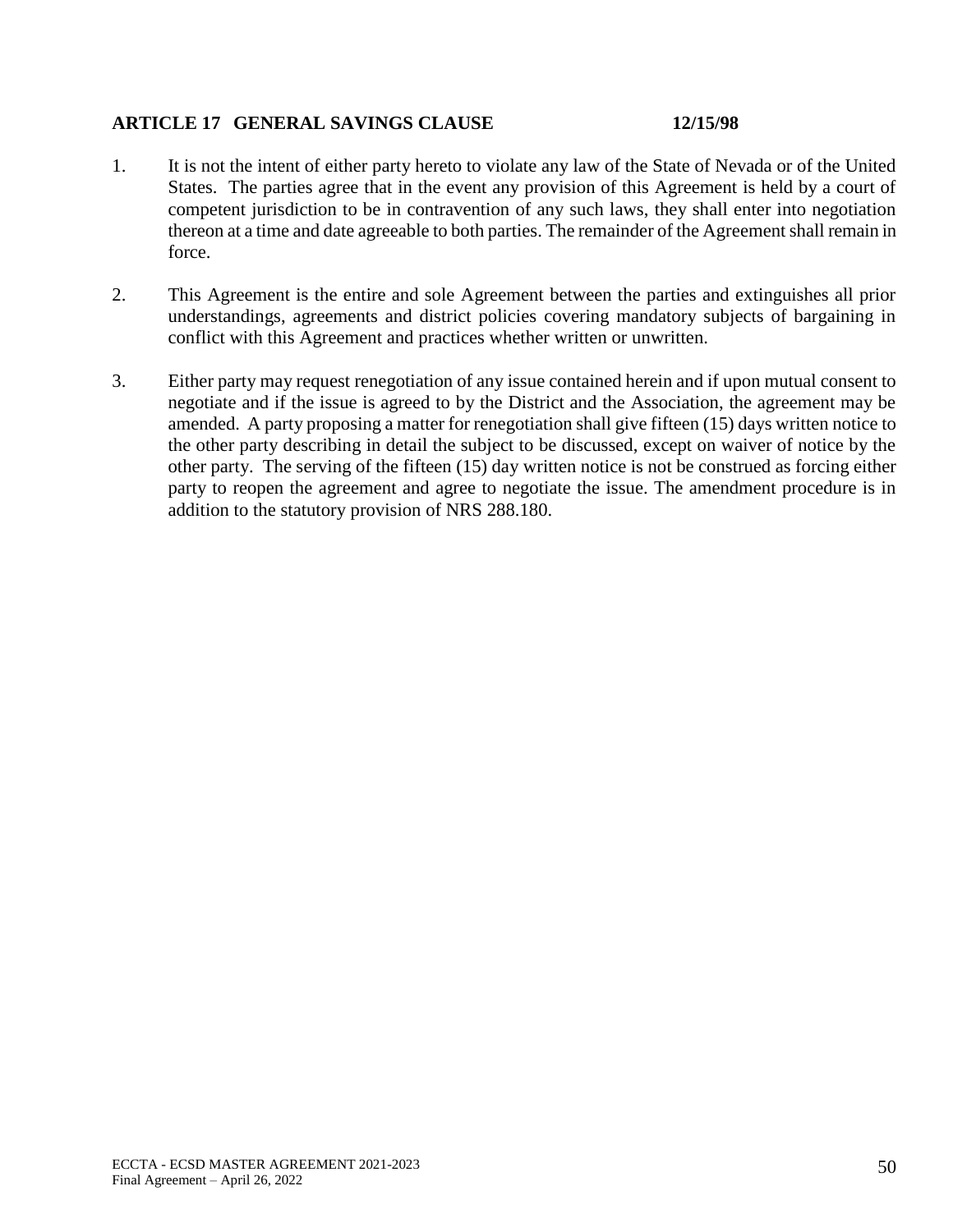### **ARTICLE 18 TERMS OF AGREEMENT 3/24/2022**

- 1. For the purposes of compensation as it relates to any Article in this Agreement, the term of this Agreement shall be two (2) years beginning July 1, 2021 and expiring June 30, 2023. All modifications contained herein, begin July 1, 2021. Upon expiration, this Agreement shall remain in effect, except that the District shall not pay to or on behalf of any employee in the affected bargaining unit any compensation or monetary benefits in any amount greater than the amount in effect as of the expiration of this Agreement until a successor agreement becomes effective.
- 2. The Board may elect to continue to pay on or on behalf of affected bargaining unit employees, compensation or monetary benefits greater than the amount in effect as of the expiration of this Agreement only through the end of the next ensuing fiscal quarter.
- 3. The District is entitled to reopen this Agreement for additional, further, new or supplementary negotiations relating to Articles contained herein, including compensation or monetary benefits, during a period of fiscal emergency. Negotiations must begin not later than 21 days after the District notifies the Association that a fiscal emergency exists. For the purposes of this Article, a fiscal emergency shall be deemed to exist:
	- a. If the amount of revenue received by the general fund of the District during the last preceding fiscal year from all sources, except any nonrecurring source, declined by 5 percent or more from the amount of revenue received by the general fund from all sources, except any nonrecurring source, during the next preceding fiscal year, as reflected in the reports of the annual audits conducted for those fiscal years for the District pursuant to NRS 354.624; or
	- b. If the District has budgeted an unreserved ending fund balance in its general fund for the current fiscal year in an amount equal to 4 percent or less of the actual expenditures from the general fund for the last preceding fiscal year, and the District has provided a written explanation of the budgeted ending fund balance to the Department of Taxation that includes the reason for the ending fund balance and the manner in which the District plans to increase the ending fund balance.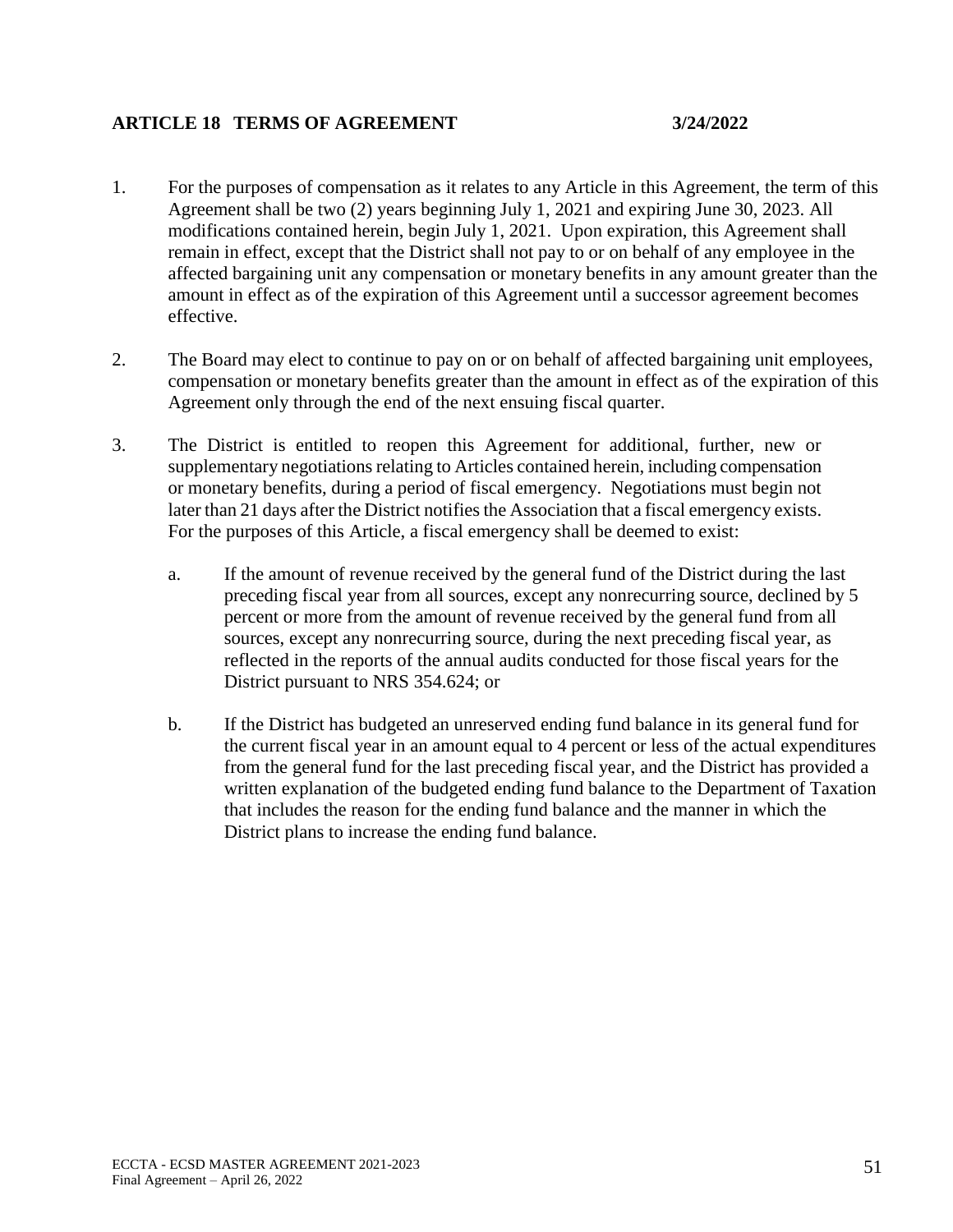ELKO COUNTY BOARD OF SCHOOL TRUSTEES

Teresa Dastrup President

Clerk

Ira Wines

 $2022$  $\frac{Max}{Date}$  $\overline{Y}_I$  $29$ 

ELKO COUNTY CLASSROOM TEACHERS ASSOCIATION

ochazkla President NaTasha*f* schanz-Martin

ECCTA - ECSD MASTER AGREEMENT 2021 -2023 Final Agreement – April 26, 2022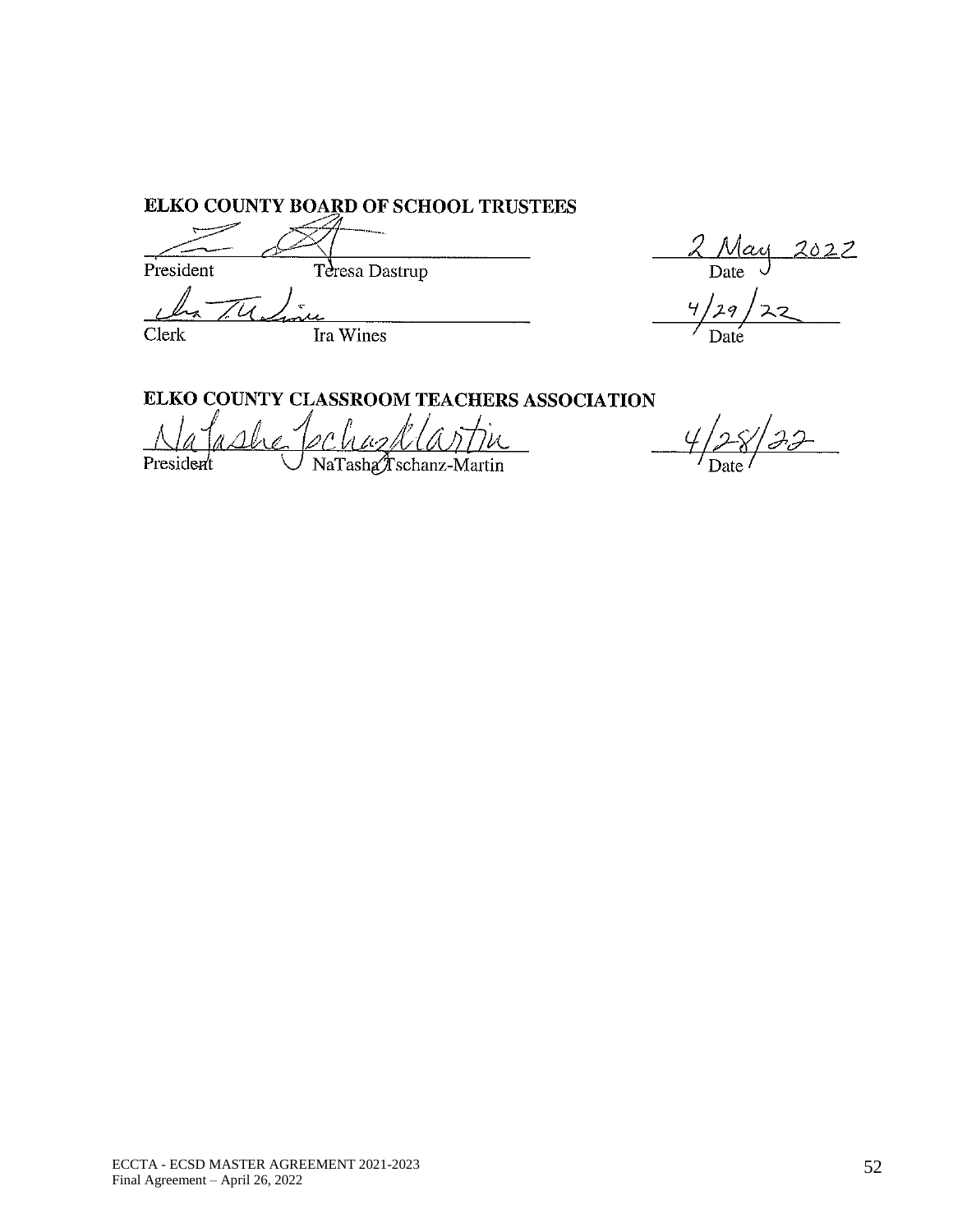# **Appendix A**

|            | YEARS           | <b>LESS THAN</b> |        |        |              | BA+24+MA | BA+36+MA     |                 |
|------------|-----------------|------------------|--------|--------|--------------|----------|--------------|-----------------|
|            | <b>EMPLOYED</b> | BA               | BA     | BA+12  | <b>BA+24</b> | BA+36    | <b>BA+48</b> | <b>BA+48+MA</b> |
| Pre 16-17* | Post 15-16**    |                  |        |        |              |          |              |                 |
| 2          | 0               | 39,288           | 42,856 | 44,839 | 46,821       | 48,806   | 50,788       | 52,771          |
| 3          | 1               | 40,875           | 44,442 | 46,426 | 48,407       | 50,391   | 52,373       | 54,357          |
| 4          | 2               | 42,461           | 46,030 | 48,011 | 49,995       | 51,979   | 53,961       | 55,943          |
| 5          | 3               | 44,047           | 47,616 | 49,598 | 51,581       | 53,564   | 55,547       | 57,529          |
| 6          | 4               |                  | 49,203 | 51,185 | 53,168       | 55,150   | 57,133       | 59,116          |
| 7          | 5               |                  | 50,788 | 52,771 | 54,754       | 56,736   | 58,718       | 60,701          |
| 8          | 6               |                  | 52,373 | 54,357 | 56,340       | 58,323   | 60,304       | 62,287          |
| 9          | 7               |                  | 53,961 | 55,943 | 57,927       | 59,910   | 61,893       | 63,874          |
| 10         | 8               |                  | 55,547 | 57,529 | 59,513       | 61,495   | 63,478       | 65,460          |
| 11         | 9               |                  |        | 59,116 | 61,099       | 63,082   | 65,064       | 67,048          |
| 12         | 10              |                  |        |        | 62,684       | 64,668   | 66,650       | 68,633          |
| 13         | 11              |                  |        |        |              | 66,254   | 68,236       | 70,221          |
| 14         | 12              |                  |        |        |              |          | 69,823       | 71,806          |
| 15         | 13              |                  |        |        |              |          | 71,408       | 73,391          |
| 16         | 14              |                  |        |        |              |          | 72,995       | 74,979          |
| 17         | 15              |                  |        |        |              |          | 74,580       | 76,564          |
| $18+$      | $16+$           |                  |        |        |              |          | 76,166       | 78,152          |
| 26         | 26              |                  |        |        |              |          | 77,754       | 79,739          |
| 27         | 27              |                  |        |        |              |          | 79,340       | 81,325          |
| 28         | 28              |                  |        |        |              |          | 80,927       | 82,912          |
| 29         | 29              |                  |        |        |              |          | 82,513       | 84,498          |
| $30+$      | $30+$           |                  |        |        |              |          | 84,099       | 86,085          |

#### **ELKO COUNTY SCHOOL DISTRICT BASIC CERTIFIED SALARY SCHEDULE** 2021-2022

Effective September 1, 2021

\* Column reflects years employed for all certified staff hired prior to School Year 2016-2017

\*\* Column reflects years employed for all certified staff hired for School Year 2016-2017 and subsequent

\*\*\* Certified staff hired prior to School Year 2016-2017 will advance years employed to 2, if applicable

All National Board Certified employees will be paid additional 5% of their placement on the salary schedule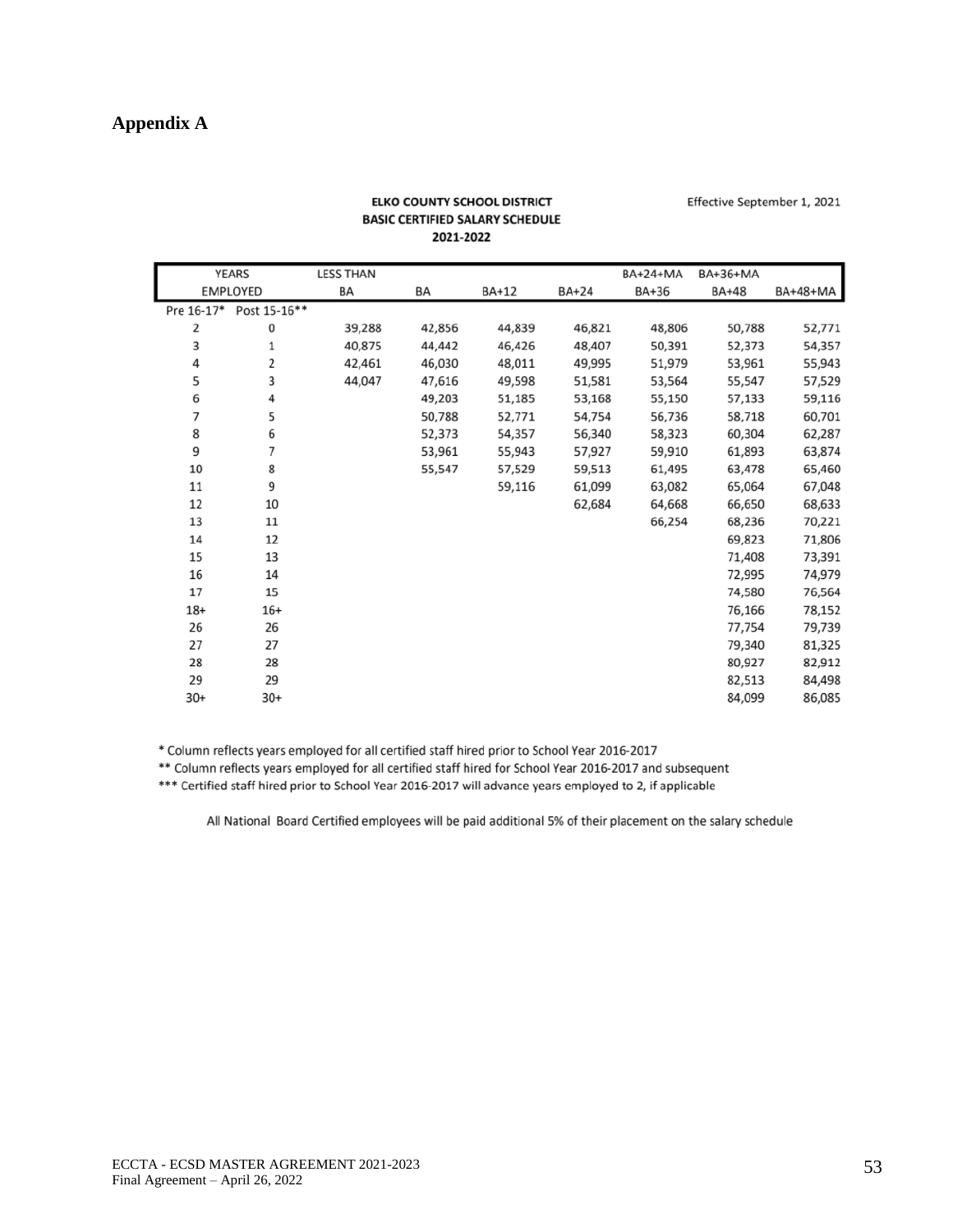## **Appendix A-1**

|       | <b>YEARS</b>            | <b>LESS THAN</b> |        |              |              | <b>BA+24+MA</b> | <b>BA+36+MA</b> |                 |
|-------|-------------------------|------------------|--------|--------------|--------------|-----------------|-----------------|-----------------|
|       | <b>EMPLOYED</b>         | BA               | BA     | <b>BA+12</b> | <b>BA+24</b> | <b>BA+36</b>    | <b>BA+48</b>    | <b>BA+48+MA</b> |
|       | Pre 16-17* Post 15-16** |                  |        |              |              |                 |                 |                 |
| 2     | 0                       | 41,253           | 44,999 | 47,081       | 49,163       | 51,247          | 53,328          | 55,410          |
| 3     | 1                       | 42,919           | 46,665 | 48,748       | 50,828       | 52,911          | 54,992          | 57,075          |
| 4     | 2                       | 44,585           | 48,332 | 50,412       | 52,495       | 54,578          | 56,660          | 58,741          |
| 5     | 3                       | 46,250           | 49,997 | 52,078       | 54,161       | 56,243          | 58,325          | 60,406          |
| 6     | 4                       |                  | 51,664 | 53,745       | 55,827       | 57,908          | 59,990          | 62,072          |
| 7     | 5                       |                  | 53,328 | 55,410       | 57,492       | 59,573          | 61,654          | 63,737          |
| 8     | 6                       |                  | 54,992 | 57,075       | 59,157       | 61,240          | 63,320          | 65,402          |
| 9     | 7                       |                  | 56,660 | 58,741       | 60,824       | 62,906          | 64,988          | 67,068          |
| 10    | 8                       |                  | 58,325 | 60,406       | 62,489       | 64,570          | 66,652          | 68,733          |
| 11    | 9                       |                  |        | 62,072       | 64,154       | 66,237          | 68,318          | 70,401          |
| 12    | 10                      |                  |        |              | 65,819       | 67,902          | 69,983          | 72,065          |
| 13    | 11                      |                  |        |              |              | 69,567          | 71,648          | 73,733          |
| 14    | 12                      |                  |        |              |              |                 | 73,315          | 75,397          |
| 15    | 13                      |                  |        |              |              |                 | 74,979          | 77,061          |
| 16    | 14                      |                  |        |              |              |                 | 76,645          | 78,728          |
| 17    | 15                      |                  |        |              |              |                 | 78,309          | 80,393          |
| $18+$ | $16+$                   |                  |        |              |              |                 | 79,975          | 82,060          |
| 26    | 26                      |                  |        |              |              |                 | 81,642          | 83,726          |
| 27    | 27                      |                  |        |              |              |                 | 83,307          | 85,392          |
| 28    | 28                      |                  |        |              |              |                 | 84,974          | 87,058          |
| 29    | 29                      |                  |        |              |              |                 | 86,639          | 88,723          |
| $30+$ | $30+$                   |                  |        |              |              |                 | 88,304          | 90,390          |

#### ELKO COUNTY SCHOOL DISTRICT NATIONAL BOARD CERTIFIED TEACHERS SALARY SCHEDULE 2021-2022

\* Column reflects years employed for all certified staff hired prior to School Year 2016-2017

\*\* Column reflects years employed for all certified staff hired for School Year 2016-2017 and subsequent

\*\*\* Certified staff hired prior to School Year 2016-2017 will advance years employed to 2, if applicable

Effective September 1, 2021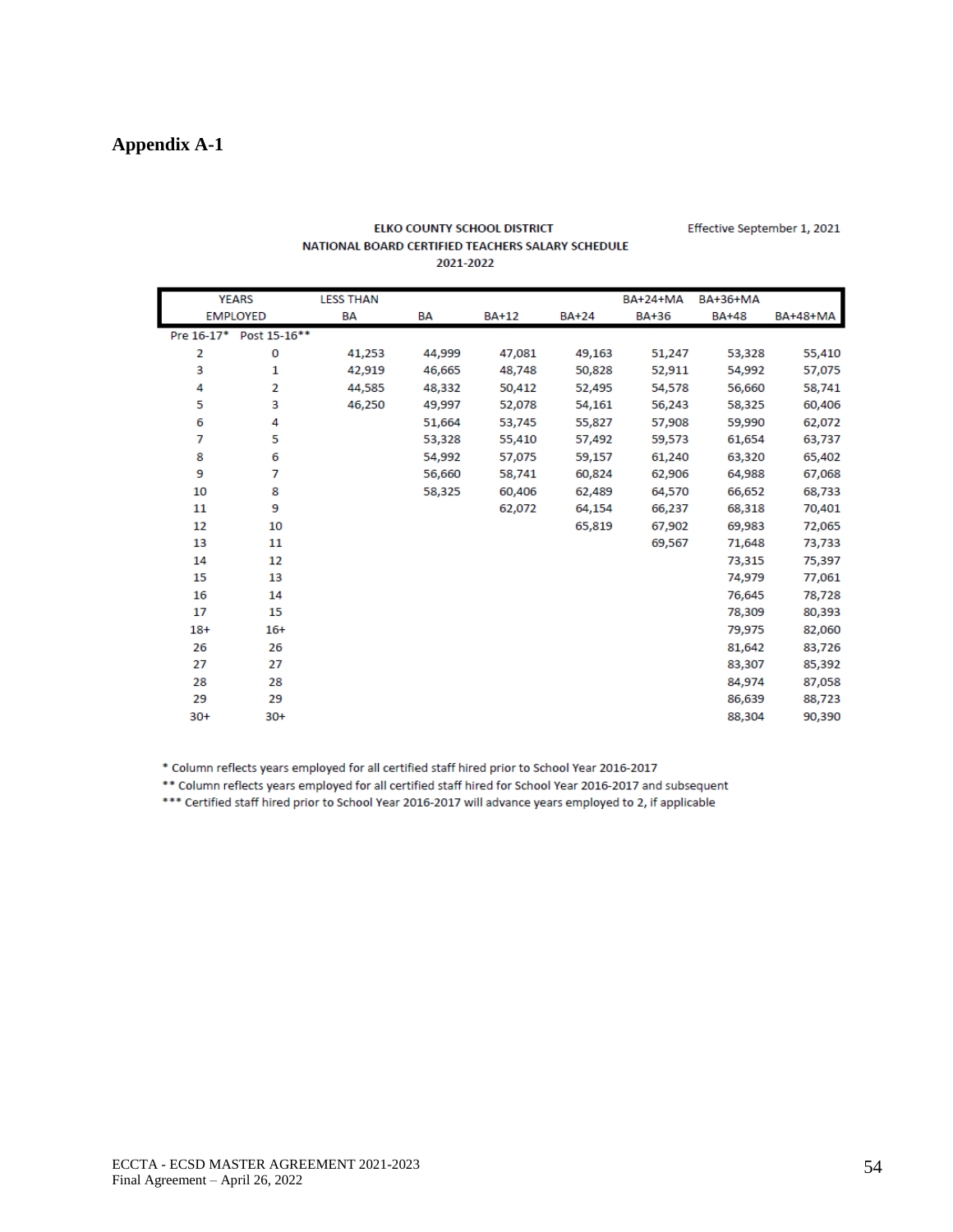# **Appendix A-2**

|       |                         |                  | 2022-2023 |              |              |                 |                 |                 |
|-------|-------------------------|------------------|-----------|--------------|--------------|-----------------|-----------------|-----------------|
|       | <b>YEARS</b>            | <b>LESS THAN</b> |           |              |              | <b>BA+24+MA</b> | <b>BA+36+MA</b> |                 |
|       | <b>EMPLOYED</b>         | BA               | BA        | <b>BA+12</b> | <b>BA+24</b> | <b>BA+36</b>    | <b>BA+48</b>    | <b>BA+48+MA</b> |
|       | Pre 16-17* Post 15-16** |                  |           |              |              |                 |                 |                 |
| 2     | 0                       | 39,681           | 43,285    | 45,287       | 47,289       | 49,294          | 51,296          | 53,299          |
| 3     | 1                       | 41,284           | 44,886    | 46,890       | 48,891       | 50,895          | 52,897          | 54,901          |
| 4     | 2                       | 42,886           | 46,490    | 48,491       | 50,495       | 52,499          | 54,501          | 56,502          |
| 5     | 3                       | 44,487           | 48,092    | 50,094       | 52,097       | 54,100          | 56,102          | 58,104          |
| 6     | 4                       |                  | 49,695    | 51,697       | 53,700       | 55,702          | 57,704          | 59,707          |
| 7     | 5                       |                  | 51,296    | 53,299       | 55,302       | 57,303          | 59,305          | 61,308          |
| 8     | 6                       |                  | 52,897    | 54,901       | 56,903       | 58,906          | 60,907          | 62,910          |
| 9     | 7                       |                  | 54,501    | 56,502       | 58,506       | 60,509          | 62,512          | 64,513          |
| 10    | 8                       |                  | 56,102    | 58,104       | 60,108       | 62,110          | 64,113          | 66,115          |
| 11    | 9                       |                  |           | 59,707       | 61,710       | 63,713          | 65,715          | 67,718          |
| 12    | 10                      |                  |           |              | 63,311       | 65,315          | 67,317          | 69,319          |
| 13    | 11                      |                  |           |              |              | 66,917          | 68,918          | 70,923          |
| 14    | 12                      |                  |           |              |              |                 | 70,521          | 72,524          |
| 15    | 13                      |                  |           |              |              |                 | 72,122          | 74,125          |
| 16    | 14                      |                  |           |              |              |                 | 73,725          | 75,729          |
| 17    | 15                      |                  |           |              |              |                 | 75,326          | 77,330          |
| $18+$ | $16+$                   |                  |           |              |              |                 | 76,928          | 78,934          |
| 26    | 26                      |                  |           |              |              |                 | 78,532          | 80,536          |
| 27    | 27                      |                  |           |              |              |                 | 80,133          | 82,138          |
| 28    | 28                      |                  |           |              |              |                 | 81,736          | 83,741          |
| 29    | 29                      |                  |           |              |              |                 | 83,338          | 85,343          |
| $30+$ | $30+$                   |                  |           |              |              |                 | 84,940          | 86,946          |

# ELKO COUNTY SCHOOL DISTRICT **BASIC CERTIFIED SALARY SCHEDULE**

Effective September 1, 2022

\* Column reflects years employed for all certified staff hired prior to School Year 2016-2017

\*\* Column reflects years employed for all certified staff hired for School Year 2016-2017 and subsequent

\*\*\* Certified staff hired prior to School Year 2016-2017 will advance years employed to 2, if applicable

All National Board Certified employees will be paid additional 5% of their placement on the salary schedule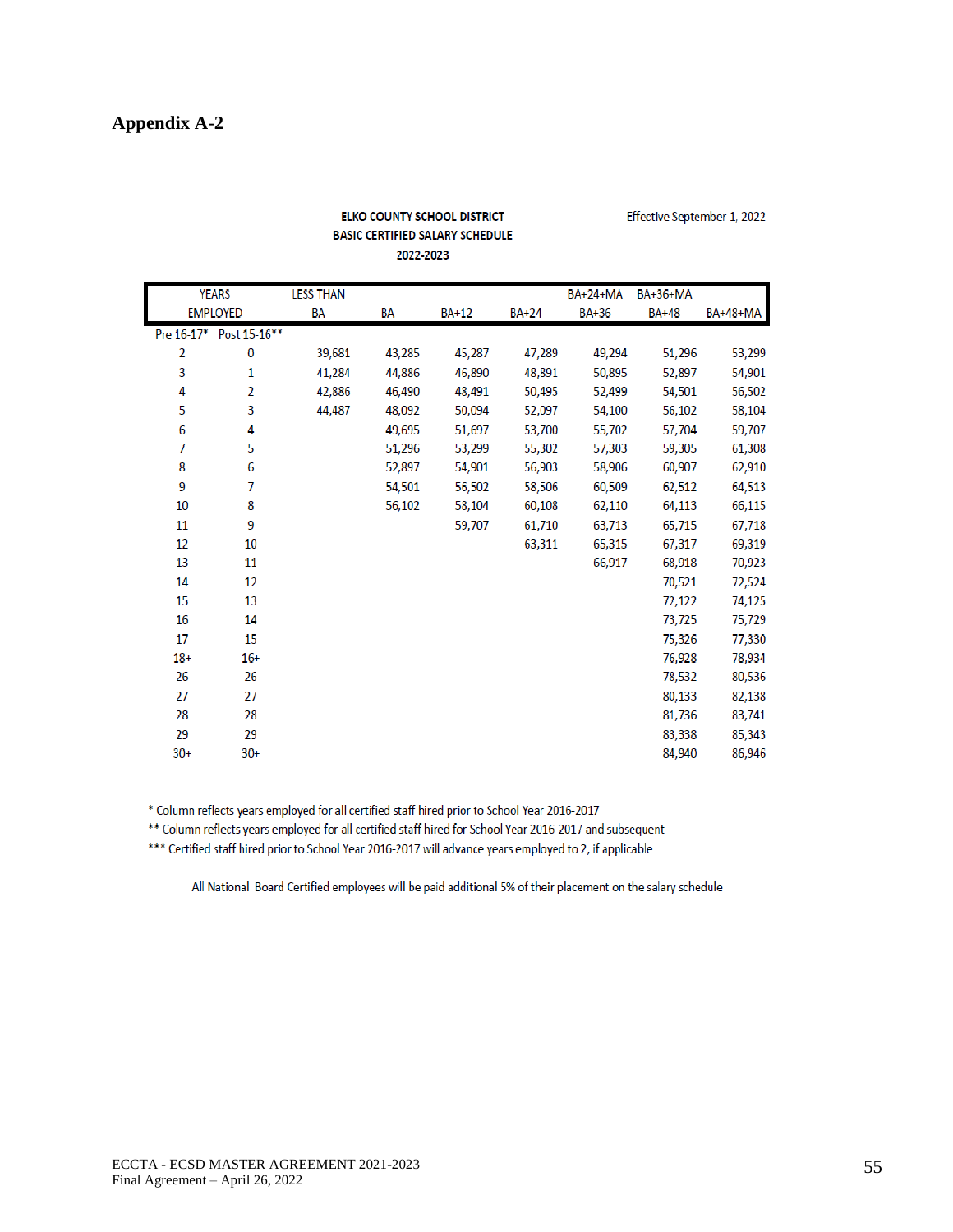|       | <b>YEARS</b>            | <b>LESS THAN</b> |        |              |              | <b>BA+24+MA</b> | <b>BA+36+MA</b> |                 |
|-------|-------------------------|------------------|--------|--------------|--------------|-----------------|-----------------|-----------------|
|       | <b>EMPLOYED</b>         | BA               | BA     | <b>BA+12</b> | <b>BA+24</b> | <b>BA+36</b>    | <b>BA+48</b>    | <b>BA+48+MA</b> |
|       | Pre 16-17* Post 15-16** |                  |        |              |              |                 |                 |                 |
| 2     | 0                       | 41,666           | 45,450 | 47,552       | 49,654       | 51,759          | 53,861          | 55,964          |
| 3     | 1                       | 43,349           | 47,131 | 49,235       | 51,336       | 53,440          | 55,542          | 57,647          |
| 4     | $\overline{2}$          | 45,031           | 48,815 | 50,916       | 53,020       | 55,124          | 57,227          | 59,328          |
| 5     | 3                       | 46,712           | 50,497 | 52,599       | 54,702       | 56,805          | 58,908          | 61,010          |
| 6     | 4                       |                  | 52,180 | 54,282       | 56,385       | 58,488          | 60,590          | 62,693          |
| 7     | 5                       |                  | 53,861 | 55,964       | 58,068       | 60,169          | 62,271          | 64,374          |
| 8     | 6                       |                  | 55,542 | 57,647       | 59,749       | 61,852          | 63,953          | 66,056          |
| 9     | 7                       |                  | 57,227 | 59,328       | 61,432       | 63,535          | 65,638          | 67,739          |
| 10    | 8                       |                  | 58,908 | 61,010       | 63,114       | 65,216          | 67,319          | 69,421          |
| 11    | 9                       |                  |        | 62,693       | 64,796       | 66,899          | 69,001          | 71,104          |
| 12    | 10                      |                  |        |              | 66,477       | 68,581          | 70,683          | 72,785          |
| 13    | 11                      |                  |        |              |              | 70,263          | 72,364          | 74,470          |
| 14    | 12                      |                  |        |              |              |                 | 74,048          | 76,151          |
| 15    | 13                      |                  |        |              |              |                 | 75,729          | 77,832          |
| 16    | 14                      |                  |        |              |              |                 | 77,412          | 79,516          |
| 17    | 15                      |                  |        |              |              |                 | 79,093          | 81,197          |
| $18+$ | $16+$                   |                  |        |              |              |                 | 80,775          | 82,881          |
| 26    | 26                      |                  |        |              |              |                 | 82,459          | 84,563          |
| 27    | 27                      |                  |        |              |              |                 | 84,140          | 86,245          |
| 28    | 28                      |                  |        |              |              |                 | 85,823          | 87,929          |
| 29    | 29                      |                  |        |              |              |                 | 87,505          | 89,611          |
| $30+$ | $30+$                   |                  |        |              |              |                 | 89,187          | 91,294          |

#### **ELKO COUNTY SCHOOL DISTRICT** NATIONAL BOARD CERTIFIED TEACHERS SALARY SCHEDULE 2022-2023

Effective September 1, 2022

\* Column reflects years employed for all certified staff hired prior to School Year 2016-2017

\*\* Column reflects years employed for all certified staff hired for School Year 2016-2017 and subsequent

\*\*\* Certified staff hired prior to School Year 2016-2017 will advance years employed to 2, if applicable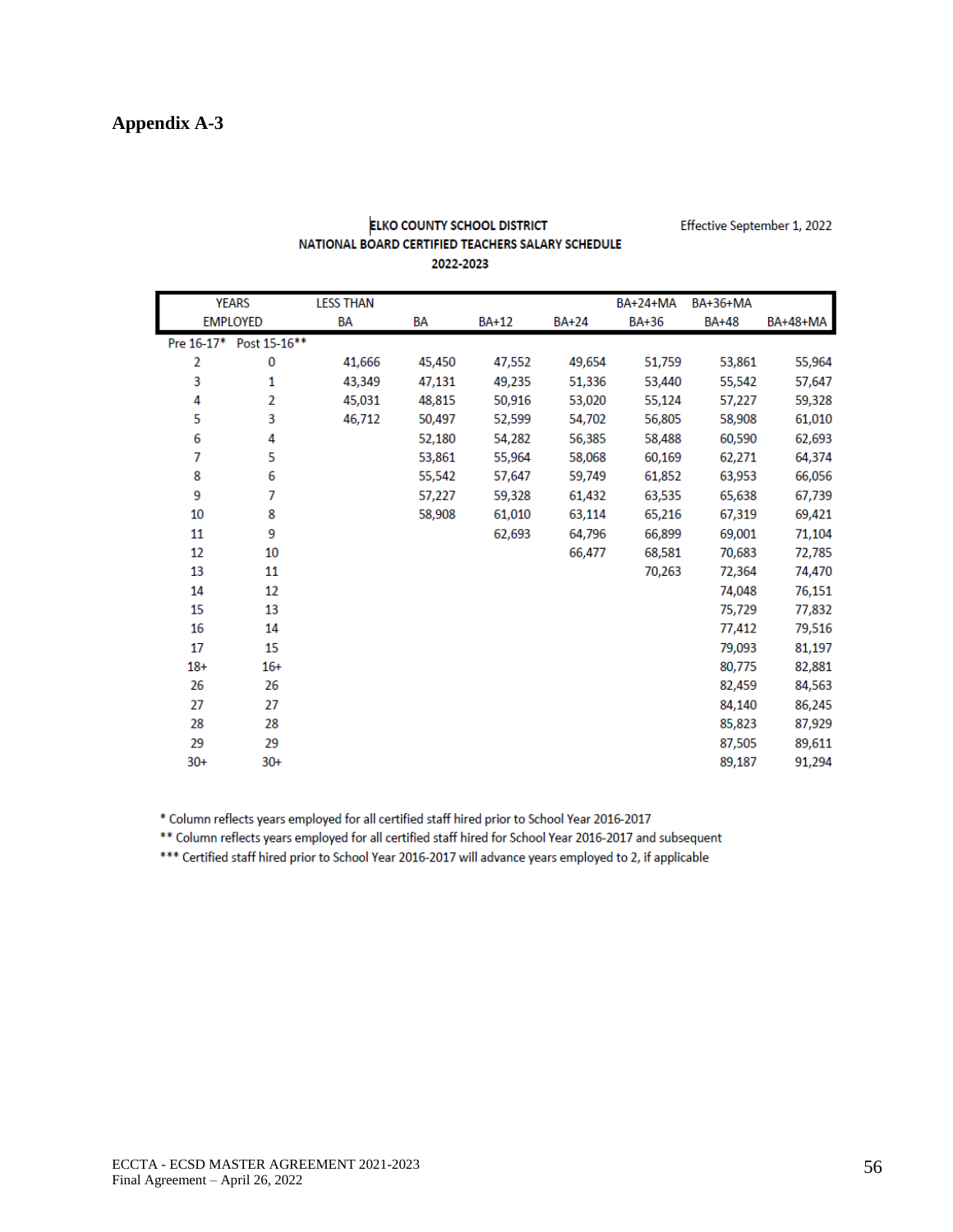# **Appendix B 7/10/17**

Extra Duty Pay Schedule and Duties **(% of Base) Base \$42,856**

|                                                | Years $1-3$        | Years $4-5$ | <b>Years 6 or more</b> |
|------------------------------------------------|--------------------|-------------|------------------------|
| <b>Athletic Director (Per Year)</b>            | 12.785             | 13.860      | 16.170                 |
| <b>Interscholastic Sports (Per Season)</b>     |                    |             |                        |
| <b>Head Coach Major Sport</b>                  | 12.785             | 13.860      | 16.170                 |
| Head Coach All Others                          | 9.920              | 10.895      | 12.785                 |
| Assistant, JV, or Frosh Coach                  | 7.575              | 8.450       | 9.920                  |
| <b>Intramural Activities (Per Activity)</b>    |                    |             |                        |
| Director                                       | 4.030              | 4.730       | 5.465                  |
| <b>Assistant Director</b>                      | 2.850              | 3.500       | 4.030                  |
| <b>Other Activities</b>                        |                    |             |                        |
| Dance Team Advisor-Per Season                  | 4.425              | 5.125       | 5.665                  |
| Spirit Squad Advisor - Per Season              | 4.680              | 5.405       | 6.245                  |
| Asst. Spirit Squad Advisor - Per Season        | 3.375              | 4.050       | 4.680                  |
| Auxiliary Guard (Flags) - Per Season           | 3.900              | 4.600       | 5.335                  |
| Newspaper (6 Issues) – Per Year                | 2.850              | 3.500       | 4.025                  |
| Yearbook - Per Year                            | 6.525              | 7.350       | 8.610                  |
| Student Council Advisor - Per Year             | 5.950              | 6.700       | 7.645                  |
| $12th$ Grade Sponsor – Per Year                | 3.900              | 4.600       | 5.335                  |
| $11th$ Grade Sponsor – Per Year                | 3.900              | 4.600       | 5.335                  |
| $10th$ Grade Sponsor – Per Year                | 2.325              | 2.950       | 3.370                  |
| $9th$ Grade Sponsor – Per Year                 | 2.325              | 2.950       | 3.370                  |
| $6th - 8th$ Grade Sponsor – Per Year           | 2.325              | 2.950       | 3.370                  |
| National Honor Society - Per Year              | 1.800              | 2.400       | 2.715                  |
| AOT/Quiz Bowl (HS) Interscholastic Conf. - Per | 4.425              | 5.150       | 5.990                  |
| Year                                           |                    |             |                        |
| AOT/Quiz Bowl (Jr. High) - Per Year            | 1.800              | 2.400       | 2.715                  |
| Destination Imagination - Per Year             | 2.850              | 3.500       | 4.025                  |
| Science Fair District Coordinator - Per Year   | 2.850              | 3.500       | 4.025                  |
| Spelling Bee District Coordinator - Per Year   | 1.800              | 2.400       | 2.715                  |
| Radio (War Whoops/Spartan Pride) - Per Year    | 2.850              | 3.500       | 4.025                  |
| Clubs - Per Year                               | 2.850              | 3.500       | 4.025                  |
| <b>Vocational Advisor - Per Year</b>           |                    |             |                        |
| Advisor (Class 1) $**$                         | 10.725             | 11.750      | 13.850                 |
| Asst. Advisor (Class 1) **                     | 6.525              | 7.350       | 8.610                  |
| Advisor (Class 2) **                           | 6.525              | 7.350       | 8.610                  |
| <b>Per Performance Duties</b>                  | <b>Per Perform</b> |             |                        |
| <b>Forensics</b>                               |                    |             |                        |
| Coach (Per Meet)**                             | 1.600              |             |                        |
| Assistant Coach (Per Meet)**                   | 1.050              |             |                        |
|                                                |                    |             |                        |
|                                                |                    |             |                        |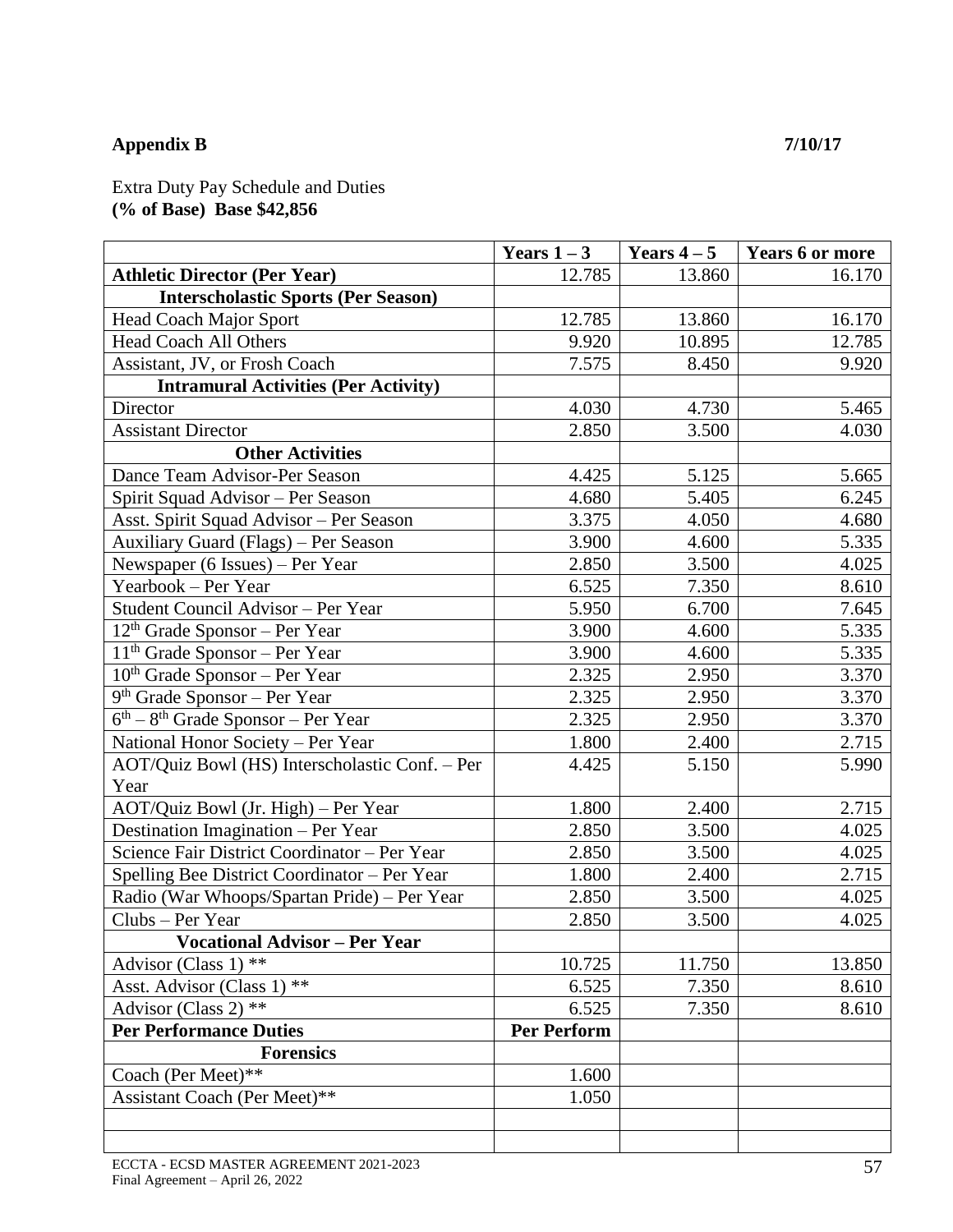| <b>Music</b>                                 | <b>Per Perform</b> |             |                        |
|----------------------------------------------|--------------------|-------------|------------------------|
| Marching Band (Per Performance Out of Town)* | 1.200              |             |                        |
| Marching Band (Per Performance In Town)*     | .65                |             |                        |
| Vocal Music (Per Performance Out of Town)    | 1.200              |             |                        |
| Pep Band (Per Performance)                   | 0.45               |             |                        |
| Vocal Music (Per Performance, to 5%)         | 0.45               |             |                        |
| <b>Musical Festival Coordinator</b>          | 3.25               | 3.96        | 4.62                   |
| Accompanist (Per Semester)                   | 4.66               |             |                        |
| <b>Drama Duties</b>                          | Years $1-3$        | Years $4-5$ | <b>Years 6 or more</b> |
| Director (Per Play)**                        | 4.175              | 5.450       |                        |
| Assistant Director (Per Play)**              | 2.600              | 3.800       |                        |

### **Years will be determined by consecutive years of service in the same position.\***

\*Effective at the start of the 2006-07 school year.

 **\*\***Must meet minimum activity requirements as set by district.

\*\*\*Must meet minimum requirements as set by the individual schools.

\*\*\*\*\*A Choir for the purposes of this extra duty must have a minimum of ten (10) members.

Anything done as part of the regular curriculum cannot be counted as extra duty. Only

one performance per day can be turned in for extra duty.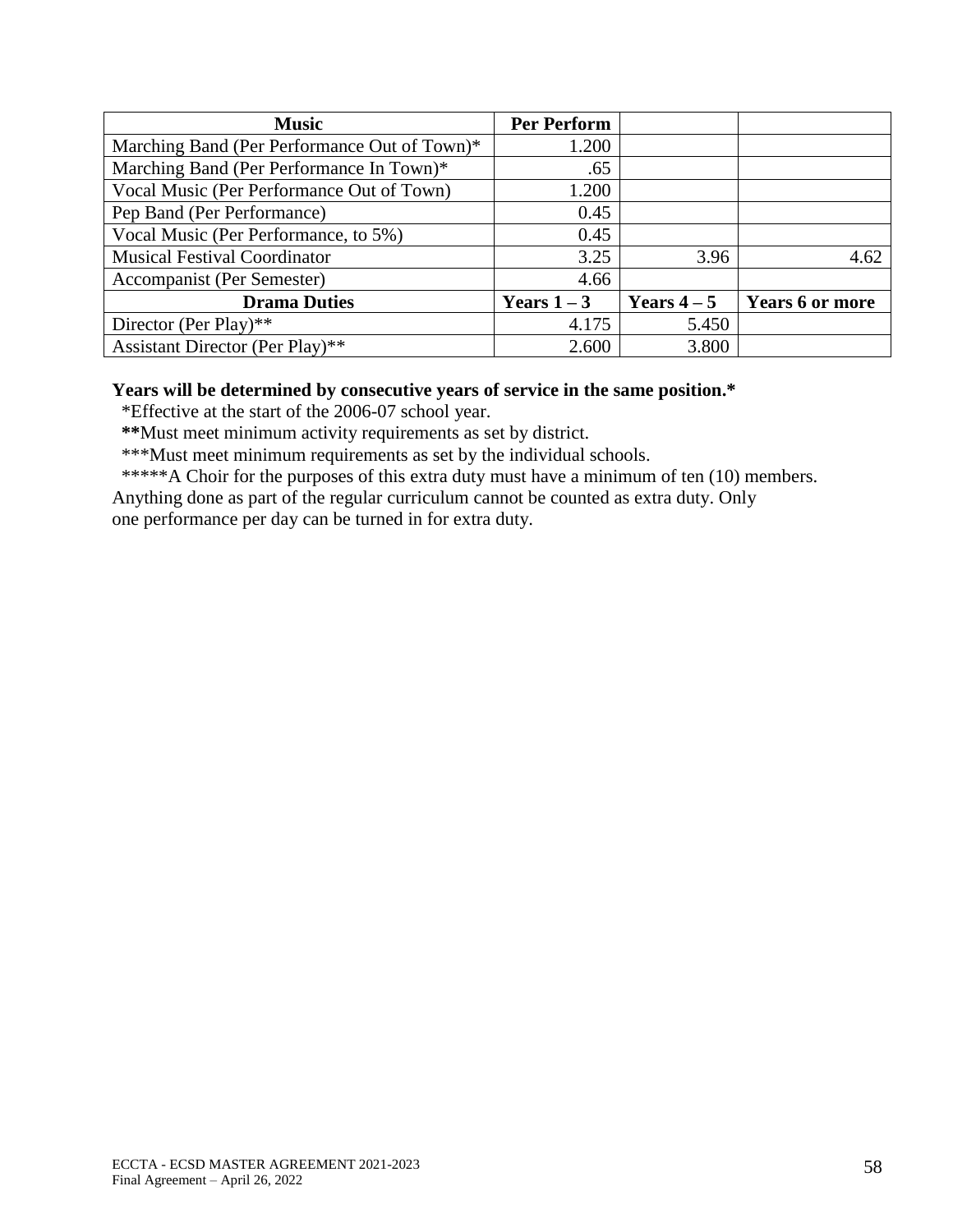## **APPENDIX C**

## **PROCEDURE TO INITIATE NEW CLUBS AND/OR ORGANIZATIONS**

When a school is considering starting a new club or organization they are to present a proposal to the Central Office, signed by the Principal. The proposal should include, but not limited to the following items:

- a. Name of club and/or organization
- b. Purpose of club and/or organization
- c. Advisor's name
- d. Estimated number of student participants
- e. Number of meetings per year
- f. By-laws
- g. Constitution
- h. Minutes
- i. How the club and/or organization relates to curriculum
- j. Any other pertinent information you deem necessary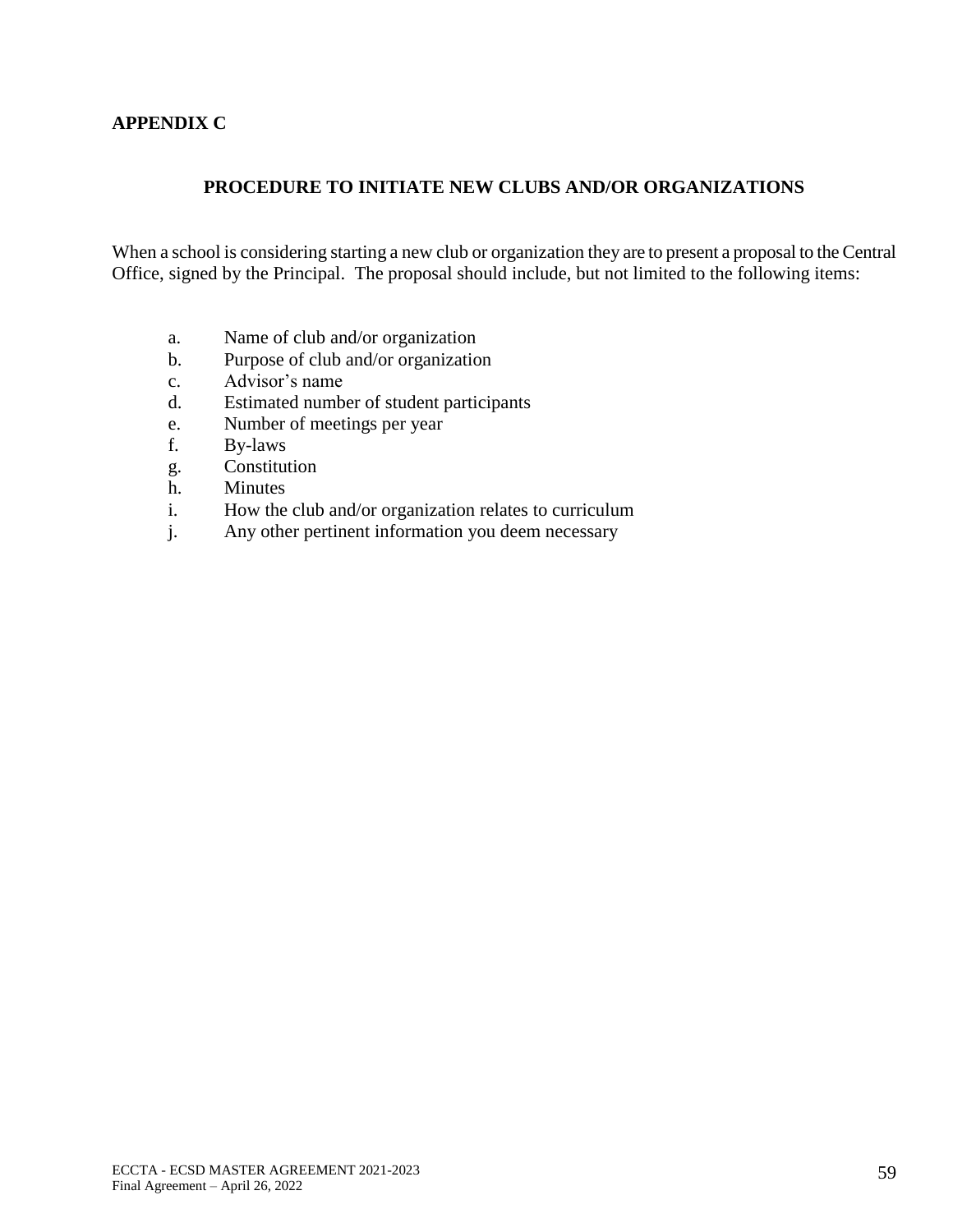#### **APPENDIX D 2/27/19**

## **ELKO COUNTY SCHOOL DISTRICT SICK LEAVE BANK PROCEDURE**

### 1. PURPOSE

1.1 The Sick Leave Bank is provided to help personnel who are unable to perform the duties of their position due to personal illness or disability, and as a result have exhausted their sick leave accumulation. Also covered is illness or disability in the employee's family, for which the employee is the only person who can provide the necessary care.

Sick Leave Bank Requests may be denied by the Sick Leave Bank Committee and may not be limited to the following reasons:

- 1.2.1 Intent to use the Sick Leave Bank for maternity leave.
- 1.2.2 Intent to use the Sick Leave Bank to augment sick leave for no valid and/or documentable reason.
- 1.2.3 Intent to use the Sick Leave Bank to provide a blanket coverage for other than an employee's family.
- 1.2.4 Intent to use the Sick Leave Bank for personal business.
- 1.2.5 Intent to use the Sick Leave Bank for elective surgery.
- 1.2.6 Special circumstances may exist and will be dealt with at the discretion of the Sick Leave Bank Committee.
- 1.2.7 Intent to use the Sick Leave Bank to augment previously used sick leave which exhibits a clearly defined pattern of abuse with no documentable reason.

## 2. ELIGIBILITY

- 2.1 Employees interested in participating in the Sick Leave Bank shall complete and submit a Sick Leave Bank Participation/Authorization form to the Central Office.
	- 2.1.1 Sick Leave Bank Participation/Authorization forms will only be accepted during the open enrollment period, from the beginning of school through November 30.
	- 2.1.2 Sick Leave Bank participation/Authorization forms are available through the Central Office.
	- 2.1.3 Employees are not eligible for participation in the Sick Leave Bank if in the first year of employment with the District.
- 2.2 Employees participating shall donate and have deducted from their accumulated sick leave no more than the equivalent of one (1) day at any time.
- 2.3 Employees participating in the Sick Leave Bank shall continue their participation from year to year, unless they notify the Central Office in writing.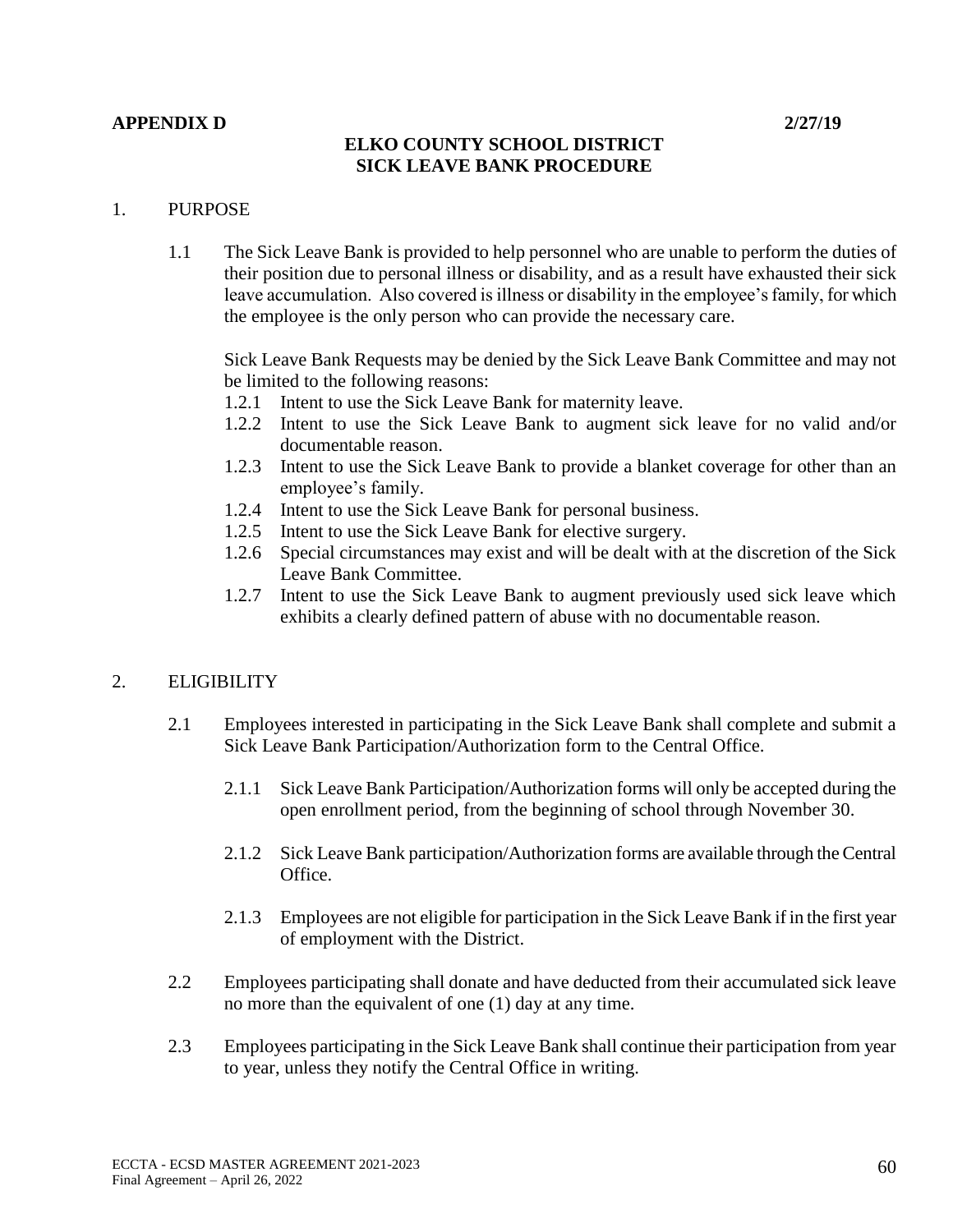- 2.3.1 An employee who withdraws from the Sick Leave Bank may not be reimbursed for the sick leave time already contributed.
- 2.3.2 Whenever the accumulation of time in the Sick Leave Bank is less than the equivalent of 50 days, the Sick Leave Bank Committee will inform the Bank membership that a special assessment of one sick leave day per member will be made to reimburse the Bank.
- 2.3.3 Days in the Bank that were not used during the school year will carry over to the next year.

### 3. ASSISTANCE

- 3.1 Only employees who have contributed to the Sick Leave Bank are eligible to receive assistance from the Sick Leave Bank.
- 3.2 Employees must exhaust all available sick leave before they can become eligible to receive assistance from the Bank.
- 3.3 Employees who wish to apply for assistance from the Sick Leave Bank shall complete and submit a Sick Leave Bank Assistance Application to the Central Office. Sick Leave Bank Assistance Applications are available upon request from the Central Office.
- 3.4 The maximum number of days which can be granted from the Bank at any one time is twenty (20). Additional days can be granted from the Bank only after review and an additional application.
- 3.5 The Sick Leave Bank Committee shall consist of employee groups as follows: two members appointed by the ECCTA President, two members appointed by the ECSSO President, two members appointed by the ECSAA President, two at-large members not represented by one of the recognized bargaining units appointed by the Sick Leave Bank, and one Central Office administrator appointed by the Superintendent. Each Committee member shall have an alternate to serve on the committee, in the same manner described above, in their absence. Every effort shall be made to protect the anonymity of Sick Leave Bank Committee members.
	- 3.5.1 The Sick Leave Bank Committee shall review the employee's Sick Leave Bank Application and sick leave account and usage. The results of this review shall be used in the Sick Leave Bank Committee's decision to approve or deny a Sick Leave Bank Application.
	- 3.5.2 For recommendation to be rendered on an application, at least one member from each of the employee groups defined in 3.5 or their respective alternates of the Sick Leave Bank Committee must be in attendance. Recommendations will be determined by majority vote, if consensus cannot be reached.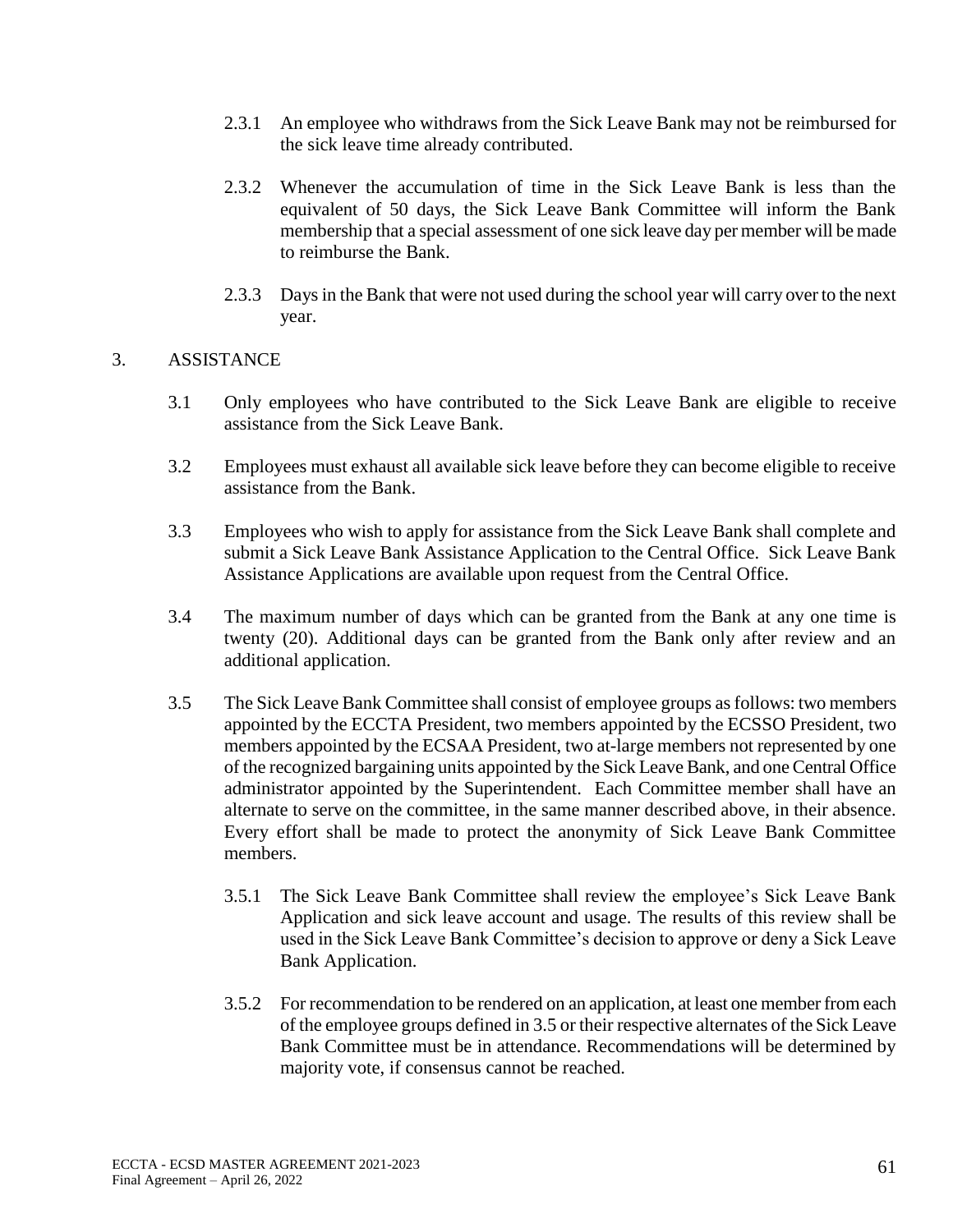3.5.3 If the Sick Leave Bank Committee recommends an application for denial the affected employee will be notified of the recommendation. If the employee disagrees with the recommendation and has new information/documentation for the Committee to consider, the employee can request an appeal.

When an appeal is processed, the Sick Leave Bank Committee will reconvene to review the application, the new information/documentation and the policies and procedures.

- 3.5.4 Following any processed appeal, the decision of the Sick Leave Bank Committee will be final and is not subject to the grievance procedures defined in Article 6 of the Master Agreement.
- 3.5.5 An employee approved for assistance from the Sick Leave Bank may be granted a maximum number of sixty (60) days of sick leave per illness per year.
- 3.5.6 In extreme circumstances the Sick Leave Bank Committee can approve additional days beyond the sixty (60) day limit. The decision to award extra days rests with the Sick Leave Bank Committee.

Any sick leave that an employee receives from the Sick Leave Bank which was not used at the time the illness or disability ceased to exist or upon resignation or termination of the employment of the employee shall be returned to the Sick Leave Bank.

## 4. DEFINITIONS

- 4.1 "Year" is the school year July 1 through June 30 for year round employees and September 1 through August 31 for remaining employees.
- 4.2 "Disability" is a physical or mental condition for which treatment, as documented by a physician, prevents the employee from working.
- 4.3 "Illness" is a diagnosed medical problem, as documented by a physician, which results in the employee being unable to work.
- 4.4 "Family" as defined in Article 11 Sick Leave 3(b). Exceptions to the above may be made at the discretion of the Sick Leave Bank Committee.
- 4.5 "Family disability" is a physical or mental condition of a member of the employee's immediate family which requires the employee, as the only person who can provide the necessary constant care to be absent from work long term.
- 4.6 Family illness" is a diagnosed medical problem, as documented by a physician, which requires the employee as the only person who can provide the necessary constant care to be absent from work long term.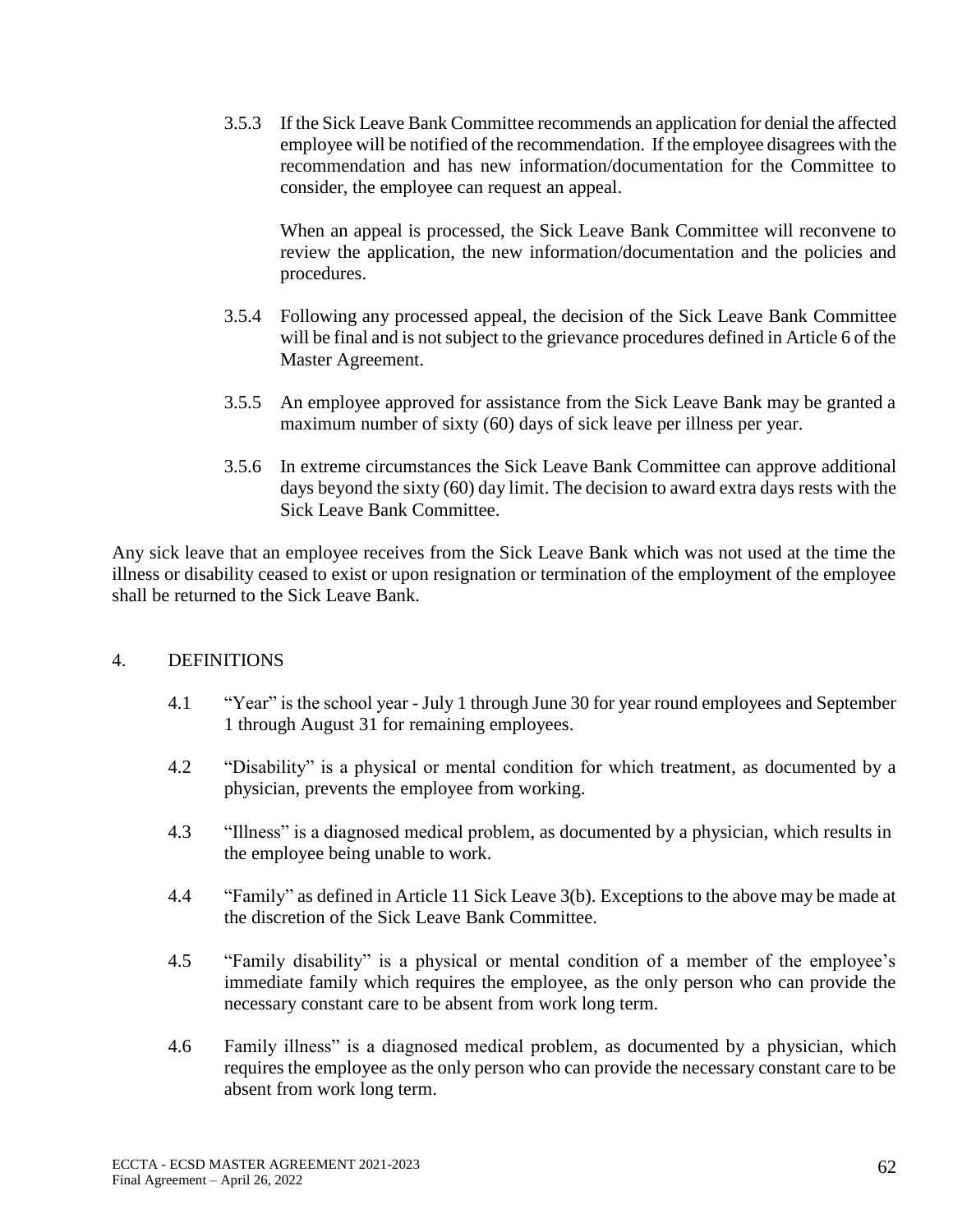4.7 Either disability or illness may include ongoing treatments for those conditions at the discretion of the Sick Leave Bank Committee.

# 5. REVIEW

5.1 This plan will be reviewed on an annual basis.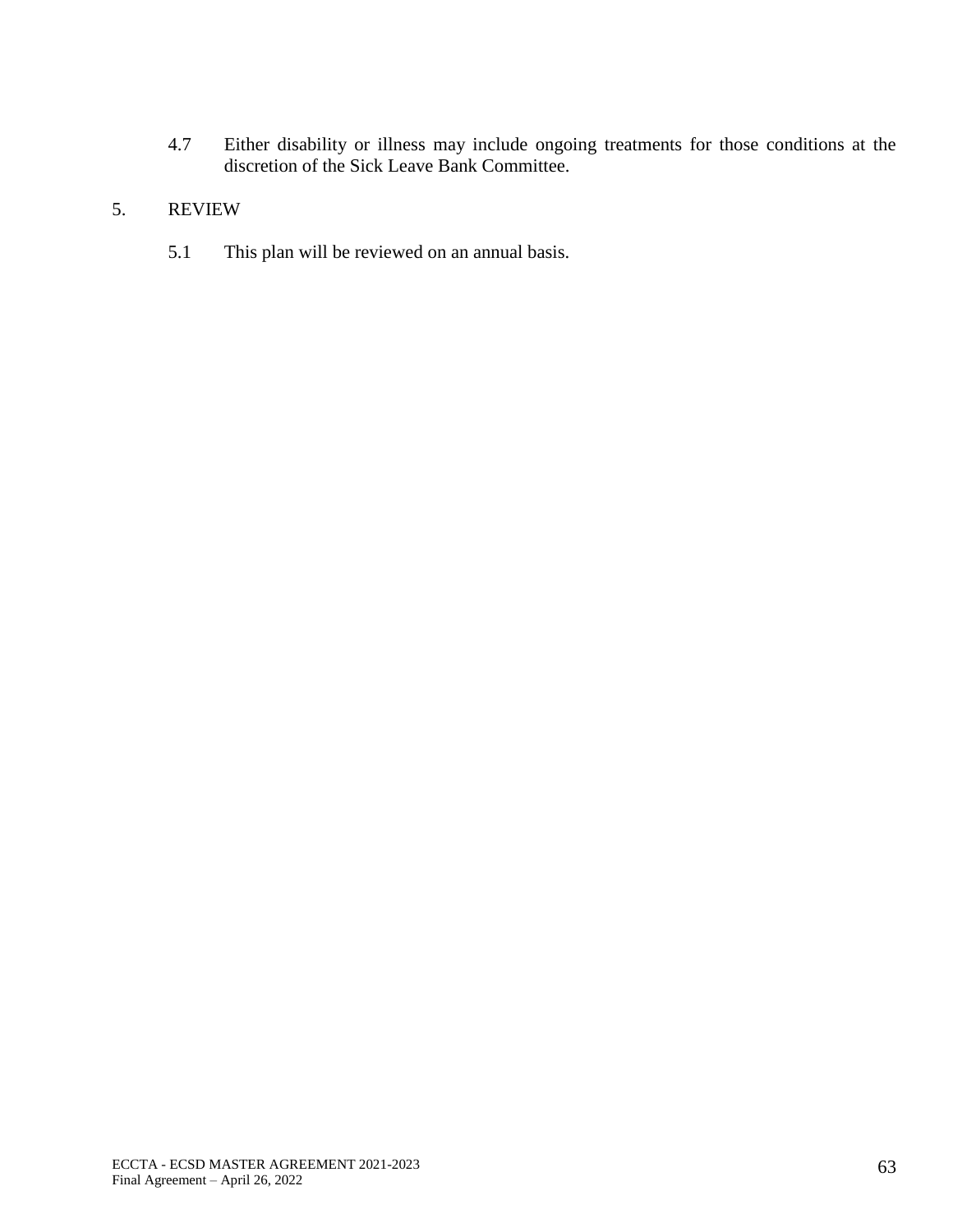#### **APPENDIX E**

#### **AGREEMENT TO SHARE A CONTRACT**

A shared contract shall consist of one full-time position at one school shared during one school year by two teachers who have agreed to accept such a contract. The Elko County School District retains the right to approve or disapprove all shared contract requests without justification. The Elko County School District, [Teacher 1] and [Teacher 2] are parties to this agreement. We agree to a shared contract between both teachers with the following conditions:

- 1. This agreement is for the [2008-2009] school year only. If either or both teachers wish to share a contract in subsequent years, a request must be submitted for approval by the Principal and the Human Resources Department by April 1. The request shall be approved or denied in writing by the principal. Upon approval by the principal, the request shall be forwarded to the Human Resources Department for final approval or denial. If one teacher accepting a shared contract is unable, for any reason, to fulfill their shared contract obligation, the other teacher agrees to work the remainder of the year full time. No guarantee of shared contract approval is implied in future years, with the option for renewal being at the sole discretion of the District.
- 2. A teacher accepting a shared contract shall:
	- a. Work the equivalent of ninety-two (92) days each contract year.
	- b. Have an established work day of 3.5 hours or the equivalent of 644 hours per year.
	- c. Attend all staff training days, staff meetings and will be included in the school's duty schedule.
	- d. Participate in parent-teacher conferences.
	- e. Be compensated at a rate of  $1/184<sup>th</sup>$  divided by 7 of the BA-0 step on the certified salary schedule when required to attend training outside the established shared contract work day.
	- f. Be covered by the terms and conditions of the ECCTA Master Agreement except as provided in this agreement.
- 3. A teacher accepting a shared contract shall receive benefits as follows:
	- a. Compensation Teachers agreeing to a shared contract must serve two (2) years in a shared position to move one longevity step on the salary schedule.
		- i. Teachers sharing a contract for one year and returning to a full contract in the ensuing year do not qualify to move a longevity step on the salary schedule.
		- ii. Teachers agreeing to a shared contract may advance on salary schedule based upon credits earned as defined for full time teachers.
	- b. Health Insurance Teachers agreeing to a shared contract will be required to pay one-half (1/2) of the employer paid monthly health insurance premium and the full amount for any dependent coverage via automatic payroll deduction.
	- c. Leave:
		- i. Sick Leave Teachers will receive prorated sick leave at a rate of .75 days per month for 10 months or 7.5 days/year. If one teacher refuses health benefits, he/she must contact the Human Resources Department to complete the appropriate form;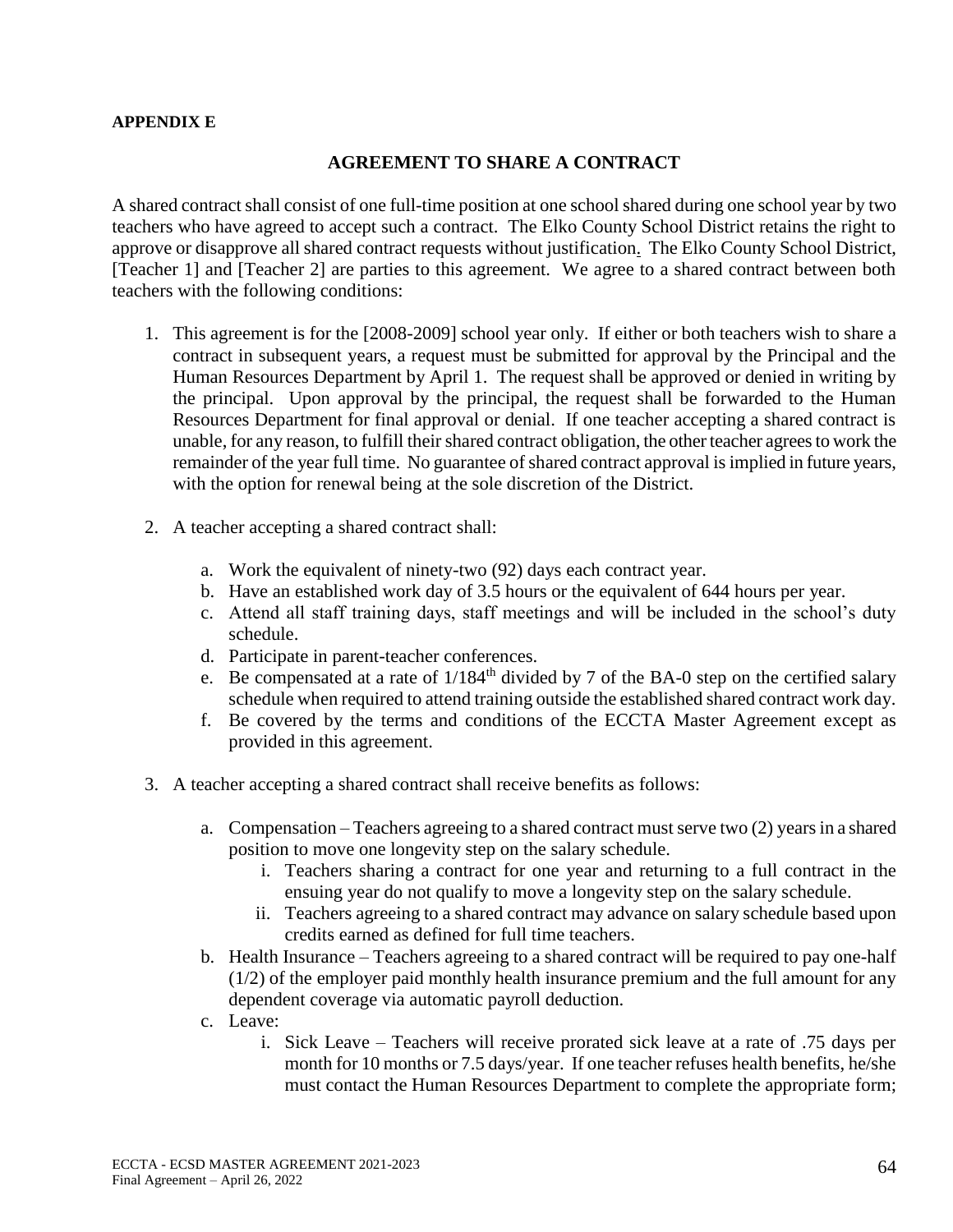- ii. Sick Leave Bank Teachers agreeing to a shared contract shall be eligible to join the sick leave bank after two (2) years of employment and are eligible for prorated benefits (50%) as defined in the Sick Leave Bank policy;
- iii. Personal Leave Teachers will receive one (1) Personal Leave day per year;
- iv. Personal Business Leave Teachers will receive one (1) Personal Business Leave day per year;
- v. Professional Leave Teachers agreeing to a shared contract are not eligible for Professional Leave during the term of the shared contract;
- vi. Sabbatical Leave Teachers agreeing to a shared contract are not eligible for Sabbatical Leave during the term of the shared contract;
- vii. FMLA Leave Teachers agreeing to a shared contract must have been employed by the District for at least twelve (12) months and must have worked at least 1,250 hours during the twelve (12) month period immediately preceding commencement of the FMLA Leave;
- viii. Leave Without Pay Teachers agreeing to a shared contract who have completed at least six (6) continuous years of service to the District may qualify, upon written request, for Leave Without Pay not to exceed one (1) year.
- d. Retirement Teachers agreeing to a shared contract shall receive a prorated share of PERS benefits.
- e. Seniority Teachers working less than twenty (20) hours per week shall accrue seniority at a rate of one-half annual seniority.
	- i. Current full-time teachers electing to participate in a shared contract do not retain any rights associated with a full-time teaching position.
- f. Preparation Time Teachers agreeing to a shared contract each receive 50% of the daily preparation time accorded to a full time position. Teachers agreeing to a shared contract agree to participate in joint planning time to ensure coordination of instruction and consistency of classroom management.
- 4. Both teachers acknowledge that they must be available for parent conferences, faculty meetings and other required activities which may include staff training.
- 5. All parties subject to this contract agree to the following schedule of days and hours on the [2008- 2009] 184 day school calendar, with both teachers working an aggregate of 92 days:

| [Teacher 1] | [Teacher 2] |
|-------------|-------------|
|             |             |
|             |             |
|             |             |
|             |             |
|             |             |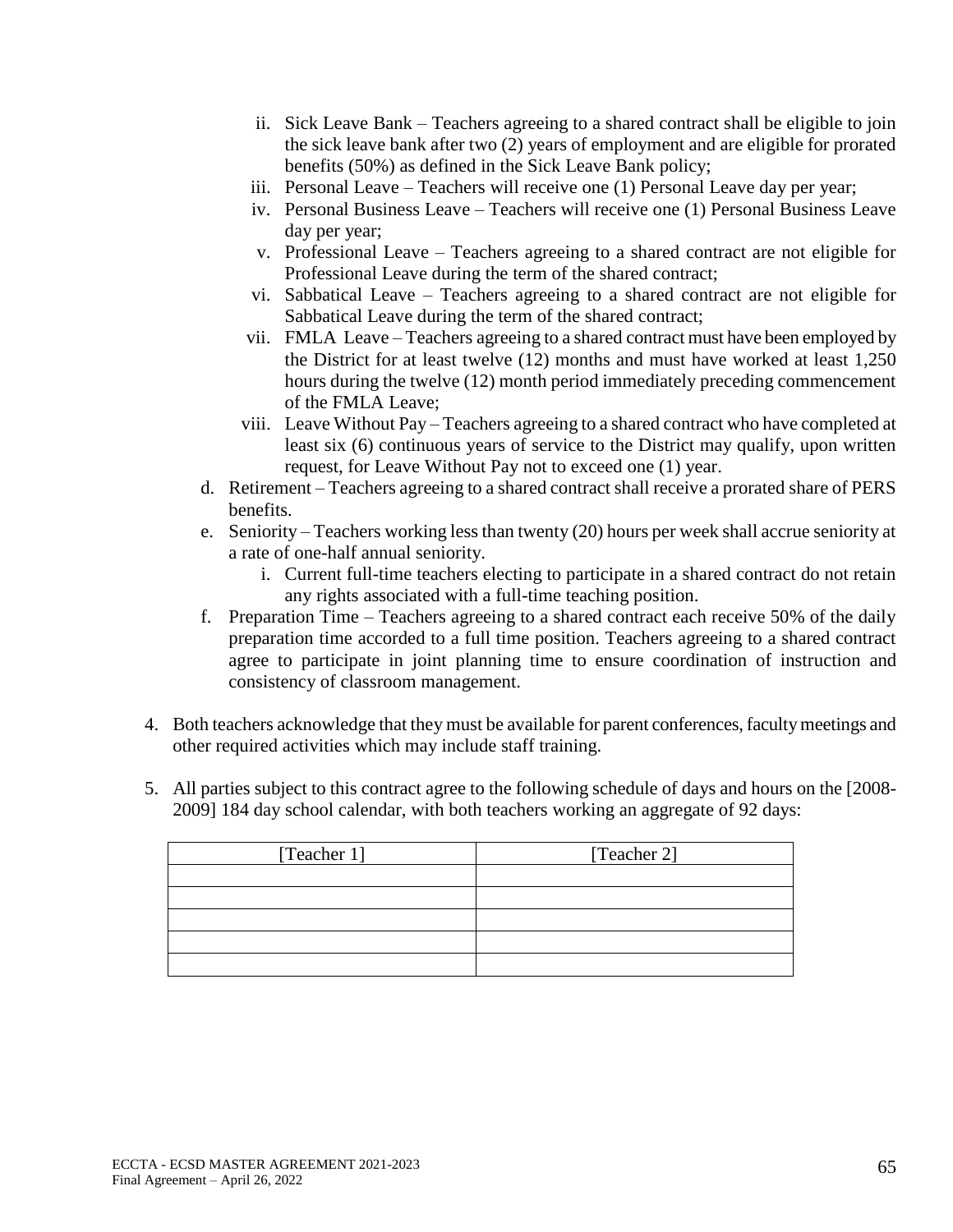The specific distribution of duties and responsibilities has been discussed and agreed to by all parties subject to this contract.

| <b>Name</b> |                               | Signature | Date |  |
|-------------|-------------------------------|-----------|------|--|
| [Teacher 1] |                               |           |      |  |
| [Teacher 2] |                               |           |      |  |
| [Principal] | $\Box$ Approved $\Box$ Denied |           |      |  |
| [HR]        | $\Box$ Approved $\Box$ Denied |           |      |  |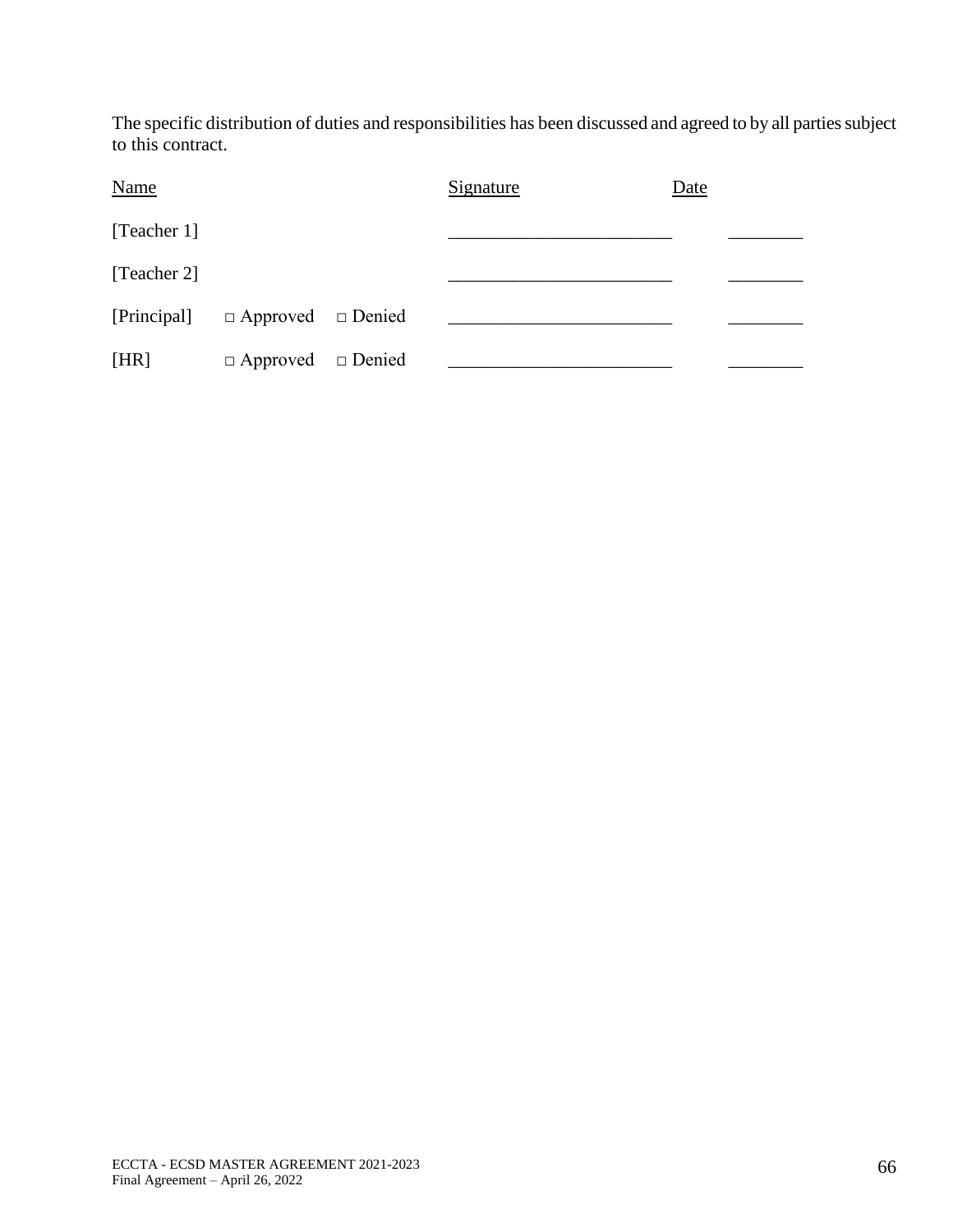# **Appendix F Self Insurance Fund Balance and Claims Status Report**

**(See Attached)** 

**Elko County School District Cash Basis Fund Balance Analysis Report**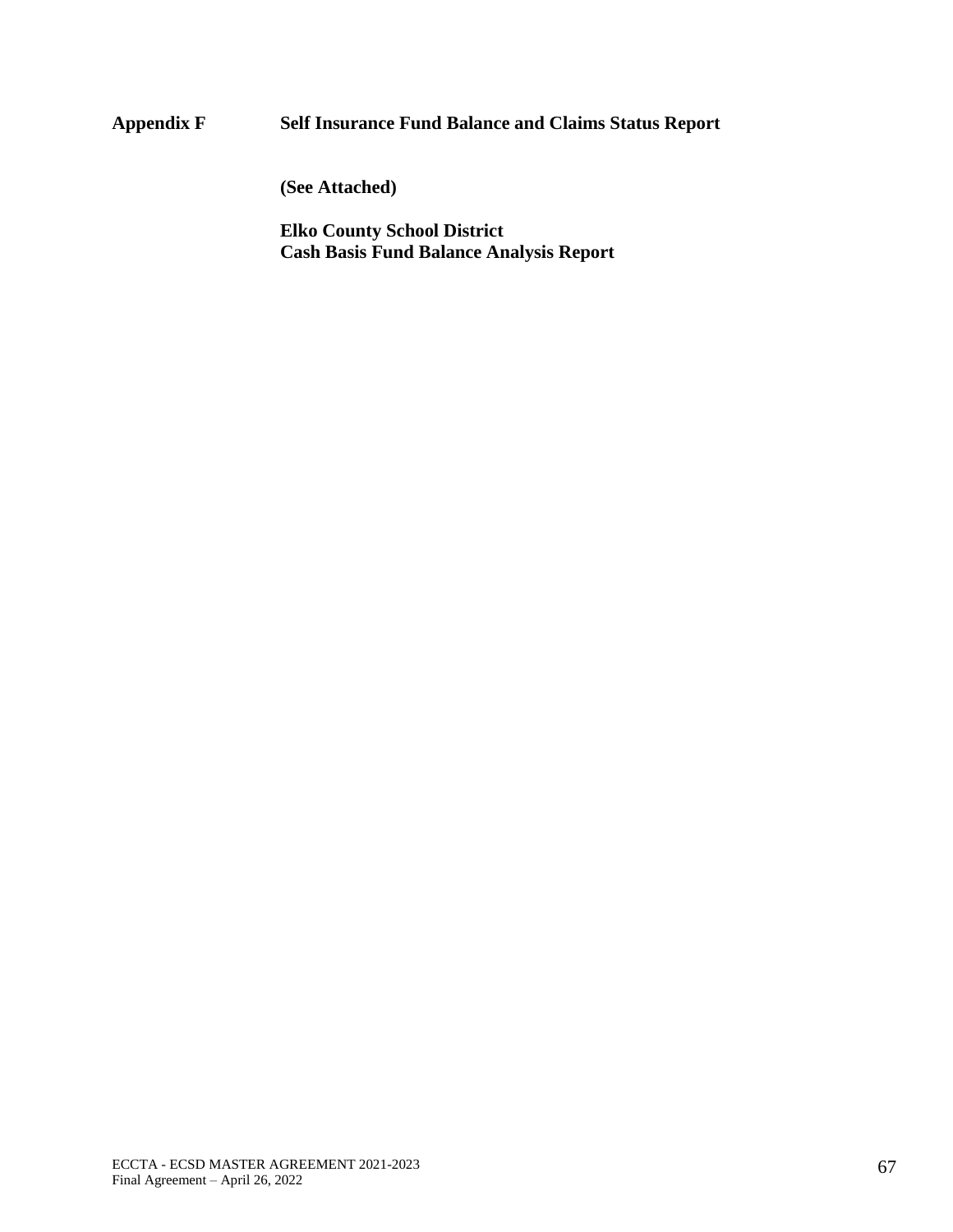#### **Appendix G Contract Modification History**

**Article 1: Purpose and Intent**

**Article 2: Definitions**

**Article 3: Recognition**

**Article 4: Association Rights**

**Article 5: Dues Deduction**

**Article 6: Grievance Procedure**

**Article 7: Teacher Rights**

**Article 8: Teacher Protection**

**Article 9: Working Conditions**

• (20.) In the event the Elko County School District establishes a "Teacher Mentoring Program" for teachers in their first year with the District and teachers in the second year of probation the program shall include a steering committee which will be composed of, but not limited to teachers appointed by the Association and licensed staff members. All provisions of Teacher Mentoring Program related to salary, benefits and working conditions shall be subject to bargaining. (13-14)

#### **Article 10: Materials and Supplies**

#### **Article 11: Leaves**

- **(5. a. & b.) Sick leave payoffs increase \$1,000 for all categories (13-14) (5.c.)** \*\$8,500 with 75% or more of maximum possible sick leave accrual balance \*\* \$11,000 with 75% or more of maximum possible sick leave accrual balance \*\*\* \$13,500 with 75% or more of maximum possible sick leave accrual balance (13-14)
- **(6.) Attendance bonuses eliminated (13-14)**
- **Donation of Sick Leave (1.e)** Requests for exceptions to these requirements due to special circumstances may be reviewed by the Elko County School District Sick Leave Bank Committee on a case-by-case basis if warranted. Decisions made by this Committee are final and are not subject to appeal. (13-14)

#### **Article 12: Transfer and Reassignment**

#### **Article 13: Reduction in Force**

**Article 14: Compensation**

**Article 15: Insurance**

#### **Article 16: Retirement**

#### **Article 17: General Savings Clause**

#### **Article 18: Terms of Agreement**